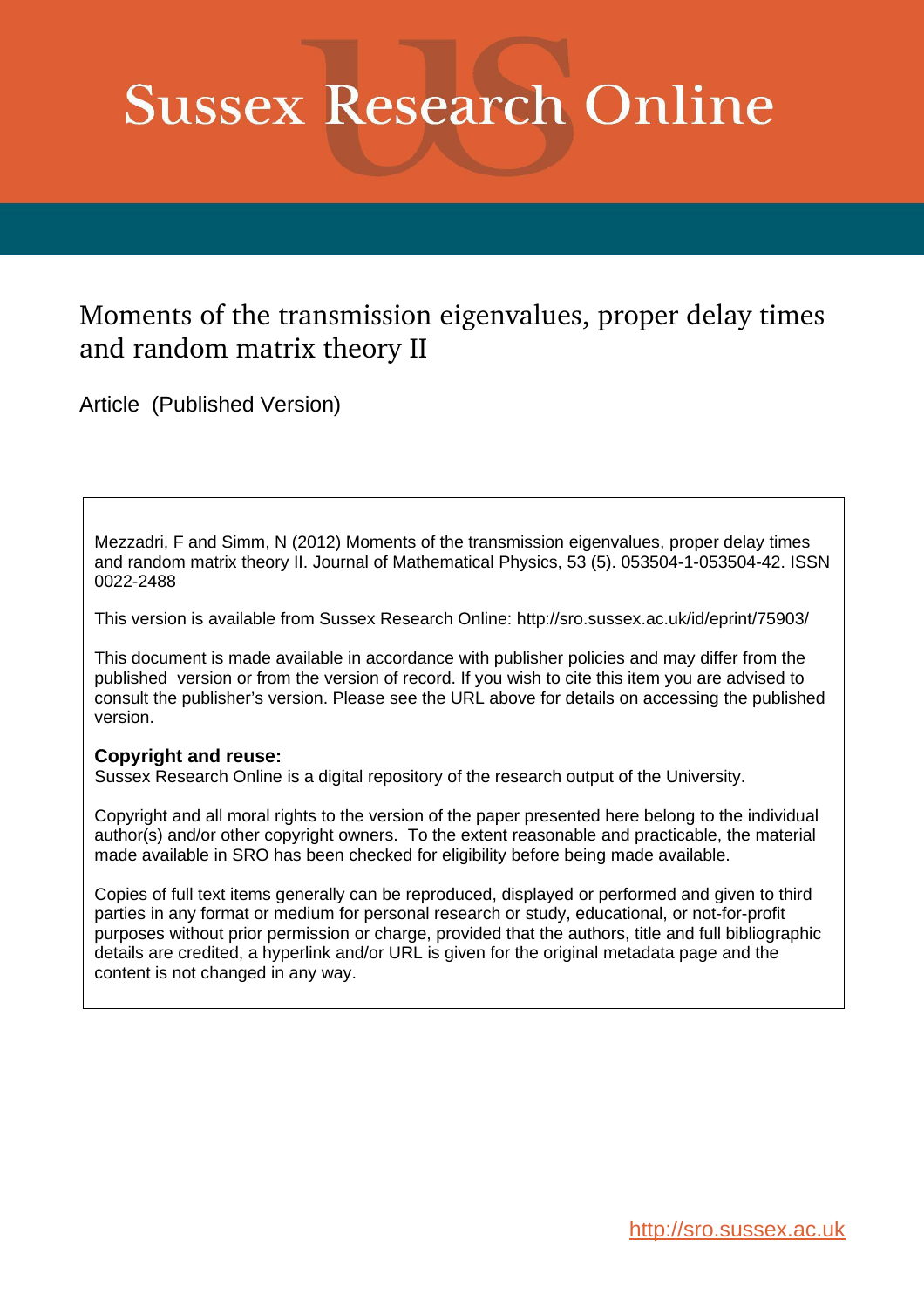## **Moments of the transmission eigenvalues, proper delay times and random matrix theory II**

[F. Mezzadri,](http://aip.scitation.org/author/Mezzadri%2C+F) and [N. J. Simm](http://aip.scitation.org/author/Simm%2C+N+J)

Citation: [Journal of Mathematical Physics](/loi/jmp) **53**, 053504 (2012); doi: 10.1063/1.4708623 View online: <https://doi.org/10.1063/1.4708623> View Table of Contents: <http://aip.scitation.org/toc/jmp/53/5> Published by the [American Institute of Physics](http://aip.scitation.org/publisher/)

## **Articles you may be interested in**

[Moments of the transmission eigenvalues, proper delay times, and random matrix theory. I](http://aip.scitation.org/doi/abs/10.1063/1.3644378) Journal of Mathematical Physics **52**, 103511 (2011); 10.1063/1.3644378

 [Large-N expansion for the time-delay matrix of ballistic chaotic cavities](http://aip.scitation.org/doi/abs/10.1063/1.4966642) Journal of Mathematical Physics **57**, 111901 (2016); 10.1063/1.4966642

[Exact results and universal asymptotics in the Laguerre random matrix ensemble](http://aip.scitation.org/doi/abs/10.1063/1.530883) Journal of Mathematical Physics **35**, 2539 (1994); 10.1063/1.530883

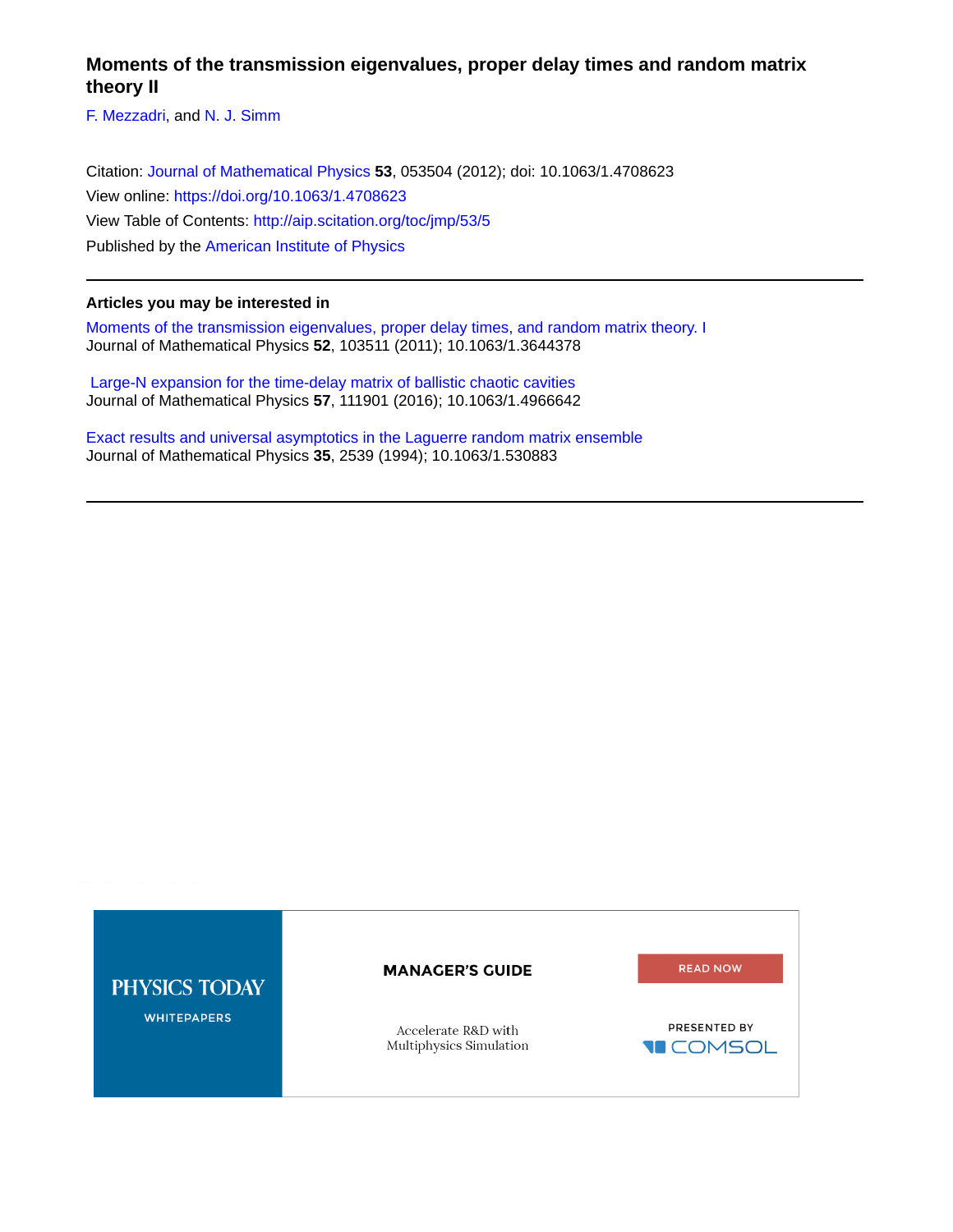## <span id="page-2-0"></span>**[Moments of the transmission eigenvalues, proper delay](http://dx.doi.org/10.1063/1.4708623) [times and random matrix theory II](http://dx.doi.org/10.1063/1.4708623)**

### F. Mezzadri<sup>1,a)</sup> and N. J. Simm<sup>2,b)</sup>

<sup>1</sup>*School of Mathematics, University of Bristol, Bristol BS8 1TW, United Kingdom* <sup>2</sup>*School of Mathematical Sciences, Queen Mary, University of London, Mile End Road, London E1 4NS, United Kingdom*

(Received 14 September 2011; accepted 9 March 2012; published online 16 May 2012)

We systematically study the first three terms in the asymptotic expansions of the moments of the transmission eigenvalues and proper delay times as the number of quantum channels *n* in the leads goes to infinity. The computations are based on the assumption that the Landauer-Büttiker scattering matrix for chaotic ballistic cavities can be modelled by the circular ensembles of random matrix theory. The starting points are the finite-*n* formulae that we recently discovered [F. Mezzadri and N. J. Simm, "Moments of the transmission eigenvalues, proper delay times and random matrix theory," J. Math. Phys. **52**, 103511 (2011)] . Our analysis includes all the symmetry classes  $\beta \in \{1, 2, 4\}$ ; in addition, it applies to the transmission eigenvalues of Andreev billiards, whose symmetry classes were classified by Zirnbauer ["Riemannian symmetric superspaces and their origin in random-matrix theory," J. Math. Phys. **37**(10), 4986 (1996)] and Altland and Zirnbauer ["Random matrix theory of a chaotic Andreev quantum dot," Phys. Rev. Lett. **76**(18), 3420 (1996); "Nonstandard symmetry classes in mesoscopic normal-superconducting hybrid structures," Phys. Rev. B **55**(2), 1142 (1997)]. Where applicable, our results are in complete agreement with the semiclassical theory of mesoscopic systems developed by Berkolaiko *et al.* ["Full counting statistics of chaotic cavities from classical action correlations," J. Phys. A: Math. Theor. **41**(36), 365102 (2008)] and Berkolaiko and Kuipers ["Moments of the Wigner delay times," J. Phys. A: Math. Theor. **43**(3), 035101 (2010); "Transport moments beyond the leading order," New J. Phys. **13**(6), 063020 (2011)]. Our approach also applies to the Selberg-like integrals. We calculate the first two terms in their asymptotic expansion explicitly. © 2012 American Institute *of Physics*. [\[http://dx.doi.org/10.1063/1.4708623\]](http://dx.doi.org/10.1063/1.4708623)

#### **I. INTRODUCTION**

A quantum dot is often modelled by a two-dimensional billiard with holes on the boundary, whose sizes are proportional to the number of quantum channels in the leads. Because of the mesoscopic dimensions of the ballistic cavity, quantum mechanical phase coherence plays an important role in the dynamics of an electron inside it. Therefore, the electric current has an intrinsic stochastic nature, whose fluctuations are of theoretical and experimental interest. Furthermore, whenever the classical limit of the dynamics is chaotic, it is expected that such fluctuations should be characterized by universal features that are well described by *random matrix theory* (RMT).<sup>6–8, [15,](#page-41-0) [16,](#page-41-0) [39](#page-42-0)</sup>

At low temperatures and voltage, the scattering inside the cavity is elastic and is described by the Landauer-Büttiker scattering matrix,

$$
S := \begin{pmatrix} r_{m \times m} & t'_{m \times n} \\ t_{n \times m} & r'_{n \times n} \end{pmatrix},
$$
 (1)

a)Electronic mail: [f.mezzadri@bristol.ac.uk.](mailto: f.mezzadri@bristol.ac.uk)<br>b)Electronic mail: [n.simm@qmul.ac.uk.](mailto: n.simm@qmul.ac.uk)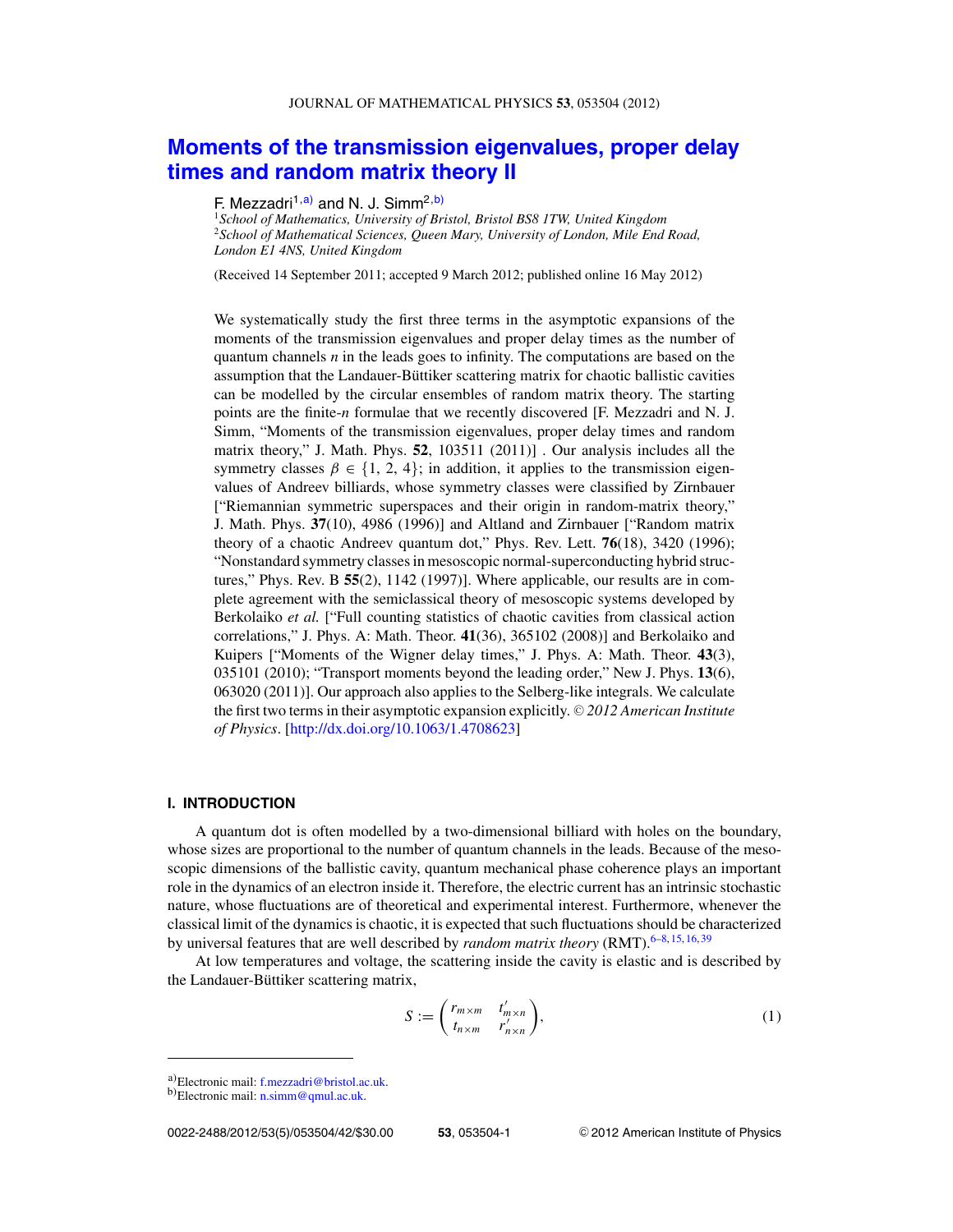<span id="page-3-0"></span>where *m* and *n* are the number of quantum channels in the left and right leads, respectively. The sub-blocks  $r_m \times m$ ,  $t_n \times m$  and  $r'_{m \times n}$  and  $t'_{m \times n}$  are the reflection and transmission matrices through the incoming and outgoing lead. Without loss of generality we shall assume that  $m > n$ . The dimensionless quantum conductance at zero temperature is given by

$$
\operatorname{Tr} t t^{\dagger} = T_1 + \dots + T_n,\tag{2}
$$

where  $T_1, \ldots, T_n$  are the eigenvalues of the transmission matrix  $tt^{\dagger}$ . Since *S* is unitary,  $T_1, \ldots, T_n$ lie in the interval [0, 1].

The Wigner-Smith time delay matrix is defined by

$$
Q := -i\hbar S^{-1} \frac{\partial S}{\partial E}.
$$
\n(3)

The eigenvalues  $\tau_1, \ldots, \tau_n$  of Q are called *proper delay times*, and their average

$$
\tau_{\mathcal{W}} := \frac{1}{n} \operatorname{Tr} Q = \frac{1}{n} (\tau_1 + \dots + \tau_n) \tag{4}
$$

is the *Wigner delay time*. The number of proper delay times *n* is the total number of quantum channels in the leads. As the name suggests,  $\tau_W$  is a measure of the time that the electron spends in the ballistic cavity. The purpose of this paper is to provide a comprehensive asymptotic study in the limit as  $n \to \infty$  of the moments of the densities of the transmission eigenvalues and of the delay times in chaotic quantum dots.

In two pioneering letters Blumel and Smilansky<sup>[15,](#page-41-0)[16](#page-41-0)</sup> discovered that if the classical limit of the dynamics of a scattering system is chaotic, then the spectral correlations of the scattering matrix are well described by those of matrices in one of the circular Dyson's ensembles: the circular orthogonal ensemble (COE), the circular unitary ensemble (CUE) and the circular symplectic ensemble (CSE). If the dynamics is time-reversal invariant and  $K^2 = 1$ , where K is the time-reversal operator, then the appropriate ensemble is the COE; if  $K^2 = -1$ , it is the CSE; if the system does not have any symmetry, then the appropriate ensemble is the CUE.

Under the assumption that the quantum dynamics can be modelled by RMT, the transmission eigenvalues have the joint probability density function (*j.p.d.f.*) (Refs. [6,](#page-41-0) [8,](#page-41-0) [28,](#page-42-0) [34,](#page-42-0) and [39\)](#page-42-0)

$$
p^{(\beta,\delta)}(T_1,\ldots,T_n) := \frac{1}{C} \prod_{j=1}^n T_j^{\alpha} \left(1-T_j\right)^{\delta/2} \prod_{1 \le j < k \le n} \left|T_k - T_j\right|^{\beta},\tag{5}
$$

where  $\beta \in \{1, 2, 4\}, \alpha = \frac{\beta}{2} (m - n + 1) - 1$ , and  $\delta \in \{-1, 0, 1, 2\}$ . Throughout this paper, *C* refers to a normalization constant that may change at each occurrence. The right-hand side of (5) is the *j.p.d.f.* of the eigenvalues of matrices in the Jacobi ensembles,

$$
p_{J_{a,b}}(x_1,\ldots,x_n) := \frac{1}{C} \prod_{j=1}^n x_j^{\beta/2(b+1)-1} (1-x_j)^{\beta/2(a+1)-1} \prod_{1 \le j < k \le n} \left| x_k - x_j \right|^\beta, \tag{6}
$$

where  $x_j \in [0, 1], j = 1, \ldots, n$ ,

$$
a = \frac{2}{\beta} \left( 1 + \frac{\delta}{2} \right) - 1 \quad \text{and} \quad b = m - n. \tag{7}
$$

The parameter δ is different from zero only for *Andreev quantum dots,* which are ballistic cavities in contact with a superconductor. For such systems, the symmetry classes are not Dyson's ensembles, but those associated to symmetric spaces, which were classified by Zirnbauer, $^{14}$  Altland and Zirnbauer,<sup>[3](#page-41-0)</sup> and Dueñez.<sup>[30,](#page-42-0) [31](#page-42-0)</sup> These symmetries are parametrized by the pair of integers,

$$
(\beta, \delta) \in \{ (1, -1), (2, -1), (4, 2), (2, 1) \}.
$$
 (8)

The moments of the density of the transmission eigenvalues are

$$
M_{J_{a,b}}^{(\beta)}(k,n) := \left\langle \operatorname{Tr}\left[\left(t t^{\dagger}\right)^{k}\right] \right\rangle = \left\langle T_{1}^{k} + \ldots + T_{n}^{k}\right\rangle, \tag{9}
$$

where the angle brackets denote the average taken with respect to the *j.p.d.f.* (6).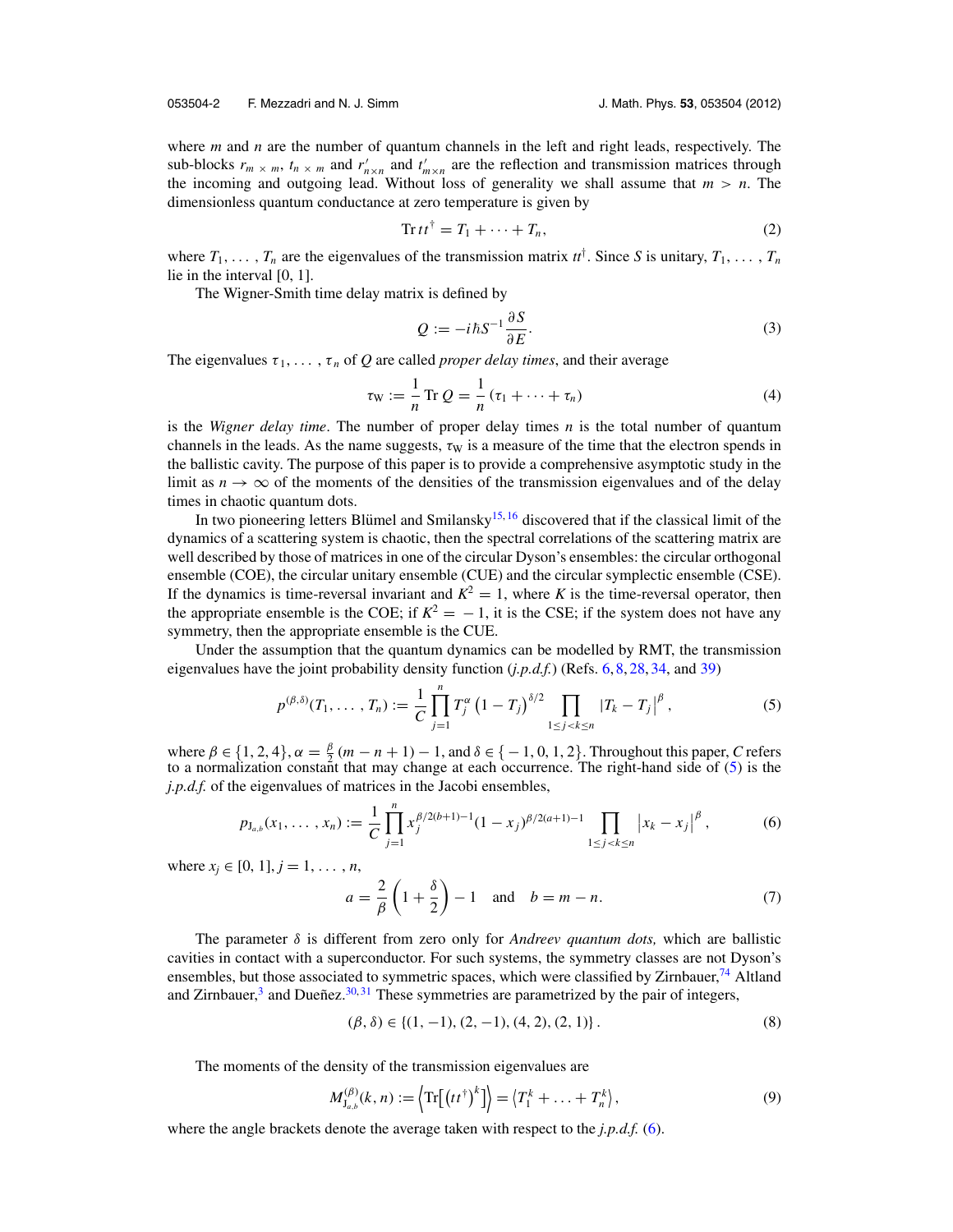<span id="page-4-0"></span>053504-3 F. Mezzadri and N. J. Simm J. Math. Phys. **53**, 053504 (2012)

The assumption that the statistical fluctuations for the electric current in quantum dots are modelled by RMT leads to an explicit formula for the *j.p.d.f.* of the proper delay times too.<sup>[22](#page-41-0)</sup> We have

$$
P_{\beta}(\gamma_1,\ldots,\gamma_n) := \frac{1}{C} \prod_{j=1}^n \gamma_j^{n\beta/2} e^{-\beta \tau_H \gamma_j/2} \prod_{1 \le j < k \le n} \left| \gamma_k - \gamma_j \right|^\beta, \tag{10}
$$

where  $\gamma_j = \tau_j^{-1}$  and  $\tau_H$  is the Heisenberg time. In our setting  $\tau_H = n$ . The *j.p.d.f.* (10) is the density of the Laguerre ensemble, namely,

$$
p_{\mathcal{L}_b}(x_1,\ldots,x_n) := \frac{1}{C} \prod_{j=1}^n x_j^{\beta/2(b+1)-1} e^{-\beta x_j/2} \prod_{1 \le j < k \le n} \left| x_k - x_j \right|^\beta,\tag{11}
$$

for  $x_i \in [0, \infty), j = 1, \ldots, n$ .

From (10), the moments of the density of proper delay times are the *negative* moments of the density of the Laguerre ensembles,

$$
M_{\mathsf{L}_{b}}^{(\beta)}(-k,n) := \frac{1}{n^{k}} \left\langle \operatorname{Tr} Q^{k} \right\rangle = \frac{1}{n^{k}} \left\langle \gamma_{1}^{-k} + \ldots + \gamma_{n}^{-k} \right\rangle, \quad k < n\beta/2 + 1. \tag{12}
$$

The above average is taken with respect to the *j.p.d.f.* (11) and the parameter *b* is given by

$$
b = n - 1 + 2/\beta. \tag{13}
$$

For convenience, we have used the same notation to denote the parameters *b* in the Jacobi and Laguerre ensembles. In the rest of the article, it will be clear from the context to which ensembles it refers to.

We compute the first three terms of the asymptotic expansions of the averages [\(9\)](#page-3-0) and (12) in the limit as  $n \to \infty$ . The starting points of our analysis are the finite-*n* formulae that we computed in a previous publication.<sup>53</sup> Explicit expressions for finite moments usually are rather involved and not suitable for an asymptotic analysis. However, our results<sup>53</sup> have the advantage of allowing an asymptotic study beyond the leading order.

Due to their applications to physics and multivariate analysis, the leading order asymptotics of the moments of the eigenvalue density for the Laguerre and Jacobi ensembles have been studied in detail both within RMT and using semiclassical techniques.<sup>4, [9–11,](#page-41-0) [21,](#page-41-0) [23,](#page-41-0) [24,](#page-41-0) [27,](#page-42-0) [42,](#page-42-0) [56](#page-42-0)</sup> The finite-*n* moments of the transmission eigenvalues for  $\beta = 2$  were computed by Novaes,<sup>57</sup> and Vivo and Vivo.<sup>72</sup> Besides the first part of this work,<sup>[53](#page-42-0)</sup> recently another paper appeared<sup>48</sup> where the finite moments of the transmission eigenvalues for  $\beta \in \{1, 2, 4\}$  were computed using a different approach. The leading order term of the density of the proper delay times was studied in Refs. [62,](#page-42-0) [63,](#page-42-0) and [68.](#page-43-0) However, in these articles our assumptions of ideal physical settings do not hold.

In a pioneering paper, Johansson<sup>40</sup> looked at the fluctuations of the linear statistics  $\sum_i f(x_i)$  as  $n \rightarrow \infty$  for ensembles whose *j.p.d.f.* is

$$
p(x_1,...,x_n) = \frac{1}{C} \prod_{j=1}^n \exp(-nV(x_j)) \prod_{1 \leq j < k \leq n} |x_k - x_j|^\beta.
$$

The potential  $V(x)$  is a polynomial of even degree and  $f(x)$  is a suitable test function. He proved that  $\sum_j f(x_j)$  converges to a normal random variable with finite variance. In the same paper, he computed the next to leading order correction for arbitrary values of  $\beta$ . Subsequently, Dumitriu and Edelman<sup>33</sup> studied the global fluctuations of the spectra of the  $\beta$ -Hermite and  $\beta$ -Laguerre ensembles, that is, ensembles in which  $\beta$  can be any positive real number. They also computed the next to leading order correction to the Marcenko-Pastur law. Recent results on the global fluctuations of the spectra of  $\beta$ -ensembles include Refs. [43](#page-42-0) and [19.](#page-41-0)

The statistical properties of quantum transport have been studied with semiclassical techniques too. The semiclassical approach is completely independent of a RMT analysis. Although the RMT conjecture for closed quantum systems with a chaotic classical limit has a long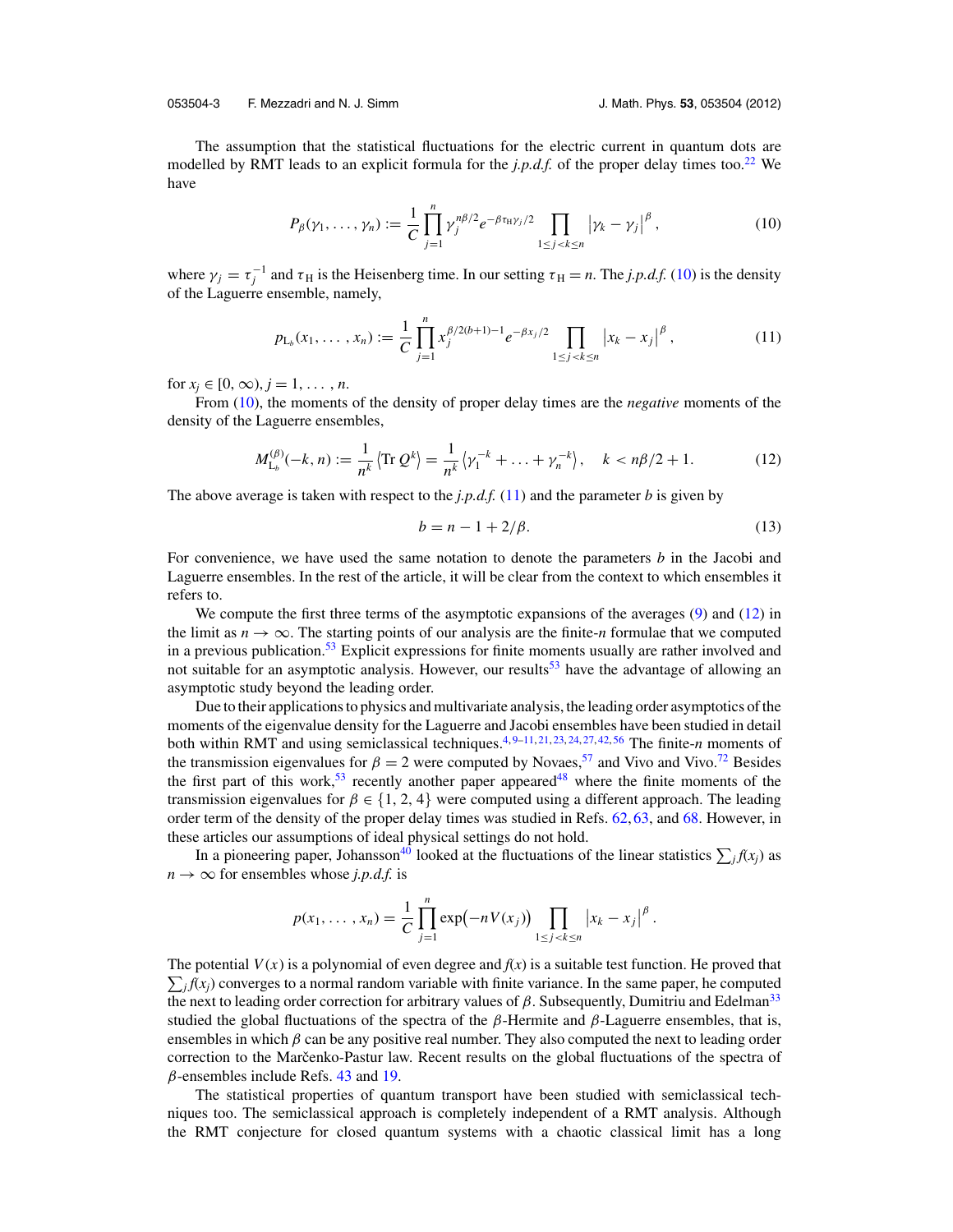<span id="page-5-0"></span>history,<sup>13, [14,](#page-41-0) [17,](#page-41-0) [54,](#page-42-0) [55,](#page-42-0) [67](#page-42-0)</sup> semiclassical techniques have been applied to quantum transport relatively recently.[9–12,](#page-41-0) [20,](#page-41-0) [38,](#page-42-0) [45,](#page-42-0) [46,](#page-42-0) [59,](#page-42-0) [61](#page-42-0) Within this framework, the elements of the scattering matrix are approximated by sums over classical trajectories connecting incoming and outgoing channels in the leads. What is most important is that the outcome of semiclassical calculations are predictions for *individual* energy-averaged chaotic systems. This should be distinguished from the RMT approach, which involves calculating an average over an appropriate *ensemble* of different systems. The semiclassical limit  $\hbar \to 0$  corresponds to the limit  $n \to \infty$  in RMT.

Semiclassical calculations are perturbative in nature. The inverse channel number *n*<sup>−1</sup> is proportional to  $\hbar$  and is the small parameter for the theory. Higher order terms are constructed by including successively more intricate families of classical trajectories into the sums and then performing the appropriate combinatorics. This task was completed to all orders for the conductance<sup>38</sup> and for the shot noise.<sup>[20](#page-41-0)</sup> Higher moments of the density of the transmission eigenvalues are also known at leading order from semiclassical theory.<sup>9</sup> Berkolaiko and Kuipers<sup>10, [11](#page-41-0)</sup> computed the leading order generating function of the moments of the proper delay times and the first two subleading corrections of the generating functions of the moments of both the transmission eigenvalues and the proper delay times for  $\beta = 1$  and  $\beta = 2$ . Recently, Berkolaiko and Kuipers<sup>12</sup> and independently Novaes<sup>[59](#page-42-0)</sup> announced two distinct combinatorial treatments of the correlations of the scattering trajectories that imply exact agreement at all orders in  $n^{-1}$  between the semiclassical and RMT calculations of the moments of the transmission eigenvalues. At present, however, it seems quite difficult to extract explicit expressions for the asymptotic expansions from the combinatorial formulae. The consistency of RMT with the semiclassical analysis of mesoscopic systems is a major success of these two approaches. Indeed, in closed systems we expect semiclassical theories to be consistent with RMT only when they describe the local fluctuations of the energy levels; the averages that we compute are affected by the global fluctuations of the spectra of random matrices. It is far from being obvious *a priori* that we should expect an exact agreement at all orders.

Not many semiclassical results are available for Andreev quantum dots. Adagideli and Beenakker<sup>[2](#page-41-0)</sup> and subsequently Kuipers *et al.*<sup>[44,](#page-42-0) [47](#page-42-0)</sup> developed a semiclassical theory of the energy gap in the density of states of Andreev billiards. Berkolaiko and Kuipers<sup>11</sup> computed the first two corrections to the density of states. The leading order term of the density of states was previously computed using RMT by Melsen *et al.*<sup>[51,](#page-42-0)[52](#page-42-0)</sup> using a perturbative expansion developed by Brouwer and Beenakker, $^{21}$  $^{21}$  $^{21}$  which is based on the computation of integrals of matrix elements of matrices in the circular ensembles.

Since the parameter *b* in the integrals [\(9\)](#page-3-0) and [\(12\)](#page-4-0) depends on the number of channels in the leads, we need to specify how the limit is taken. In the moments [\(9\)](#page-3-0) both *m* and *n* tend to infinity, but the scaling parameter

$$
u = -\frac{m}{n} \tag{14}
$$

remains finite. In other words, we fix *a* but let  $b = n(u - 1)$  grow to infinity. For the Laguerre ensemble, it will be convenient to introduce a new variable  $w$  by defining

$$
b = n(w - 1) + 2/\beta - 1.
$$
 (15)

The moments [\(12\)](#page-4-0) are then recovered by setting  $w = 2$ . A similar generalization was also considered in Ref. [5.](#page-41-0)

Equations [\(7\)](#page-3-0) and (15) contain *n*-independent terms which arise due to physical reasons and are rather unusual from a purely mathematical point of view. Indeed, they have nontrivial effects on the subleading order terms of the averages [\(9\)](#page-3-0) and [\(12\)](#page-4-0) (see, e.g., Remark 3.8). For this reason the moments of the proper delay times cannot be extracted from the results of Dumitriu and Edelman<sup>33</sup> beyond the leading order.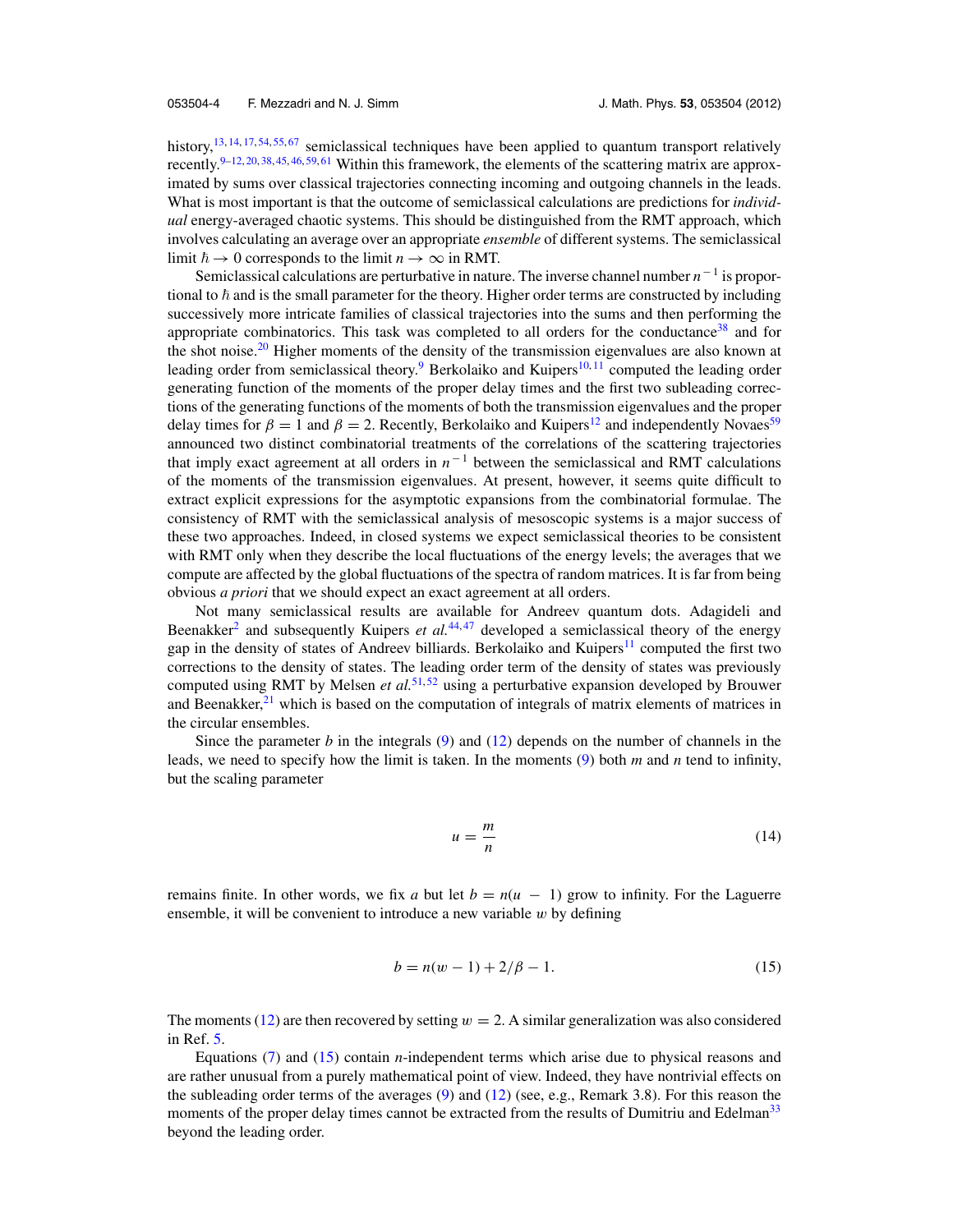<span id="page-6-0"></span>When  $\beta > 0$ , the density [\(6\)](#page-3-0) is often referred to as the *Selberg density* and the averages

$$
\frac{1}{C} \int_0^1 \cdots \int_0^1 \left( \sum_{j=1}^n x_j^k \right) \prod_{j=1}^n x_j^{\beta/2(b+1)-1} (1-x_j)^{\beta/2(a+1)-1} \times \prod_{1 \le j < l \le n} |x_l - x_j|^\beta dx_1 \cdots dx_n \tag{16}
$$

as *Selberg-like* integrals (see, e.g., Refs. [35,](#page-42-0) [50,](#page-42-0) and [36\)](#page-42-0). Their name originates from the fact that by setting  $k = 0$  and  $C = n$ , the right-hand side of (16) becomes Selberg's integral, which was introduced for the first time in quantum transport by Savin and Sommers.<sup>64</sup> They computed the average of the shot noise and the Fano factor for arbitrary  $\beta$  nonperturbatively. Subsequently, Sommers *et al.*<sup>[69](#page-43-0)</sup> and Savin *et al.*[65](#page-42-0) applied this approach to calculate moments and cumulants up to the 4th order of linear and nonlinear statistics of the electric current. Novaes<sup>[57](#page-42-0)</sup> used the Selberg-like integrals to study the moments of the transmission eigenvalues for  $\beta = 2$  nonperturbatively. Khoruzhenko *et al.*[41](#page-42-0) combined such integrals with the theory of symmetric functions to compute higher order moments and cumulants of the conductance and shot noise.

One may ask what the asymptotic expansion of (16) is if both  $a, b \rightarrow \infty$ . This problem was studied in Refs. [24,](#page-41-0) [58,](#page-42-0) and [42](#page-42-0) when both *a* and *b* are proportional to *n*. The scaling that they used was

$$
a = (v - 1)n
$$
 and  $b = (u - 1)n$ , (17)

with *u* and *v* positive constants. The leading order term is known when  $\beta = 2$  (Refs. [24](#page-41-0) and [42\)](#page-42-0) as well as for general  $\beta$  (Ref. [58\)](#page-42-0). It turns out that at leading order, the integral (16) is independent of β. We compute the first subleading correction for  $\beta \in \{1, 2, 4\}$ . We also show that the leading order terms are consistent with the results in Refs. [27](#page-42-0) and [58.](#page-42-0)

The structure of the article is as follows. In Sec. II, we outline some of the main ideas behind the proofs. In Sec. [III,](#page-9-0) we treat the asymptotics of the moments for  $\beta = 2$  ensembles. Section [IV](#page-19-0) is devoted to  $\beta = 1$  and  $\beta = 4$  ensembles. In Sec. [V,](#page-29-0) we study Selberg-like integrals and Sec. [VI](#page-35-0) concludes the paper with comments and open problems.

#### **II. PRELIMINARIES**

As remarked in the Introduction, in the first part of this work<sup>53</sup> we computed the averages [\(9\)](#page-3-0) and [\(12\)](#page-4-0) for any number of open channels. Our results were expressed in terms of finite sums involving binomial coefficients and *Pochhammer Symbols* defined by the ratio

$$
(x)_{(n)} = \frac{\Gamma(x+n)}{\Gamma(x)}.
$$
\n(18)

This simple fact has two important consequences. Firstly, the moments [\(9\)](#page-3-0) and [\(12\)](#page-4-0) admit the asymptotic expansions in integer powers of 1/*n*,

$$
n^{-1} M_{J_{a,b}}^{(\beta)}(k,n) \sim \sum_{p=0}^{\infty} T_{k,p}^{(\beta,\delta)}(u) n^{-p},
$$
\n(19a)

$$
n^{k-1} M_{\mathcal{L}_b}^{(\beta)}(-k, n) \sim \sum_{p=0}^{\infty} \mathcal{D}_{k, p}^{(\beta)}(w) n^{-p}.
$$
 (19b)

Here and in the rest of the paper whenever the parameters *a* and *b* appear, they will depend implicitly on  $u$  or  $w$  according to  $(7)$  and  $(15)$ .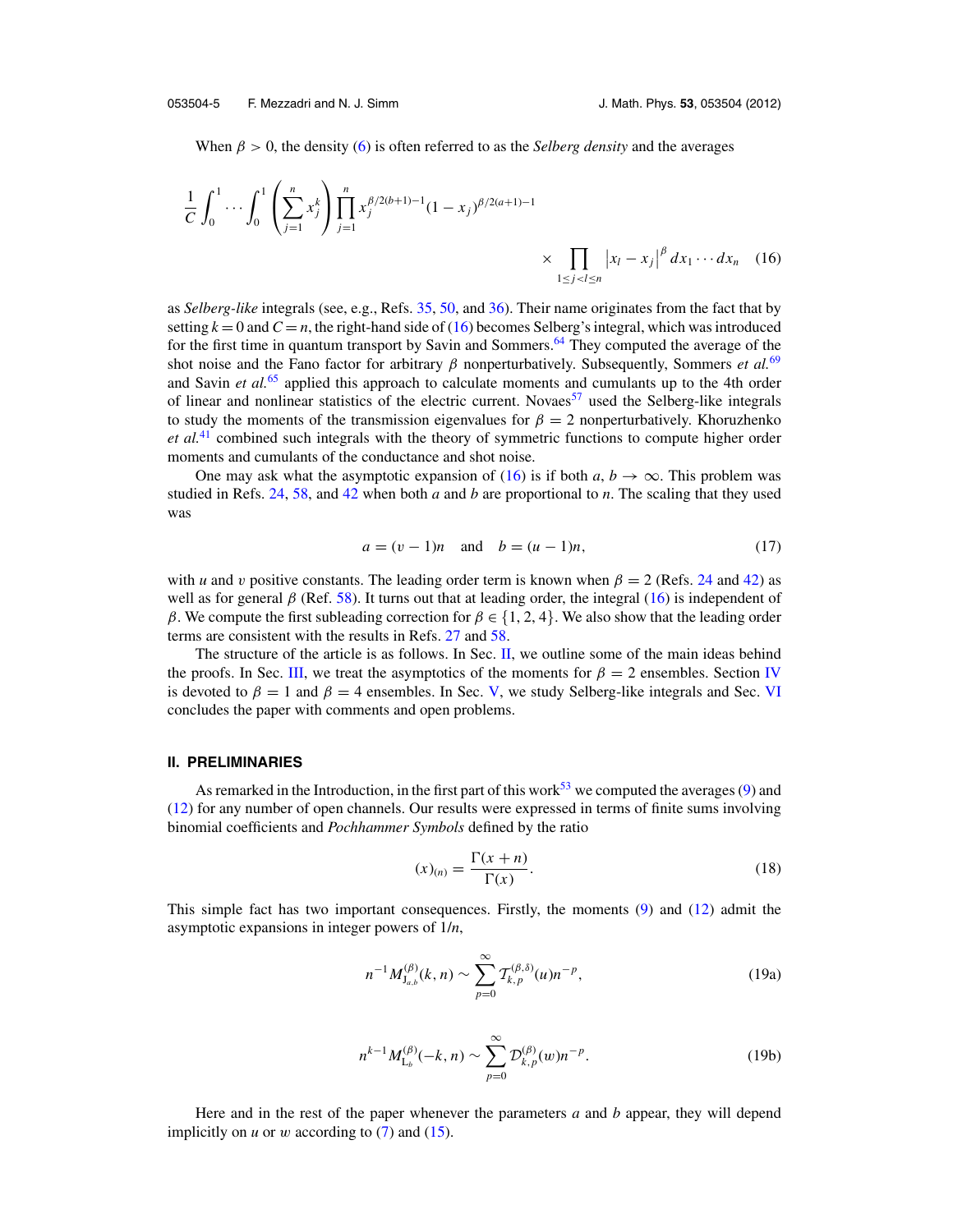<span id="page-7-0"></span>053504-6 F. Mezzadri and N. J. Simm J. Math. Phys. **53**, 053504 (2012)

The second important feature of our results<sup>[53](#page-42-0)</sup> is that the finite-*n* formulae for [\(9\)](#page-3-0) and [\(12\)](#page-4-0) contain meromorphic functions that are particularly suitable to an asymptotic analysis. In order to understand this point, it is useful to consider an example for  $\beta = 2$ .

#### **A.** An example for  $\beta = 2$

Let us define

$$
\Delta M_{J_{a,b}}^{(2)}(k,n) := M_{J_{a,b}}^{(2)}(k,n) - M_{J_{a,b}}^{(2)}(k+1,n). \tag{20}
$$

In Ref. [53,](#page-42-0) we found that

$$
\Delta M_{J_{a,b}}^{(2)}(k,n) = \frac{1}{k} \sum_{j=0}^{k} {k \choose j} {k \choose j-1} U_{n,k,j}^{a,b},
$$
\n(21)

where

$$
U_{n,k,j}^{a,b} = \frac{(a+b+2n-2j+k+1)(a+b+n)_{(k-j+1)}(a+n-j+1)_{(j)}(b+n)_{(k-j+1)}}{(a+b+2n-j)_{(k+2)}(a+b+2n-j+1)_{(k)}(n+1)_{(-j)}}.
$$
 (22)

The moments are given explicitly by

$$
M_{J_{a,b}}^{(2)}(k,n) = M_{J_{a,b}}^{(2)}(1,n) - \sum_{j=1}^{k-1} \frac{1}{j} \sum_{i=0}^{j} {j \choose i} {j \choose i-1} U_{n,j,i}^{a,b},
$$
\n(23)

where

$$
M_{J_{a,b}}^{(\beta)}(1,n) = \frac{n(b+n)}{a+b+2n}
$$
 (24)

is a particular case of *Aomoto's integral* (see, e.g., Ref. [50,](#page-42-0) pp. 309–310).

We also found a formula for the negative moments in the Laguerre ensemble,

$$
M_{\mathcal{L}_b}^{(2)}(-k,n) = \frac{1}{k} \sum_{j=0}^{n-1} {k+j \choose k-1} {k+j-1 \choose k-1} \frac{(b+n)_{(-k-j)}}{(1+n)_{(-j-1)}}.
$$
 (25)

The moments of the eigenvalue densities in ensembles with orthogonal and symplectic symmetries have a similar structure: the summands are products of two factors. The first one is *n*-independent and consists of binomial coefficients. This feature will obviously persist to all orders in the asymptotic expansions of the right-hand sides of Eqs.  $(21)$  and  $(25)$ .

The coefficients

$$
N(k, j) := \frac{1}{k} \binom{k}{j} \binom{k}{j-1} \tag{26}
$$

appear frequently in enumerative combinatorics, where they are known as *Narayana numbers*. The  $n$ -independent factor in the summands of  $(25)$  are obtained from the Narayana numbers by extending them to negative integers,

$$
N(-k, j) = \frac{1}{k} {k + j \choose k - 1} {k + j - 1 \choose k - 1}, \quad k > 0.
$$
 (27)

This identity follows from the elementary relation

$$
\binom{-k}{j} = (-1)^j \binom{k+j-1}{k-1}.
$$
\n(28)

The *n*-dependent part of the factors in the summands of (21) and (25) are ratios of Gamma functions, whose asymptotic expansion is<sup>71</sup>

$$
\frac{\Gamma(z+\alpha)}{\Gamma(z+\beta)} \sim z^{\alpha-\beta} \sum_{i=0}^{\infty} (-1)^i \frac{(\beta-\alpha)_{(i)}}{i!} B_i^{(\alpha-\beta+1)}(\alpha) z^{-i}, \quad z \to \infty,
$$
\n(29)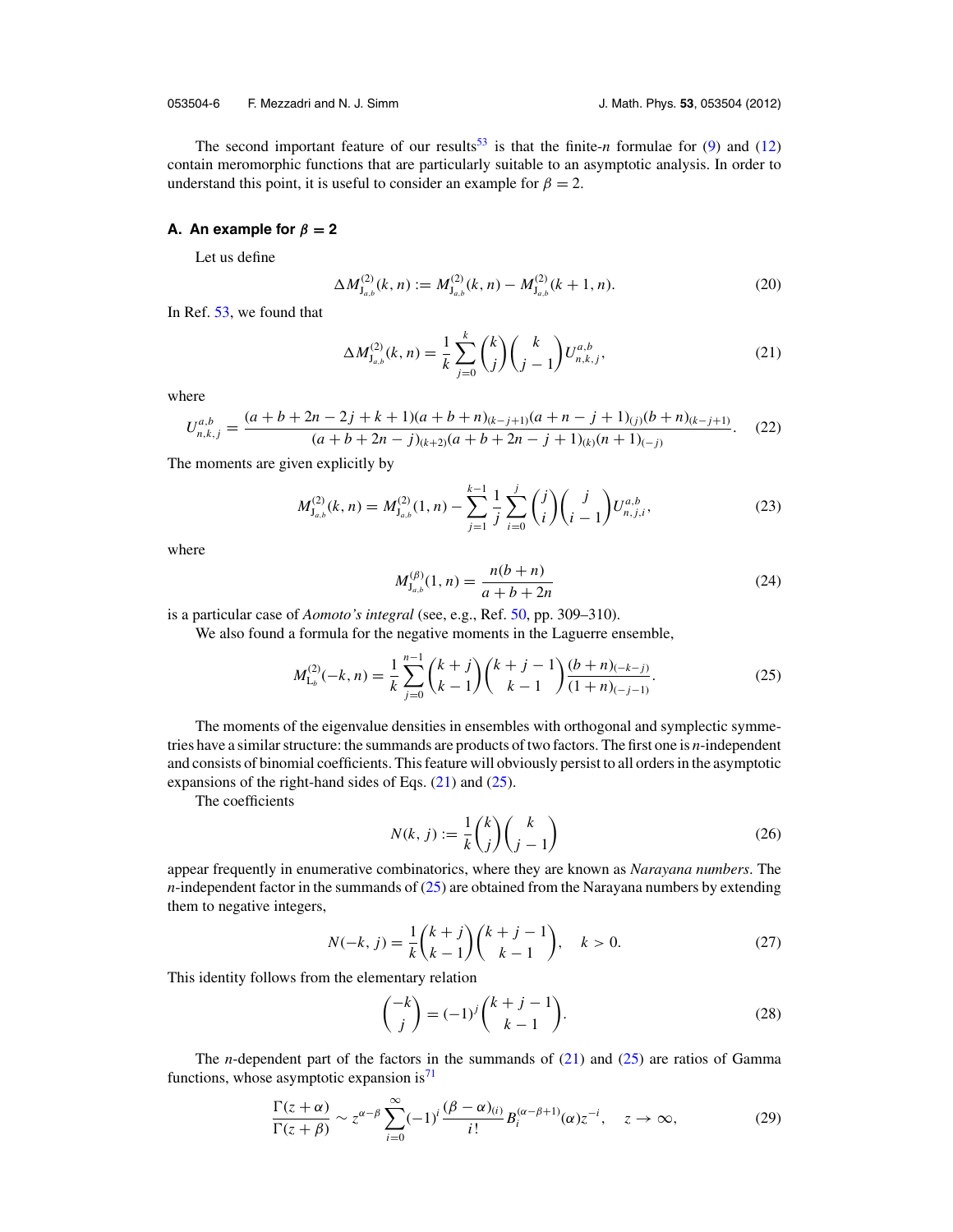#### <span id="page-8-0"></span>053504-7 F. Mezzadri and N. J. Simm J. Math. Phys. **53**, 053504 (2012)

where  $B_i^{(\gamma)}(x)$  are the generalized Bernoulli polynomials. Now, substituting the leading order of [\(29\)](#page-7-0) into, say, the *j*th term in the sum [\(21\)](#page-7-0) leads to a power of *n* whose exponent is obtained by summing or subtracting the subscripts of the Pochhammer symbols in the ratio [\(22\)](#page-7-0),

$$
n^{1+k-j+1+j+k-j+1-k-2-k+j} = n.
$$
\n(30)

Crucially the exponent is independent of *j*. Surprisingly this phenomenon happens at all orders of *n* for the moments of both the transmission eigenvalues and proper delay times in all the symmetry classes. Thus, at least in principle, to compute the asymptotic series [\(19a\)](#page-6-0) up to a given order *p* we need to substitute into  $(21)$  the first *p* terms of the expansion  $(29)$ .

*Remark 2.1:* In addition to the Narayana numbers, we will often need the *Narayana polynomials*

$$
N_k(u) := \frac{1}{k} \sum_{j=1}^k {k \choose j} {k \choose j-1} u^j
$$
 (31)

as well as their generating function (see, e.g., Ref. [18\)](#page-41-0)

$$
\rho(u, s) := \sum_{k=1}^{\infty} N_k(u)s^k
$$
  
= 
$$
\frac{1 - s(u + 1) - \sqrt{1 - 2s + s^2 - 2us - 2us^2 + u^2s^2}}{2s}.
$$
 (32)

Indeed our results have a distinct combinatorial flavour. It is interesting to note that also the semiclassical approach to these problems relies heavily on combinatorics, although of a different kind. From the RMT point of view, it is not obvious *a priori* why combinatorics should play such an important role in these calculations.

#### **B. Generating functions**

The coefficients in the series [\(19a\)](#page-6-0) and [\(19b\)](#page-6-0) become increasingly involved as we go higher in the order of the expansion. Then, it becomes convenient to express our results in terms of *generating functions.*

Given the sets of coefficients  $T_{k,p}^{(\beta,\delta)}(u)$  and  $\mathcal{D}_{k,p}^{(\beta)}(w)$ ,  $k = 0, 1, \ldots$ , at a given order *p* in expansions  $(19a)$  and  $(19b)$ , we define the generating functions

$$
\mathcal{T}_p^{(\beta,\delta)}(u,s) := \sum_{k=1}^{\infty} \mathcal{T}_{k,p}^{(\beta,\delta)}(u)s^k,
$$
\n(33a)

$$
\mathcal{D}_p^{(\beta)}(w,s) := \sum_{k=1}^{\infty} \mathcal{D}_{k,p}^{(\beta)}(w)s^k.
$$
\n(33b)

If these series are convergent in a neighbourhood of the origin  $B_\epsilon$ , then  $\mathcal{D}_p^{(\beta)}(w, s)$  and  $\mathcal{T}_p^{(\beta, \delta)}(u, s)$ are analytic in  $B_{\epsilon}$  and define the moments uniquely.

As already appeared in the remarks about formula [\(21\)](#page-7-0), our results on the moments of the transmission eigenvalues are based on computing the differences between consecutive moments. It is therefore convenient to know their generating function too, which is defined by

$$
\Delta \mathcal{T}_p^{(\beta,\delta)}(u,s) := \sum_{k=1}^{\infty} \Delta \mathcal{T}_{k,p}^{(\beta,\delta)}(u) s^k.
$$
 (34)

The coefficients of the powers of *s* in this formula are defined by

$$
\Delta \mathcal{T}_{k,p}^{(\beta,\delta)}(u) := \mathcal{T}_{k,p}^{(\beta,\delta)}(u) - \mathcal{T}_{k+1,p}^{(\beta,\delta)}(u). \tag{35}
$$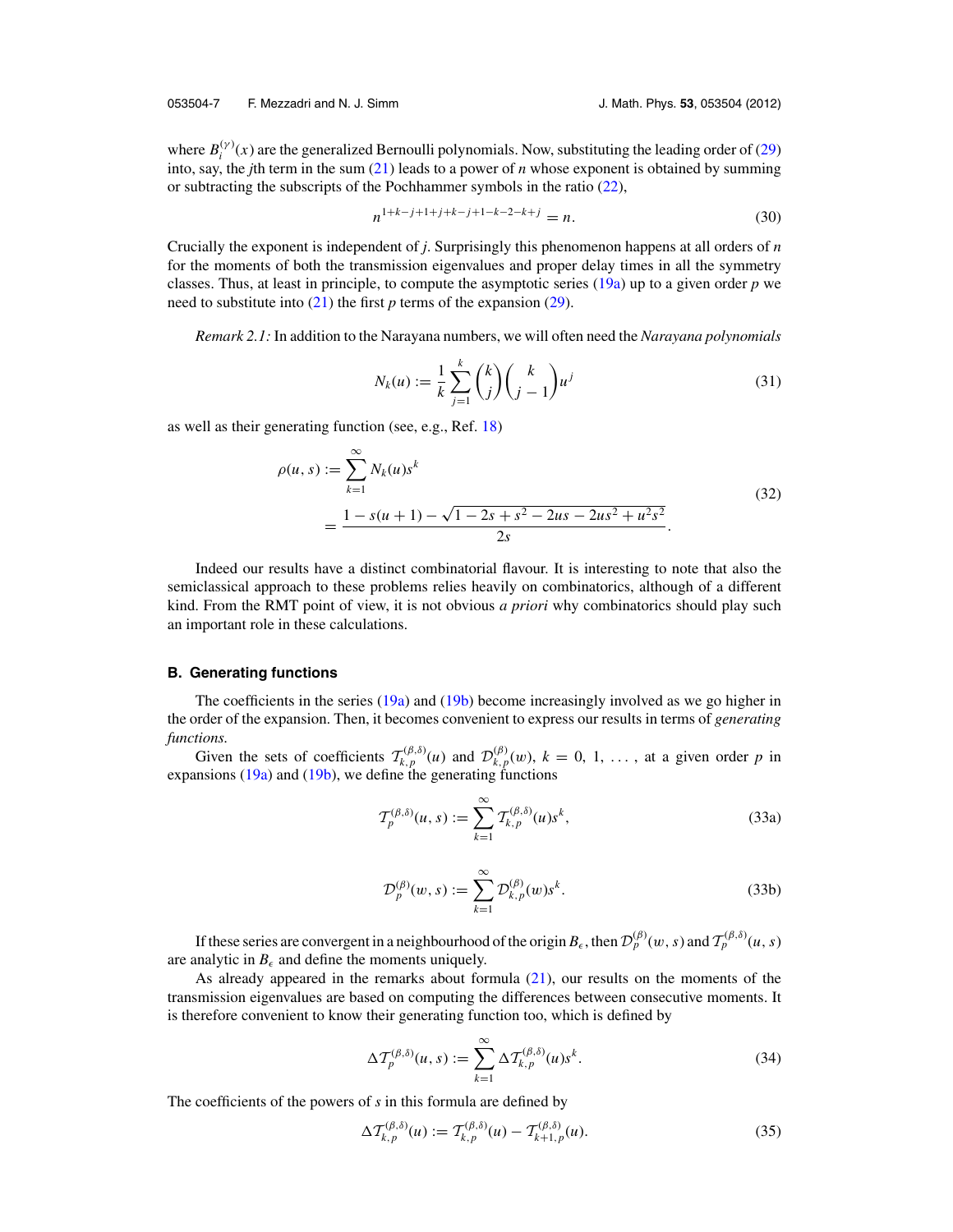<span id="page-9-0"></span>053504-8 F. Mezzadri and N. J. Simm J. Math. Phys. **53**, 053504 (2012)

The moments at a given order  $p$  in the asymptotic expansion  $(19a)$  are then obtained from the formula

$$
\mathcal{T}_{k,p}^{(\beta,\delta)}(u) = \mathcal{T}_{1,p}^{(\beta,\delta)}(u) - \sum_{j=1}^{k-1} \Delta \mathcal{T}_{j,p}^{(\beta,\delta)}(u). \tag{36}
$$

The first moments  $T_{1,p}^{(\beta,\delta)}(u)$  can be computed directly from the asymptotic expansion of Aomoto's integral  $(24)$ , which gives

$$
T_{1,p}^{(\beta,\delta)}(u) = \frac{u}{(u+1)^{p+1}} \left[1 - \frac{2}{\beta} \left(\frac{\delta}{2} + 1\right)\right]^p.
$$
 (37)

An immediate consequence of the definition [\(34\)](#page-8-0) is the following functional relationship with [\(33a\)](#page-8-0),

$$
\mathcal{T}_{p}^{(\beta,\delta)}(u,s) = \frac{s}{s-1} \left( \Delta \mathcal{T}_{p}^{(\beta,\delta)}(u,s) - \mathcal{T}_{1,p}^{(\beta,\delta)}(u) \right). \tag{38}
$$

#### **III. UNITARY SYMMETRY**

The techniques and tools that we use are broadly similar for all the symmetry classes. However, as is usual in RMT, the power  $\beta$  in the Vandermonde determinant of the *j.p.d.f.*'s [\(6\)](#page-3-0) and [\(11\)](#page-4-0) affects the complexity of the calculations. Although when  $\delta \neq 0$  in [\(5\)](#page-3-0) the matrix ensembles that model Andreev billiards do not belong to Dyson's symmetry classes, for the sake of simplicity we shall use the usual terminology when referring to an ensemble characterized by a given  $\beta$ , namely, unitary, orthogonal, and symplectic if  $\beta = 2$ ,  $\beta = 1$ , and  $\beta = 4$ , respectively.

#### **A. Leading order**

In Sec. [IV A,](#page-19-0) Remark 4.1, we shall prove that the leading order contributions are the same for all symmetry classes. Therefore, we shall compute the limits

$$
\lim_{n \to \infty} n^{-1} M_{J_{a,b}}^{(\beta)}(k, n) \text{ and } \lim_{n \to \infty} n^{k-1} M_{L_b}^{(\beta)}(-k, n)
$$

only when  $\beta = 2$ , since in this case the finite-*n* formulae simplify considerably.

*Proposition 3.1: The leading order terms of the series* [\(19a\)](#page-6-0) and [\(19b\)](#page-6-0) *are independent of* β *and* δ *and are given by*

$$
\mathcal{D}_{k,0}^{(\beta)}(w) = \begin{cases} \frac{1}{w-1} & \text{if } k = 1\\ \frac{(w-1)^{1-2k}}{k-1} \sum_{j=1}^{k-1} {k-1 \choose j} {k-1 \choose j-1} w^j & \text{if } k > 1, \end{cases} \tag{39a}
$$

$$
\mathcal{T}_{k,0}^{(\beta,\delta)}(u) = \frac{u}{u+1} - \sum_{j=1}^{k-1} \frac{1}{j} \sum_{i=1}^{j} \binom{j}{i} \binom{j}{i-1} \frac{u^{2i}}{(u+1)^{2j+1}}.
$$
 (39b)

*Proof:* We first prove (39a). We have

$$
\frac{(b+n)_{(-k-j)}}{(1+n)_{(-1-j)}} = \frac{(wn)_{(-k-j)}}{(1+n)_{(-1-j)}} = n^{1-k}w^{-k-j} + O(n^{-k}), \quad n \to \infty.
$$
 (40)

Inserting the right-hand side of this equation into  $(25)$  gives

$$
\mathcal{D}_{k,0}^{(\beta)}(w) = \frac{1}{k} \sum_{j=0}^{\infty} {k+j-1 \choose k-1} {k+j \choose k-1} w^{-k-j}.
$$
\n(41)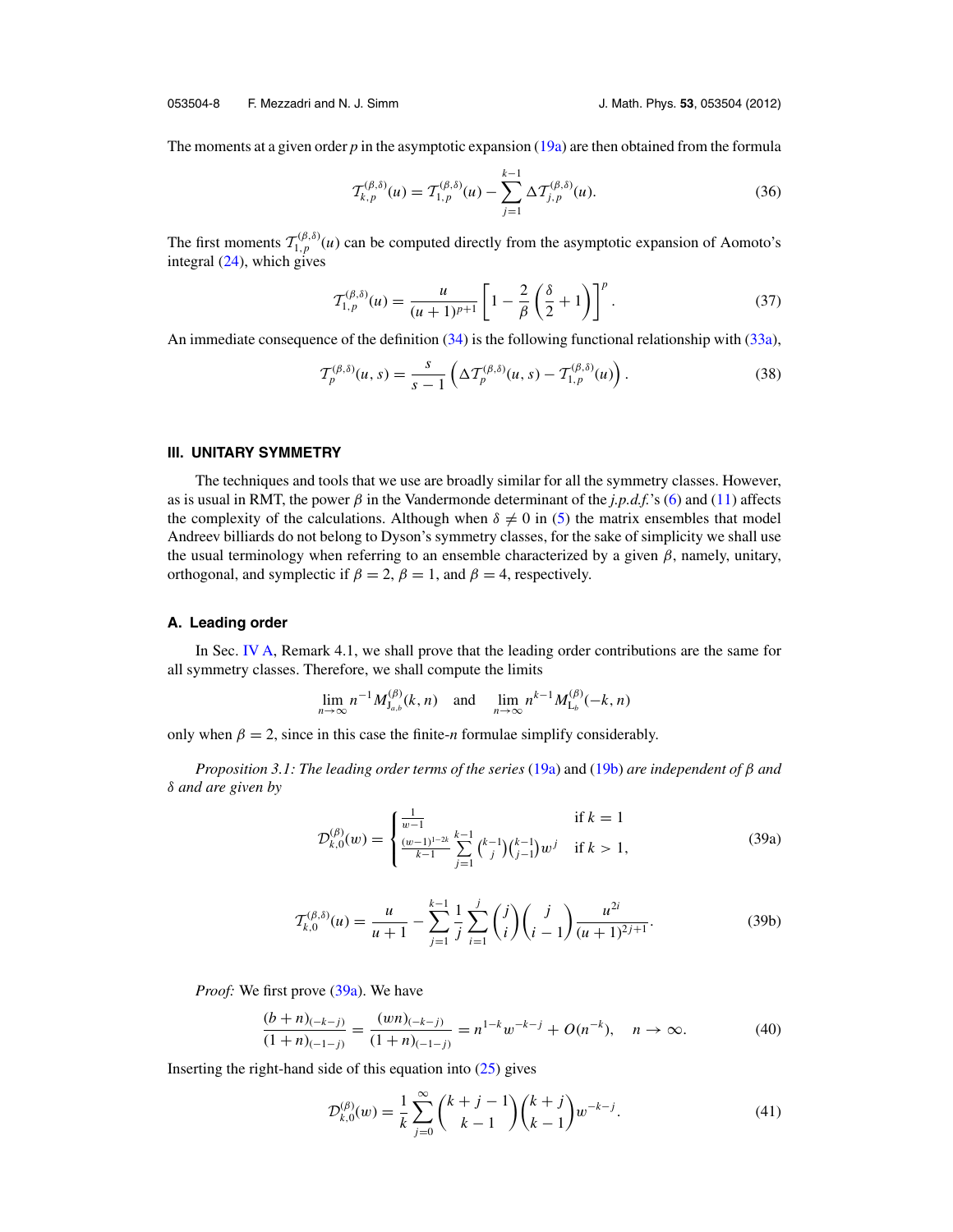<span id="page-10-0"></span>053504-9 F. Mezzadri and N. J. Simm J. Math. Phys. **53**, 053504 (2012)

 $\Box$ 

The infinite series on the right-hand side of [\(41\)](#page-9-0) is convergent for  $|w| > 1$ . Indeed, since the ratio of successive terms is a rational function of the summation index *j*, it is a special case of a hypergeometric series. We find

$$
\frac{1}{k}\sum_{j=0}^{\infty} {k+j-1 \choose k-1} {k+j \choose k-1} w^{-k-j} = w^{-k} {}_{2}F_{1}(k, k+1; 2; w^{-1}),
$$
\n(42)

where the hypergeometric function  ${}_2F_1(a, b; c; z)$  is defined in Appendix [B,](#page-36-0) Eq. [\(B4\)](#page-37-0). If  $k = 1$ , this sum is a geometric series which converges to  $1/(w - 1)$ ; if  $w = 2$ , it is the mean of the Wigner time delay. When  $k > 1$  applying Euler's transformation formula (see, e.g., Ref. [1,](#page-41-0) Eq. (15.3.3))

$$
{}_2F_1(a, b; c; z) = (1 - z)^{c - a - b} {}_2F_1(c - a, c - b; c; z)
$$

converts the hypergeometric series in (42) into the finite sum

$$
\mathcal{D}_{k,0}^{(\beta)}(w) = \frac{w^{k-1}}{(w-1)^{2k-1}} \, {}_2F_1(2-k, 1-k; 2; w^{-1})
$$
\n
$$
= \frac{1}{(w-1)^{2k-1}} \sum_{j=0}^{k-1} \frac{w^j}{(k-1)_{(j-k+1)}(k)_{(j-k+1)}(2)_{(k-j-1)}(k-j-1)!},
$$

where we used that  $(-x)_{(j)} = 1/(x + 1)_{(-j)}$ . Finally, the identity

$$
\frac{1}{(k-1)_{(j-k+1)}(k)_{(j-k+1)}(2)_{(k-j-1)}(k-j-1)!} = \frac{1}{k-1} \binom{k-1}{j} \binom{k-1}{j-1} \tag{43}
$$

yields the limit  $(39a)$ .

In order to prove [\(39b\)](#page-9-0), we first set  $a = 0$  and  $b = (u - 1)n$  in [\(22\)](#page-7-0):

$$
U_{n,k,j}^{a,b} = \frac{\left((u+1)n - 2j + k + 1\right)(un)_{(k-j+1)}(n-j+1)_{(j)}(un)_{(k-j+1)}}{\left((u+1)n - j\right)_{(k+2)}((u+1)n - j + 1)_{(k)}(n+1)_{(-j)}}\n\sim n\frac{u^{2k-2j+2}}{(u+1)^{2k+1}} + O(1), \quad n \to \infty.
$$
\n(44)

Inserting this expression into  $(21)$  and relabelling the summation index gives

$$
\lim_{n \to \infty} n^{-1} \Delta M_{J_{a,b}}^{(2)}(k, n) = \frac{1}{k} \sum_{j=1}^{k} {k \choose j} {k \choose j-1} \frac{u^{2j}}{(u+1)^{2k+1}}.
$$
 (45)

Finally, Eq. [\(39b\)](#page-9-0) follows by taking the limit as  $n \to \infty$  of the identity

$$
n^{-1}M_{J_{a,b}}^{(2)}(k,n) = n^{-1}M_{J_{a,b}}^{(2)}(1,n) - n^{-1}\sum_{j=1}^{k-1} \Delta M_{J_{a,b}}^{(2)}(j,n),
$$
\n(46)

where  $M_{J_{a,b}}^{(2)}(1, n)$  is Aomoto's integral [\(24\)](#page-7-0).

An immediate consequence of this proposition is the following.

*Corollary 3.2: At leading order, the generating functions* [\(33a\)](#page-8-0) and [\(33b\)](#page-8-0) *are independent of* β *and* δ *and are given by*

$$
\mathcal{D}_0^{(\beta)}(w,s) = \frac{w - 1 - s - \sqrt{(w - 1)^2 - 2s(w + 1) + s^2}}{2},\tag{47a}
$$

$$
T_0^{(\beta,\delta)}(u,s) = \frac{1}{2} \left( \sqrt{1 + \frac{4us}{(u+1)^2(1-s)}} - 1 \right) (u+1).
$$
 (47b)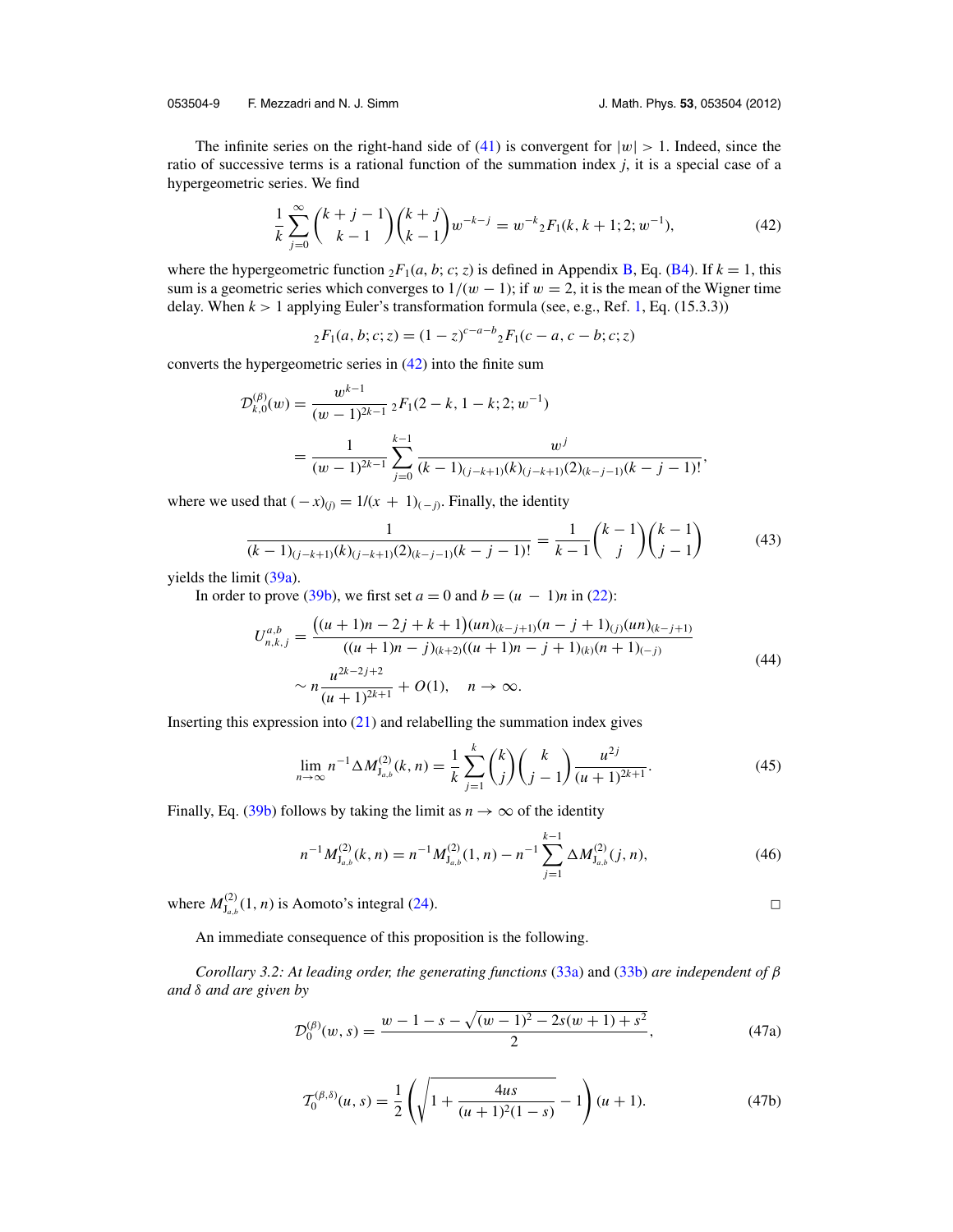#### <span id="page-11-0"></span>053504-10 F. Mezzadri and N. J. Simm J. Math. Phys. **53**, 053504 (2012)

*Proof:* By definition and using formula [\(39a\)](#page-9-0), we have

$$
\mathcal{D}_0^{(\beta)}(w,s) = \frac{s}{w-1} + \sum_{k=2}^{\infty} \frac{N_{k-1}(w)}{(w-1)^{2k-1}} s^k
$$
  
= 
$$
\frac{s}{w-1} + \frac{s}{w-1} \rho \left( (w, s/(w-1)^2) \right),
$$
 (48)

where  $N_k(u)$  are the Narayana polynomials [\(31\)](#page-8-0) and  $\rho(u, s)$  is their generating function. Inserting formula [\(32\)](#page-8-0) for  $\rho(u, s)$  gives [\(47a\)](#page-10-0).

We first compute the generating function  $\Delta \mathcal{T}_0^{(\beta,\delta)}(u, s)$ . From the explicit expression of the moments [\(39b\)](#page-9-0), we obtain

$$
\Delta \mathcal{T}_0^{(\beta,\delta)}(u,s) = \frac{1}{u+1} \rho \left( u^2, s/(u+1)^2 \right),\tag{49}
$$

where, as in the proof of Eq. [\(47a\)](#page-10-0),  $\rho(u, s)$  is the generating function [\(32\)](#page-8-0). Elementary manipulations give

$$
\Delta \mathcal{T}_0^{(\beta,\delta)}(u,s) = \frac{1}{2s} \left( \sqrt{1 + \frac{4us}{(u+1)^2(1-s)}} - 1 \right) (u+1)(s-1) + \frac{u}{u+1}.
$$
 (50)

Finally, Eq.  $(47b)$  follows from  $(38)$  and  $(37)$ .

 $\Box$ 

*Remark 3.3:* Using Selberg's integral Novaes<sup>[58](#page-42-0)</sup> derived the formula

$$
\mathcal{T}_{k,0}^{(\beta,0)}(u) = \sum_{j=0}^{k-1} {k-1 \choose j} {2j \choose j} \frac{(-1)^j}{j+1} \frac{u^{j+1}}{(u+1)^{2j+1}}.
$$
\n(51)

Taking the differences of this sum and comparing to [\(45\)](#page-10-0) leads to the combinatorial identity

$$
\frac{1}{k}\sum_{j=0}^{k} {k \choose j} {k \choose j-1} u^{2j} = \sum_{j=0}^{k} {k-1 \choose j-1} {2j \choose j} \frac{(-1)^{j+1}}{j+1} u^{j+1} (u+1)^{2k-2j}.
$$
 (52)

This formula has already received attention in enumerative combinatorics, where it was proved using generating functions by Coker[.26](#page-41-0) Subsequently, Chen *et al.*, [25](#page-41-0) who referred to it as Coker's *second* problem, gave a bijective proof. Combining Novaes' expression and [\(39b\)](#page-9-0) gives an independent proof of  $(52)$ .

The identity (52) is intrinsically connected to averages in the Jacobi ensemble. Therefore, it seems natural to ask whether similar identities should appear when integrating over other ensembles, in particular the Laguerre ensembles. It is a straightforward consequence of our exact results<sup>53</sup> (see also Refs. [32](#page-42-0) and [37\)](#page-42-0) that

$$
\lim_{n \to \infty} n^{-k-1} M_{L_b}^{(\beta)}(k, n) = \frac{1}{k} \sum_{j=1}^k {k \choose j} {k \choose j-1} w^j.
$$
 (53)

In the same paper, Novaes also computed this limit using Selberg's integral and showed that

$$
\lim_{n \to \infty} n^{-k-1} M_{L_b}^{(\beta)}(k, n) = \sum_{j=0}^{\left\lfloor \frac{k-1}{2} \right\rfloor} \frac{1}{j+1} {2j \choose j} {k-1 \choose 2j} w^{j+1} (1+w)^{k-2j-1}.
$$
 (54)

The equivalence between the sums (53) and (54) appeared in Ref. [25](#page-41-0) too, where it was referred to as Coker's *first* problem.

It is very interesting and surprising that these combinatorial identities can be proved solely using techniques from RMT.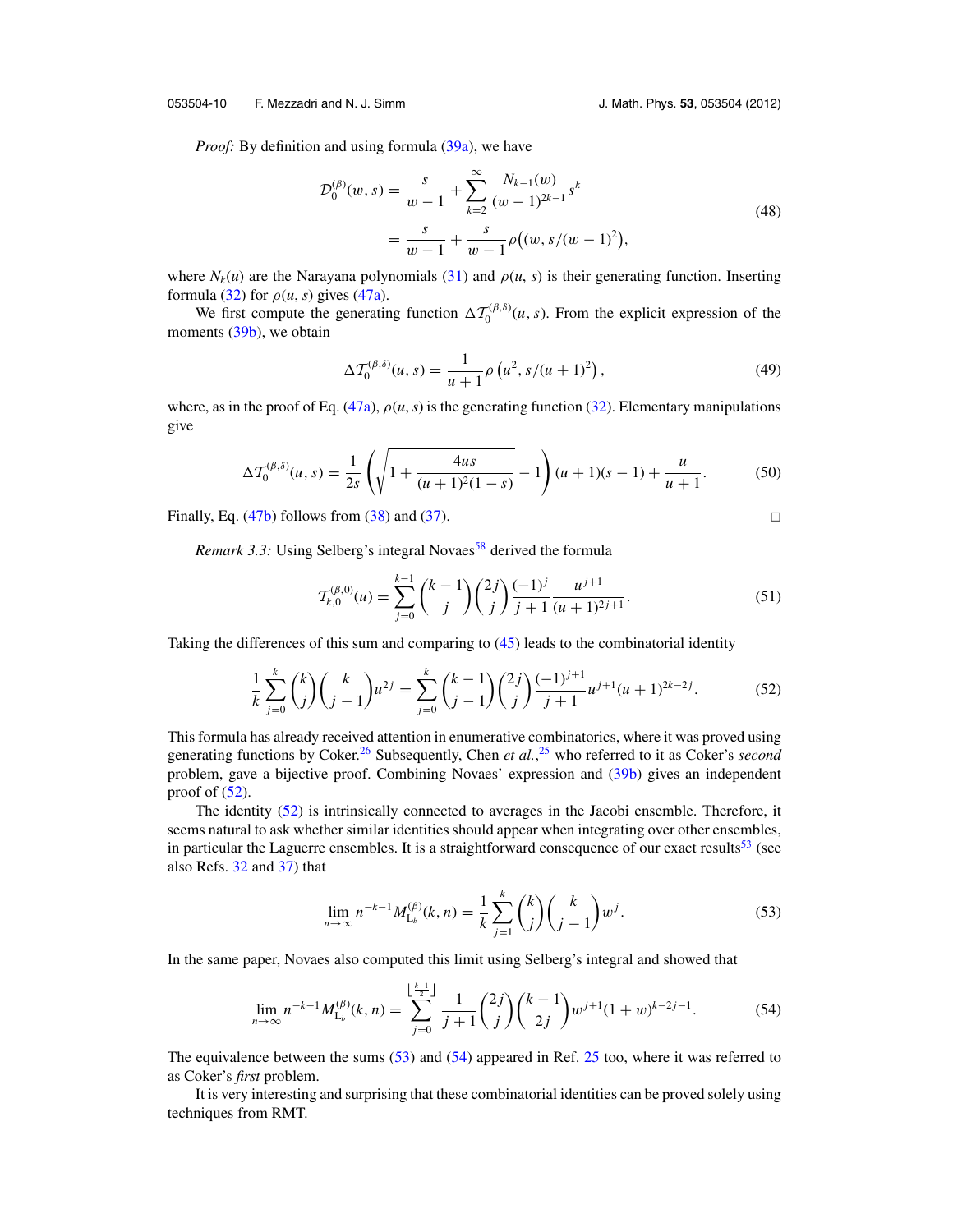#### <span id="page-12-0"></span>053504-11 F. Mezzadri and N. J. Simm J. Math. Phys. **53**, 053504 (2012)

*Remark 3.4:* When  $w = 2$ , the generating function [\(47a\)](#page-10-0) reduces to

$$
\mathcal{D}_0^{(\beta)}(2, s) = \frac{1 - s - \sqrt{1 - 6s + s^2}}{2},\tag{55}
$$

which was computed in Ref. [10](#page-41-0) using both periodic orbit theory and RMT.

*Remark 3.5:* The leading order generating function [\(47b\)](#page-10-0) agrees with the semiclassical formula computed by Berkolaiko *et al.*[9](#page-41-0) Their notation is slightly different from ours. Their main asymptotic parameter is the total number of quantum channels  $N = n + m = (u + 1)n$ ; they also introduce the variable  $\xi = u/(u + 1)^2$ . From our point of view, it is more convenient to use the dimension of the ensemble as asymptotic variable.

*Remark 3.6:*Instead of deriving exact formulae for the moments and extracting their asymptotics, one could instead study the asymptotic expansion for the *mean eigenvalue density*,

$$
\rho_n(x) := \left\langle \sum_{j=1}^n \delta(x - x_j) \right\rangle. \tag{56}
$$

The moments are by definition  $\int x^k \rho_n(x) dx$ . For example, if the average is taken with respect to the *j.p.d.f* of the Laguerre ensemble, then the limit

$$
\lim_{n \to \infty} n^{-1} \rho_n(x) = \frac{\sqrt{(x - \nu_-)(\nu_+ - x)}}{2\pi x}
$$
\n(57)

is the Marcenko-Pastur law.<sup>[49](#page-42-0)</sup> The support of (57) is  $v_{\pm} = (\sqrt{w} \pm 1)^2$ , where w is defined as in [\(15\)](#page-5-0). This fact was exploited to obtain the leading contribution to the density of the delay times[.22](#page-41-0) The positive moments of this density are known too,  $37,60$  $37,60$  from which the corresponding negative moments may be obtained from a substitution  $x \to x^{-1}$  in (57). They are easily seen to be in agreement with formula [\(39a\)](#page-9-0).

#### **B. Beyond leading order**

We now compute the next two terms in the asymptotic expansion of the moments of the transmission eigenvalues and proper delay times when  $\beta = 2$ .

The starting point to compute higher order corrections to formulae  $(39a)$  and  $(39b)$  is to expand the *n*-dependent factor

$$
\frac{(b+n)_{(-k-j)}}{(1+n)_{(-1-j)}}
$$
\n(58)

for the moments of the proper delay times and the coefficients [\(22\)](#page-7-0) for those of the transmission eigenvalues. For this purpose we need the first three terms in the expansion [\(29\)](#page-7-0) (see, e.g., Ref. [1,](#page-41-0) Eq. (6.1.47)),

$$
\frac{\Gamma(z+\alpha)}{\Gamma(z+\beta)} \sim z^{\alpha-\beta} \left( 1 + \frac{1}{2z} (\alpha - \beta)(\alpha + \beta - 1) + \frac{1}{12z^2} {\alpha - \beta \choose 2} (3(\alpha + \beta - 1)^2 - (\alpha - \beta + 1)) + O(z^{-3}) \right), \quad z \to \infty.
$$
\n(59)

The coefficients of  $1/z$  and  $1/z^2$  will give the terms of order  $O(n^{-1})$  and  $O(n^{-2})$ , respectively, in the asymptotic expansions  $(19a)$  and  $(19b)$ . Such terms will be polynomials in *u* (or *w*), whose coefficients will be the Narayana numbers [\(26\)](#page-7-0) or will closely resemble them.

In the Wigner-Dyson symmetry classes, there is no contribution at the next to leading order when  $\beta = 2$ . However, in Andreev quantum dots ( $\delta \neq 0$ ), there is always a non-zero correction.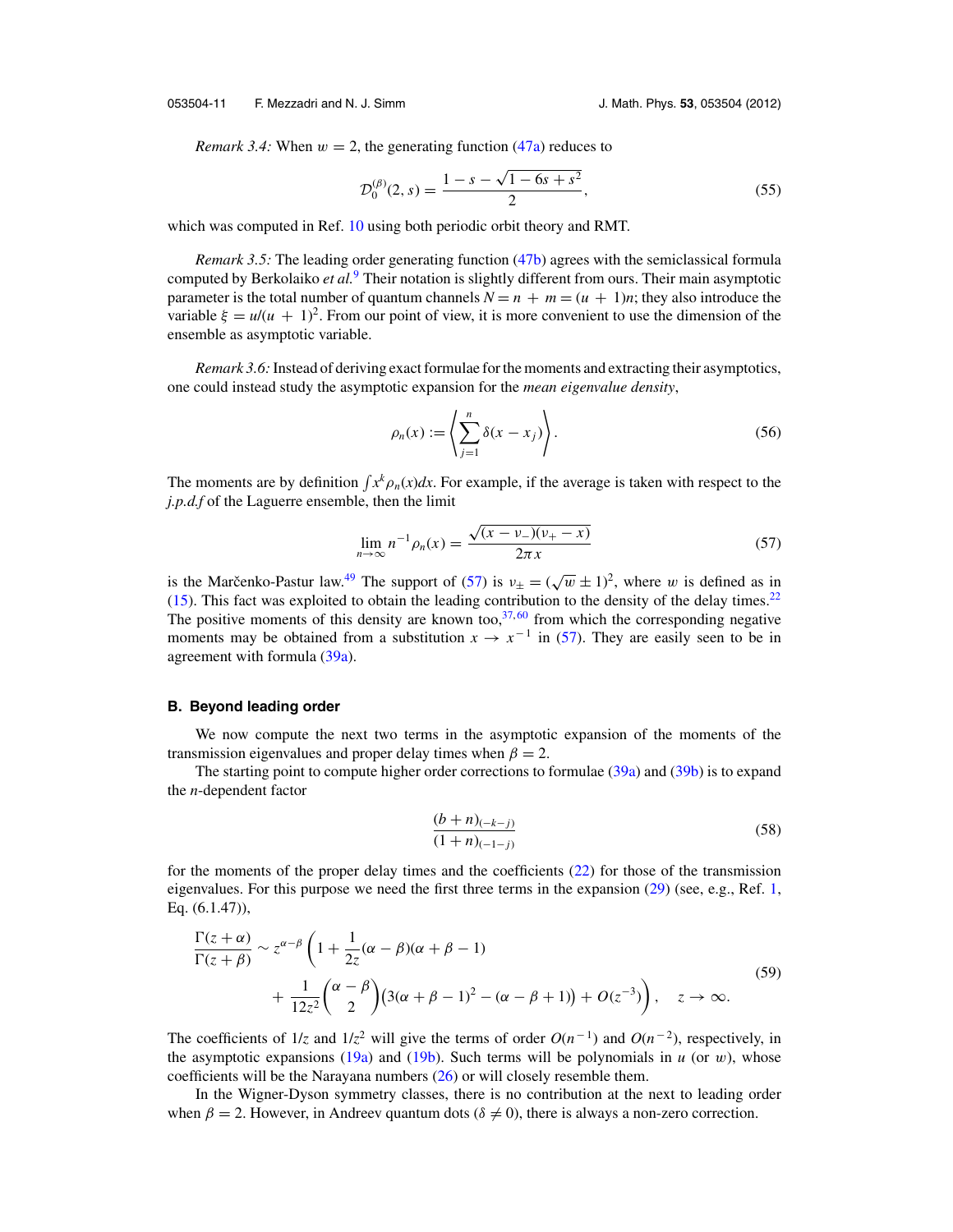<span id="page-13-0"></span>053504-12 F. Mezzadri and N. J. Simm J. Math. Phys. **53**, 053504 (2012)

*Proposition 3.7: Let*  $\beta = 2$ *. The next to leading order terms in the asymptotic expansions* [\(19a\)](#page-6-0) *and* [\(19b\)](#page-6-0) *are*

$$
\mathcal{D}_{k,1}^{(2)}(w) = 0,\t\t(60a)
$$

$$
\Delta \mathcal{T}_{k,1}^{(2,\delta)}(u) = \frac{\delta}{2(u-1)} \left(\frac{u-1}{u+1}\right)^{2k+2} \mathcal{T}_{k+1,0}^{(\beta,\delta)}(-u),\tag{60b}
$$

*where*  $T_{k,0}^{(\beta,\delta)}(u)$  *is independent of*  $\beta$  *and*  $\delta$  *and is given explicitly in* [\(39b\)](#page-9-0).

*Proof:* For the negative Laguerre moments, we set  $b = (w - 1)n$  and insert the term of order  $O(n^{-k})$  in Eq. [\(40\)](#page-9-0) into [\(25\)](#page-7-0) leading to

$$
\mathcal{D}_{k,1}^{(2)}(w) = \frac{1}{2k} \sum_{j=0}^{\infty} {k+j-1 \choose k-1} {k+j \choose k-1} w^{-k-j-1} \big( (k+j)(k+j+1) - wj(1+j) \big) \tag{61}
$$

$$
= \frac{k}{2} \sum_{j=0}^{\infty} {k+j \choose k} {k+j+1 \choose k} w^{-k-j-1}
$$
  

$$
- \frac{k}{2} \sum_{j=0}^{\infty} {k+j-1 \choose k} {k+j \choose k} w^{-k-j} = 0.
$$
 (61')

Equation (60a) follows from shifting the summation index  $j \rightarrow j - 1$  in the sum (61').

We now prove  $(60b)$ . We first use  $(59)$  to expand  $(21)$  in an asymptotic series and obtain

$$
\Delta \mathcal{T}_{k,1}^{(2,\delta)}(u) = \frac{1}{k} \sum_{j=0}^{k} \binom{k}{j} \binom{k}{j-1} \frac{u^{2k-2j+1}}{(u+1)^{2k+2}} F_{k,1}^{(2,\delta)}(u,j),\tag{62}
$$

where

$$
F_{k,1}^{(2,\delta)}(u, j) = j(\delta/2 + 1 - j)u^2 - uk\delta/2 + (k - j + 1)(k - j + \delta/2).
$$

Collecting the coefficients of  $\delta$  in (62) gives

$$
\Delta \mathcal{T}_{k,1}^{(2,\delta)}(u) = \frac{\delta}{2k} \sum_{j=0}^{k} {k \choose j} {k \choose j-1} \frac{u^{2k-2j+1}}{(u+1)^{2k+2}} \left( (k-j+1) - uk + u^2 j \right)
$$
  
+ 
$$
\frac{1}{k} \sum_{j=0}^{k} {k \choose j} {k \choose j-1} \frac{u^{2k-2j+1}}{(u+1)^{2k+2}} \left( (k-j+1)(k-j) + u^2 j(1-j) \right).
$$
 (63)

Elementary manipulations show that the second sum in the right-hand side of (63) vanishes, while the first simplifies to

$$
\Delta \mathcal{T}_{k,1}^{(2,\delta)}(u) = \frac{\delta}{2(u+1)^{2k+2}} \left( \sum_{j=0}^k {k \choose j}^2 u^{2j+1} - \sum_{j=0}^k {k \choose j} {k \choose j+1} u^{2j+2} \right)
$$
  
= 
$$
-\frac{\delta}{2(u+1)^{2k+2}} \sum_{j=0}^{2k} {k \choose \lfloor j/2 \rfloor} {k \choose \lfloor j/2 \rfloor} (-u)^{j+1}.
$$
 (64)

Finally, the statement of the proposition follows from the combinatorial identity (see Ref. [24,](#page-41-0) Proposition V7)

$$
\frac{u}{(u+1)^{2k+1}}\sum_{j=0}^{2k} \binom{k}{\lfloor j/2 \rfloor} \binom{k}{\lceil j/2 \rceil} u^j = \sum_{j=0}^k \binom{k}{j} \binom{2j}{j} \frac{(-1)^j}{j+1} \frac{u^{j+1}}{(u+1)^{2j+1}},\tag{65}
$$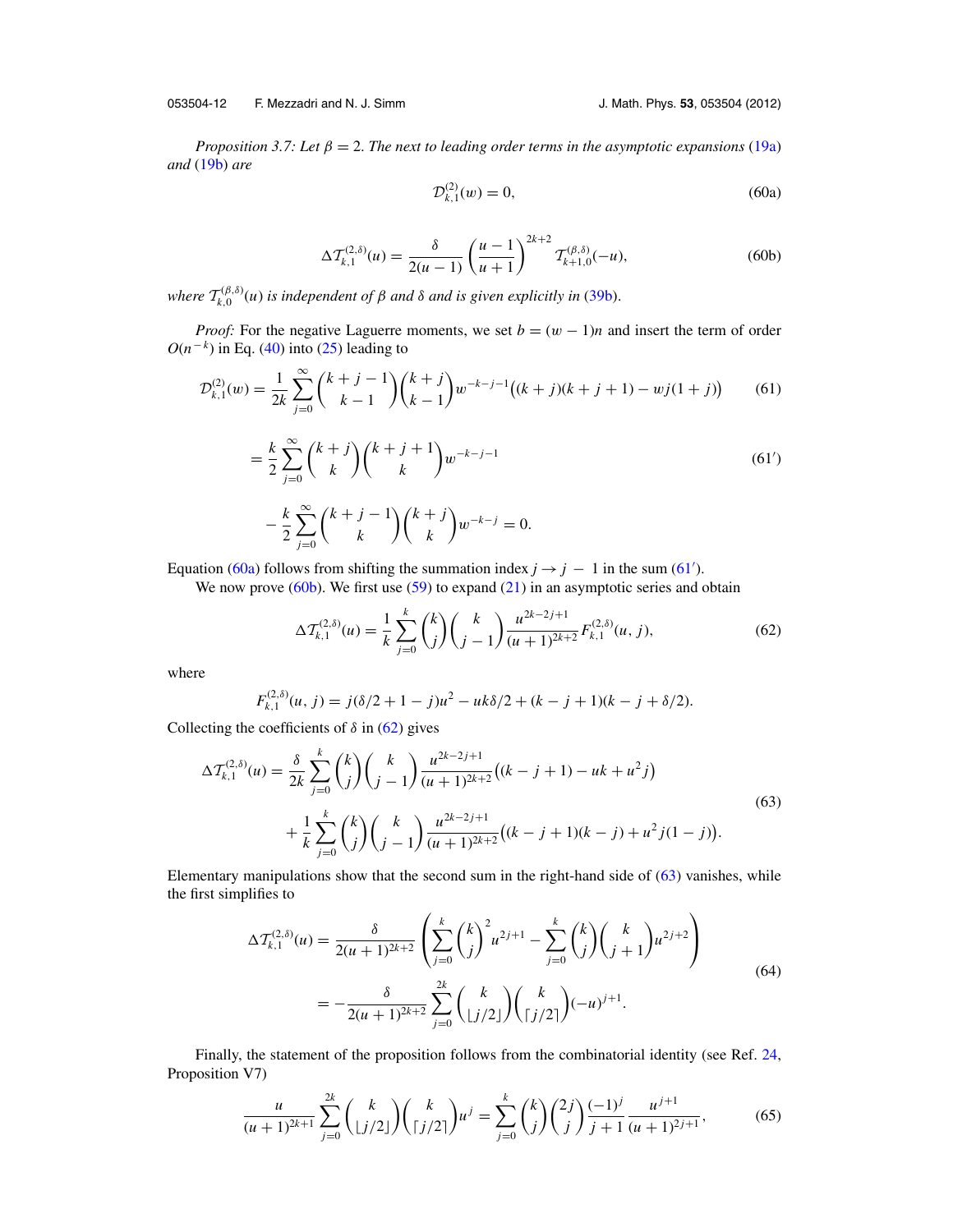<span id="page-14-0"></span>053504-13 F. Mezzadri and N. J. Simm J. Math. Phys. **53**, 053504 (2012)

which allows the polynomial in [\(64\)](#page-13-0) to be expressed in terms of the leading order term  $T_{k,0}^{(\beta,\delta)}(u)$ given by [\(51\)](#page-11-0).  $\Box$ 

*Remark 3.8:* At first it is quite surprising that the next to leading order term [\(60b\)](#page-13-0) is different from zero. The fact that the correction at order  $O(1/n)$  of the density of the eigenvalues of  $\beta = 2$  ensembles is usually zero is a general phenomenon due to the symmetry of the ensembles. It was proved by Johansson<sup>40</sup> for ensembles of random matrices with an even degree polynomial potential. It also appeared in the work of Dumitriu and Edelman<sup>33</sup> for the  $\beta$ -Hermite and  $\beta$ -Laguerre ensembles. Dumitriu and Edelman<sup>33</sup> showed that for these ensembles, the term of order  $O(1/n^p)$  is multiplied by a *palindromic* polynomial in  $-2/\beta$  that is independent of *n*. At the next to leading order this polynomial is zero at  $\beta = 2$ . For the Jacobi ensembles this property is still unproved, but given that it is a direct consequence of the symmetries of the Jack polynomials, one would expect the same behaviour.

Why, then, is formula [\(60b\)](#page-13-0) not zero? The answer is that for physical reasons the exponent of the factors  $(1 - x_i)$  in the *j.p.d.f.* of the eigenvalues of the Jacobi ensembles *does not scale* with *n* (see Eq. [\(7\)](#page-3-0)). If we adopt the scaling [\(17\)](#page-6-0), then the next to leading order term is zero for  $\beta = 2$ . Indeed, this is the content of Proposition 5.2 for the Selberg-like integrals.

*Remark 3.9:* For higher order terms, it is no longer possible to simplify the expressions which would appear in place of Eqs. [\(61\)](#page-13-0) and [\(62\)](#page-13-0) through elementary manipulation. Instead, one requires a more systematic procedure to handle more complex polynomials, which become increasingly involved as we go further in the asymptotic expansion. However, as we shall see, often the coefficients in such polynomials are products of two binomial coefficients similar to those appearing in the first line of [\(64\)](#page-13-0). Thus, in many instances they can be conveniently expressed in terms of Jacobi polynomials (see Definition  $(B1)$ ), whose properties can be used to obtain manageable formulae. A first example of this procedure is given in the proof of Proposition 3.10.

The next to leading order generating functions will be discussed in Sec. [IV,](#page-19-0) where we shall derive a formula for general δ with  $\beta \in \{1, 2, 4\}.$ 

*Proposition 3.10: For*  $\beta = 2$  *the third coefficient in the expansion* [\(19b\)](#page-6-0) *of the moments of the proper delay times is*

$$
\mathcal{D}_{k,2}^{(2)}(w) = \frac{(k+1)(k+2)w}{12(w-1)^{k+3}} P_{k-2}^{(2,2)}(\tilde{w}),\tag{66}
$$

*where P*(α,β) *<sup>j</sup>* (*x*) *refers to the Jacobi polynomial of degree j and parameters* α *and* β *defined in Eq.* [\(B1\)](#page-37-0) *and*

$$
\tilde{w} := \frac{w+1}{w-1}.\tag{67}
$$

*Proof:* As in previous proofs, we begin by inserting [\(59\)](#page-12-0) into [\(58\)](#page-12-0) and extract the component of order  $O(n^{-k-1})$ . Then, by substituting it into [\(25\)](#page-7-0), we arrive at

$$
\mathcal{D}_{k,2}^{(2)}(w) = \frac{1}{k} \sum_{j=0}^{\infty} {k+j \choose k-1} {k+j-1 \choose k-1} w^{-k-j-2} G_{k,2}^{(2)}(w,j),
$$
\n(68)

where

$$
G_{k,2}^{(2)}(w, j) = \frac{w^2}{24}j(j-1)(j+1)(3j+2) - \frac{w}{4}(k+j)(k+j+1)j(1+j) + \frac{1}{24}(k+j)(k+j+1)(k+j+2)(3k+3j+1).
$$

The demonstration now proceeds with lengthy and systematic, although elementary, algebraic manipulations. It is useful to give an example that clarifies the pattern of the calculations. Consider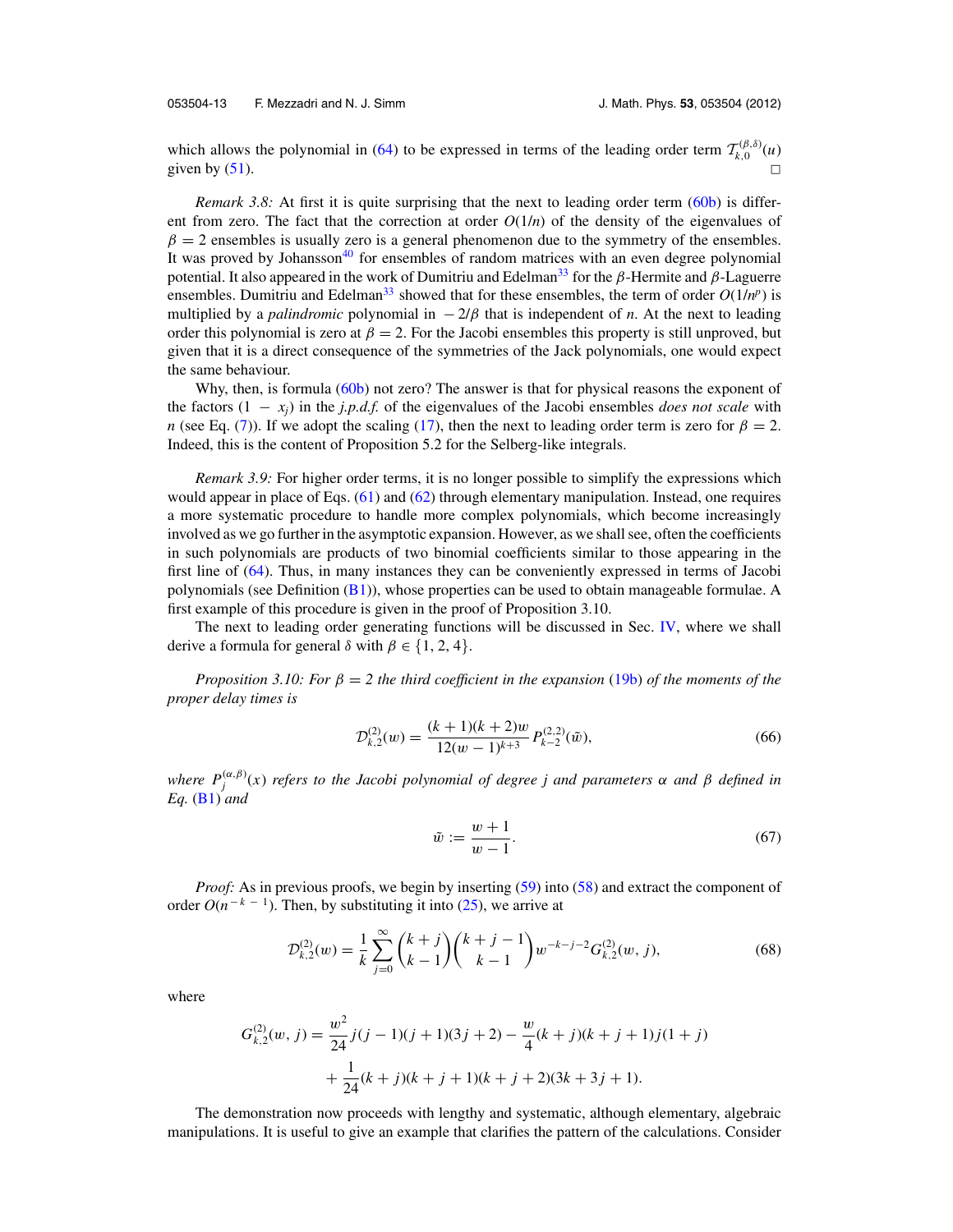<span id="page-15-0"></span>the contribution to [\(68\)](#page-14-0) coming from the linear term in  $G_{k,2}^{(2)}(w, j)$ ,

$$
-\frac{1}{4k} \sum_{j=0}^{\infty} {k+j \choose k-1} {k+j-1 \choose k-1} w^{-k-j-1} (k+j)(k+j+1) j(1+j)
$$
  
= 
$$
-\frac{k(1+k)^2}{4} \sum_{j=0}^{\infty} {k+j \choose k+1} {k+j+1 \choose k+1} w^{-k-j-1}.
$$
 (69)

Using the definition of hypergeometric function  $(B4)$  and the relation  $(B5b)$  between hypergeometric functions and Jacobi polynomials, the right-hand side of (69) becomes

$$
-\frac{k(k+1)^2(k+2)}{4}w^{-k-2}\left({}_2F_1(k+2,k+3,2,w^{-1})\right)
$$
  
= 
$$
-\frac{k(k+1)(k+2)wP_k^{(1,1)}(\tilde{w})}{4(w-1)^{k+3}}.
$$
 (70)

Repeating the same procedure for the other powers of w in  $G_{k,2}^{(2)}(w, j)$  eventually gives

$$
\frac{24(w-1)^{k+3}}{w(k+1)(k+2)}\mathcal{D}_{k,2}^{(2)}(w) = 3k\left(P_k^{(0,2)}(\tilde{w}) + P_k^{(2,0)}(\tilde{w})\right) - 6kP_k^{(1,1)}(\tilde{w}) + (3k-2)(P_{k-1}^{(1,2)}(\tilde{w}) - P_{k-1}^{(2,1)}(\tilde{w})).
$$
\n(71)

Let us subtract the right-hand side of Eq.  $(66)$  from  $(71)$ ; then, the statement of the proposition is equivalent to the identity

$$
3k(P_k^{(0,2)}(\tilde{w}) + P_k^{(2,0)}(\tilde{w})) - 6kP_k^{(1,1)}(\tilde{w}) + (3k-2)(P_{k-1}^{(1,2)}(\tilde{w}) - P_{k-1}^{(2,1)}(\tilde{w})) - 2P_{k-2}^{(2,2)}(\tilde{w}) = 0.
$$
 (72)

The proof follows from the orthogonality of the Jacobi polynomials and the following general procedure:

- 1. Write each Jacobi polynomial in (72) in terms of the polynomials  $P_j^{(2,2)}(\tilde{w})$  using the connection formulae [\(B3\)](#page-37-0).
- 2. Apply the three-term recurrence relation [\(B2\)](#page-37-0) to each Jacobi polynomial until only the polynomials  $P_k^{(2,2)}(\tilde{w})$  and  $P_{k-1}^{(2,2)}(\tilde{w})$  appear in the formula.
- 3. The resulting expression is of the form

$$
A_k(w)P_k^{(2,2)}(\tilde{w})+B_k(w)P_{k-1}^{(2,2)}(\tilde{w}),
$$

for some rational functions  $A_k(w)$  and  $B_k(w)$ .

4. A direct computation shows

$$
A_k(w) = B_k(w) = 0.
$$

*Remark 3.11:* Note that step (1) of the above proof amounts to writing each Jacobi polynomial in a consistent linearly independent basis. By formula  $(B3)$ , the number of non-zero coefficients in this basis is typically quite small and independent of *k*. This property is essential for our procedure

 $\overline{\phantom{0}}$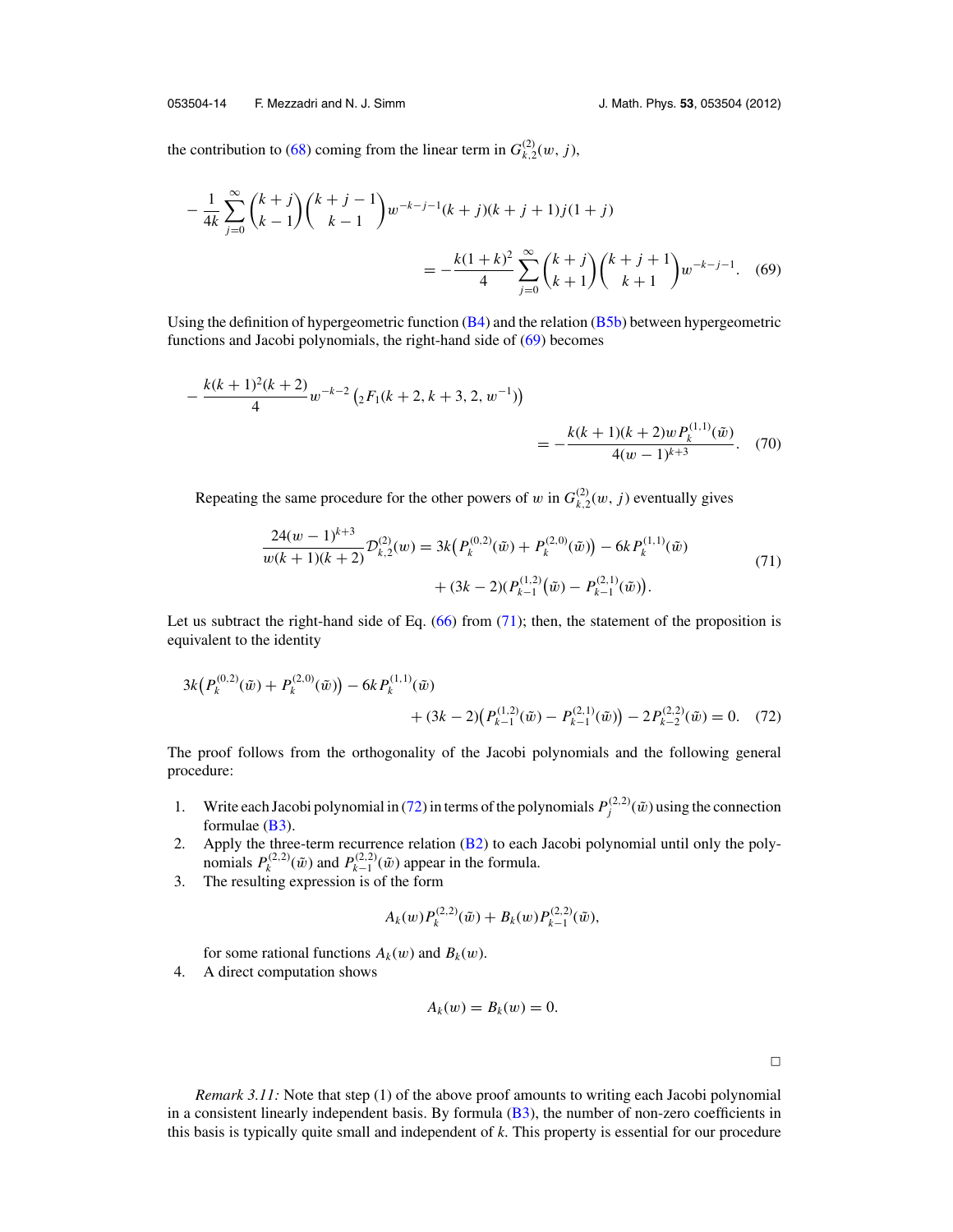to work. Indeed, consider the identities

$$
P_k^{(0,2)}(\tilde{w}) + P_k^{(2,0)}(\tilde{w}) = \frac{(k+3)(k+4)P_k^{(2,2)}(\tilde{w})}{(2k+3)(k+2)} + \frac{(k+2)P_{k-2}^{(2,2)}(\tilde{w})}{2k+3}
$$
  
\n
$$
P_{k-1}^{(1,2)}(\tilde{w}) - P_{k-1}^{(2,1)}(\tilde{w}) = -P_{k-2}^{(2,2)}(\tilde{w})
$$
  
\n
$$
P_k^{(1,1)}(\tilde{w}) = \frac{1}{2} \left( \frac{(k+3)(k+4)P_k^{(2,2)}(\tilde{w})}{(2k+3)(k+2)} - \frac{(k+1)P_{k-2}^{(2,2)}(\tilde{w})}{2k+3} \right),
$$

which are a direct consequence of  $(B3)$ . When substituted into  $(72)$ , they immediately yield the desired cancellations.

In some of the proofs of this paper (more specifically in Lemma 3.13 and Propositions 3.14, 4.8, 4.9, and 5.2), we will use this method to justify the equivalence of two apparently different combinations of Jacobi polynomials. This task is most conveniently performed using a computer algebra package such as MAPLE or MATHEMATICA, whereby the rather heavy algebra involved in steps (1)–(4) may be executed algorithmically.

In order to keep the notation as simple as possible, we now introduce a convention that we shall often use when proving statements about generating functions. If  $p(x)$  is a polynomial or a function analytic in a neighbourhood of  $x = 0$ , then we shall write  $\left[x^k\right]p(x)$  to indicate the Taylor coefficient of  $x^k$  in  $p(x)$ . This formalism can be trivially extended to a function of several variables. Now, when in a proof we write  $\left[s^k\right] T_p^{(\beta,\delta)}(u,s)$  or  $\left[s^k\right] D_p^{(\beta)}(w,s)$ , we do not refer to  $T_{k,p}^{(\beta,\delta)}(u)$  or  $\mathcal{D}_{k,p}^{(\beta)}(w)$ , but to the Taylor coefficients of a function, usually an algebraic function, whose explicit expression is the statement we intend to prove, like, for example, the right-hand sides of Eqs. [\(47a\)](#page-10-0) and [\(47b\)](#page-10-0) in Corollary 3.2. In other words, adopting this slight abuse of notation, Corollary 3.2 is equivalent to

$$
[s^k] \mathcal{D}_0^{(\beta)}(w,s) = \mathcal{D}_{k,0}^{(\beta)}(w) \text{ and } [s^k] \mathcal{T}_0^{(\beta,\delta)}(u,s) = \mathcal{T}_{k,0}^{(\beta,\delta)}(u).
$$

We now have

*Corollary 3.12: The generating function of the moments* [\(66\)](#page-14-0) *is given by*

$$
\mathcal{D}_2^{(2)}(w,s) = \frac{ws^2}{\left(s^2 - 2(w+1)s + (w-1)^2\right)^{5/2}}.\tag{73}
$$

*Proof:* The idea of proof is straightforward. We first show that the Taylor coefficients of (73) satisfy a particular three term recurrence relation. Then, we demonstrate that the moments [\(66\)](#page-14-0) satisfy exactly the same recurrence relation. Finally, we are left to verify the initial conditions

$$
[s] \mathcal{D}_2^{(2)}(w, s) = 0,
$$
  

$$
[s^2] \mathcal{D}_2^{(2)}(w, s) = \frac{w}{(w - 1)^5},
$$

which can be easily checked.

Differentiating (73) once with respect to *s* leads to the differential equation

$$
s(s2 - 2(w + 1)s + (w - 1)2) \frac{dD_2^{(2)}(w, s)}{ds}
$$
  
+  $(5s(s - w - 1) + 4(w + 1)s - 2(w - 1)2 - 2s2)D_2^{(2)}(w, s) = 0.$ 

Inserting the power series expansion

$$
\mathcal{D}_2^{(2)}(w, s) = \sum_{k=1}^{\infty} p_k(w) s^k
$$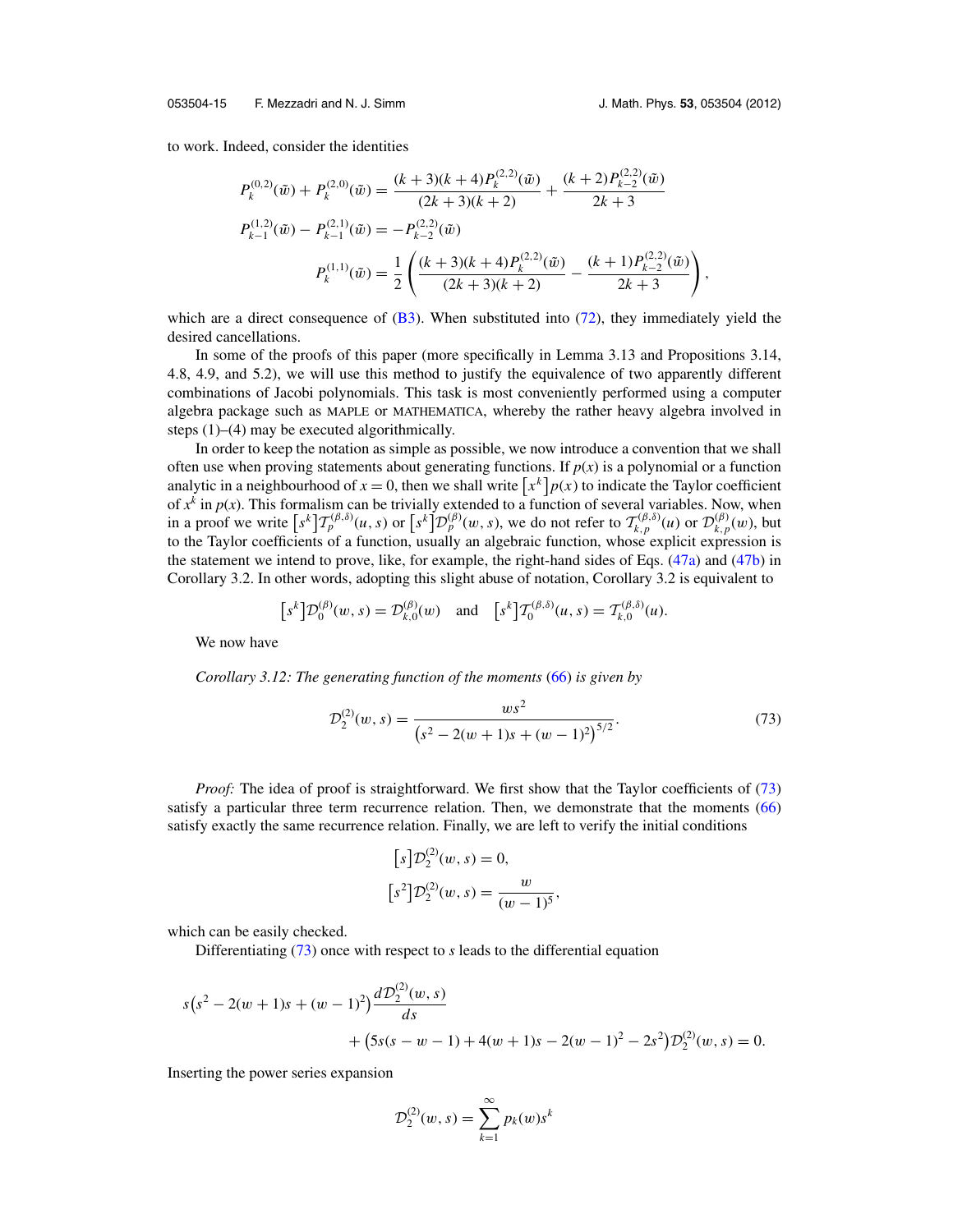<span id="page-17-0"></span>053504-16 F. Mezzadri and N. J. Simm J. Math. Phys. **53**, 053504 (2012)

and equating coefficients of  $s^k$  gives

$$
(w-1)^{2}(k-2)p_{k}(w)-(w+1)(2k-1)p_{k-1}(w)+(k+1)p_{k-2}(w)=0.
$$
 (74)

We now have to prove that the moments [\(66\)](#page-14-0) satisfy the recurrence relation (74). Inserting (66) into the left-hand side of (74) and simplifying leads to

$$
(k+2)(k-2)P_{k-2}^{(2,2)}(\tilde{w})-(2k-1)k\tilde{w}P_{k-3}^{(2,2)}(\tilde{w})+(k-1)kP_{k-4}^{(2,2)}(\tilde{w}),
$$

which is just the three term recurrence relation [\(B2\)](#page-37-0) for Jacobi polynomials with  $\alpha = \beta = 2$  and  $n = k - 3.$  $\Box$ 

As we go beyond the next to leading order in the expansion [\(19a\)](#page-6-0), the corrections to the moments of the density of the transmission eigenvalues become increasingly involved. Therefore, although we need the explicit expression of such coefficients in the proof, it is more convenient to state our results only in terms of generating functions.

We first need the following lemma.

*Lemma 3.13: The Taylor coefficients of*

$$
f(s; u) = \frac{u^2 s}{(1 - s)^{1/2} ((u + 1)^2 - s(u - 1)^2)^{5/2}}
$$
(75)

*as a function of s are*

$$
[s^{k}] f(s; u) = u^{2} \frac{k(k+1)(u-1)^{k-2}}{(u+1)^{k+5}} \left( (1-u^{2}) \left( (6k)^{-1} P_{k-1}^{(1,1)}(\tilde{u}) - \frac{2}{3} P_{k-1}^{(0,0)}(\tilde{u}) \right) - \frac{2u}{3} P_{k-2}^{(1,1)}(\tilde{u}) \right),
$$
\n(76)

*where*

$$
\tilde{u} := \frac{u^2 + 1}{u^2 - 1}.\tag{77}
$$

*Proof:* The idea of the proof is the same as that one of Corollary 3.12 and consists of two parts. First we obtain a recurrence relation for the Taylor coefficients of the generating function (75); then we argue that the right-hand side of  $(76)$  satisfies the same recurrence equation.

One easily sees from (75) that

$$
[s1]f(s; u) = \frac{u2}{(u + 1)5},
$$
  
\n
$$
[s2]f(s; u) = \frac{u2(3u2 - 4u + 3)}{(u + 1)7}.
$$
\n(78)

Differentiating (75) once with respect to *s* leads to the differential equation

$$
2s(1-s)(A - Bs)\frac{df(s;u)}{ds} + (4Bs^2 - 3Bs + As - 2A)f(s;u) = 0,\t(79)
$$

where

$$
A = (u + 1)^2
$$
 and  $B = (u - 1)^2$ .

Substituting the expansion

$$
f(s; u) = \sum_{k=1}^{\infty} p_k(u)s^k
$$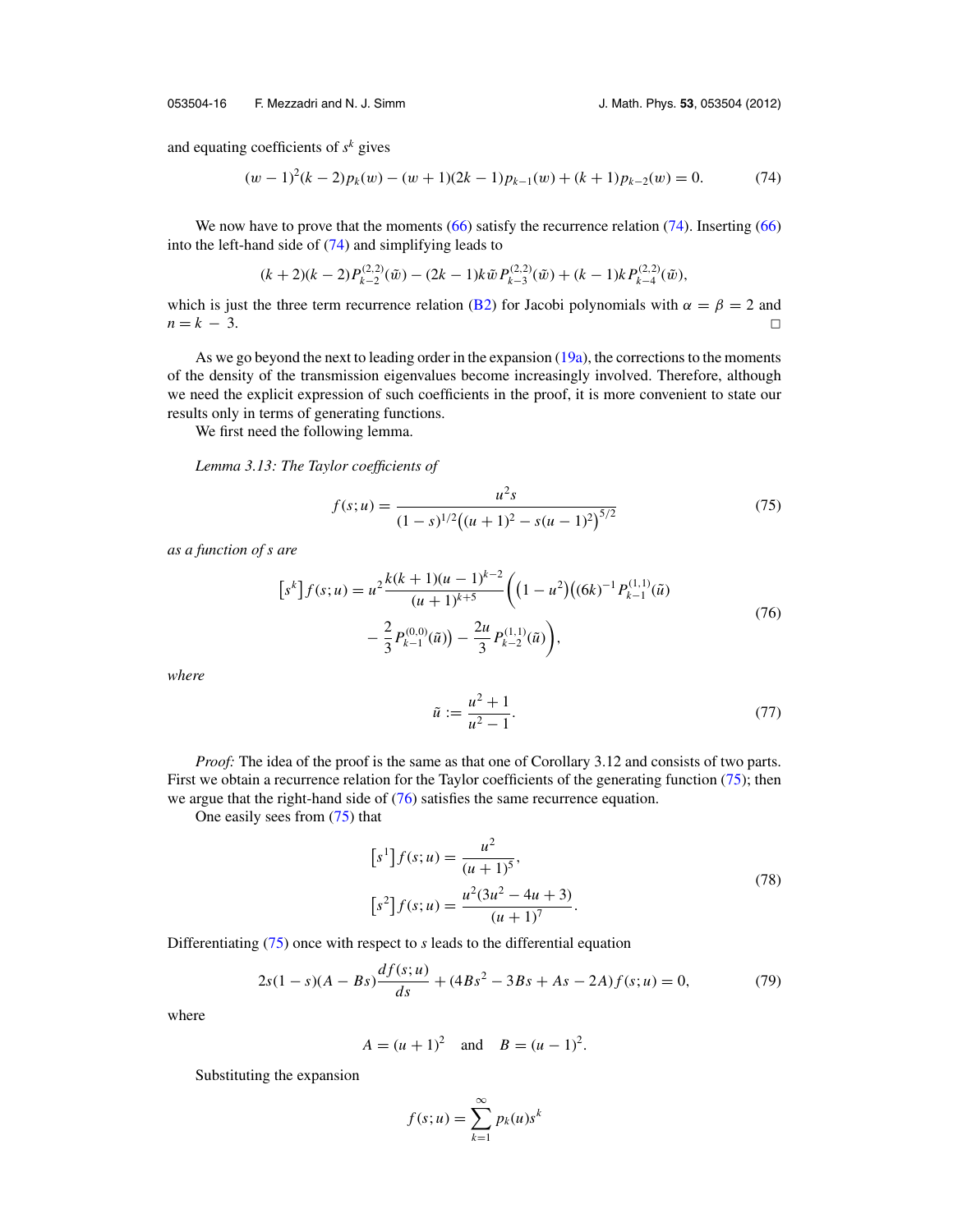<span id="page-18-0"></span>053504-17 F. Mezzadri and N. J. Simm J. Math. Phys. **53**, 053504 (2012)

into  $(79)$  and equating the coefficients of  $s<sup>k</sup>$  gives

$$
2A(k-1)pk(u) + (3A - B - 2(A + B)k)pk-1(u) + 2Bkpk-2(u) = 0,
$$
 (80)

with initial conditions given by  $(78)$ .

Inserting the right-hand side of [\(76\)](#page-17-0) into the recurrence relation (80) shows that the statement of the lemma is equivalent to an identity among Jacobi polynomials, which can be proved using the strategy outlined at the end of Proposition 3.10 and in Remark 3.11. For this particular case, it is more convenient to express each Jacobi polynomial in the basis  $P_j^{(1,1)}(\tilde{u})$ .

It turns out that  $f(s; u)$  is the generating function  $\Delta T_2^{(2,0)}(u, s)$ . This result was first obtained using periodic orbit theory by Berkolaiko and Kuipers<sup>11</sup>—more precisely, they computed  $\mathcal{T}_2^{(2,0)}(u,s)$ , which is related to  $\Delta T_2^{(2,0)}(u,s)$  by [\(38\)](#page-9-0). The RMT proof of this fact is a particular case of the next proposition, where we obtain the same generating function for Andreev billiards.

*Proposition 3.14: Let*  $\beta = 2$  *and*  $\delta > -2$ . *The generating function for the coefficients*  $T_{k,2}^{(2,\delta)}(u)$ *is*

$$
T_2^{(2,\delta)}(u,s) = \frac{\delta^2 u s ((u+1)^2 - s(u-1)^2) - 4s^2 u^2}{4(1-s)^{3/2}((u+1)^2 - s(u-1)^2)^{5/2}}.
$$
\n(81)

*Proof:* Our techniques to compute the moments of the transmission eigenvalues are best suited to compute the differences of the moments. Therefore, we shall study

$$
\Delta \mathcal{T}_2^{(2,\delta)}(u,s) = \frac{4su^2 + \delta^2 u \left( s(u-1)^2 - (u+1)^2 \right)}{4\sqrt{1-s} \left( (u+1)^2 - s(u-1)^2 \right)^{5/2}} + \frac{u\delta^2}{4(u+1)^3}.
$$
\n(82)

Expanding the coefficient [\(22\)](#page-7-0) to order  $O(n^{-1})$  and inserting it into [\(21\)](#page-7-0) gives

$$
\Delta \mathcal{T}_{k,2}^{(2,\delta)}(u) = \frac{1}{k} \sum_{j=0}^{k} {k \choose j} {k \choose j-1} \frac{u^{2k-2j}}{(u+1)^{2k+3}} F_{k,2}^{(2,\delta)}(u, j),
$$
(83)

where  $F_{k,2}^{(2,\delta)}(u, j)$  is a polynomial quadratic in  $\delta$  and of 4th order in *u*; the definition of  $F_{k,2}^{(2,\delta)}(u, j)$ is reported in Appendix [D,](#page-39-0) Eq. [\(D2\)](#page-40-0). Thus, the right-hand side of (83) is a quadratic form in  $\delta$  too.

In order to prove this proposition, we need to show that Eq. (83) coincides with the *k*th Taylor coefficient of the right-hand side of  $(82)$  in a neighborhood of  $s = 0$  and for any  $u > 1$ . The proof is systematic and we shall outline the main steps.

Take, for example,

$$
[\delta^0][u^1]F_{k,2}^{(2,\delta)}(u,j) = -(k-j)(k-j+1)(2k-2j+1)/3
$$

and consider its contribution to the right-hand side of Eq. (83),

$$
-\frac{2k(k-1)}{3}\sum_{j=0}^{k} {k-1 \choose j} {k-2 \choose j-1} \frac{u^{2k-2j}}{(u+1)^{2k+3}} -\frac{k}{3}\sum_{j=0}^{k} {k-1 \choose j} {k-1 \choose j-1} \frac{u^{2k-2j}}{(u+1)^{2k+3}}.
$$
 (84)

The ratio of consecutive terms in these two sums are rational functions of the summation indices. Thus, they are special cases of hypergeometric functions, which, in turn, can be expressed in terms of Jacobi polynomials using the correspondence  $(B5a)$ . Therefore, Eq.  $(84)$  becomes

$$
-\frac{u^2(u^2-1)^{k-2}}{(u+1)^{2k+3}}\left(2k(k-1)P_{k-2}^{(1,0)}(\tilde{u})/3+kP_{k-2}^{(1,1)}(\tilde{u})/3\right).
$$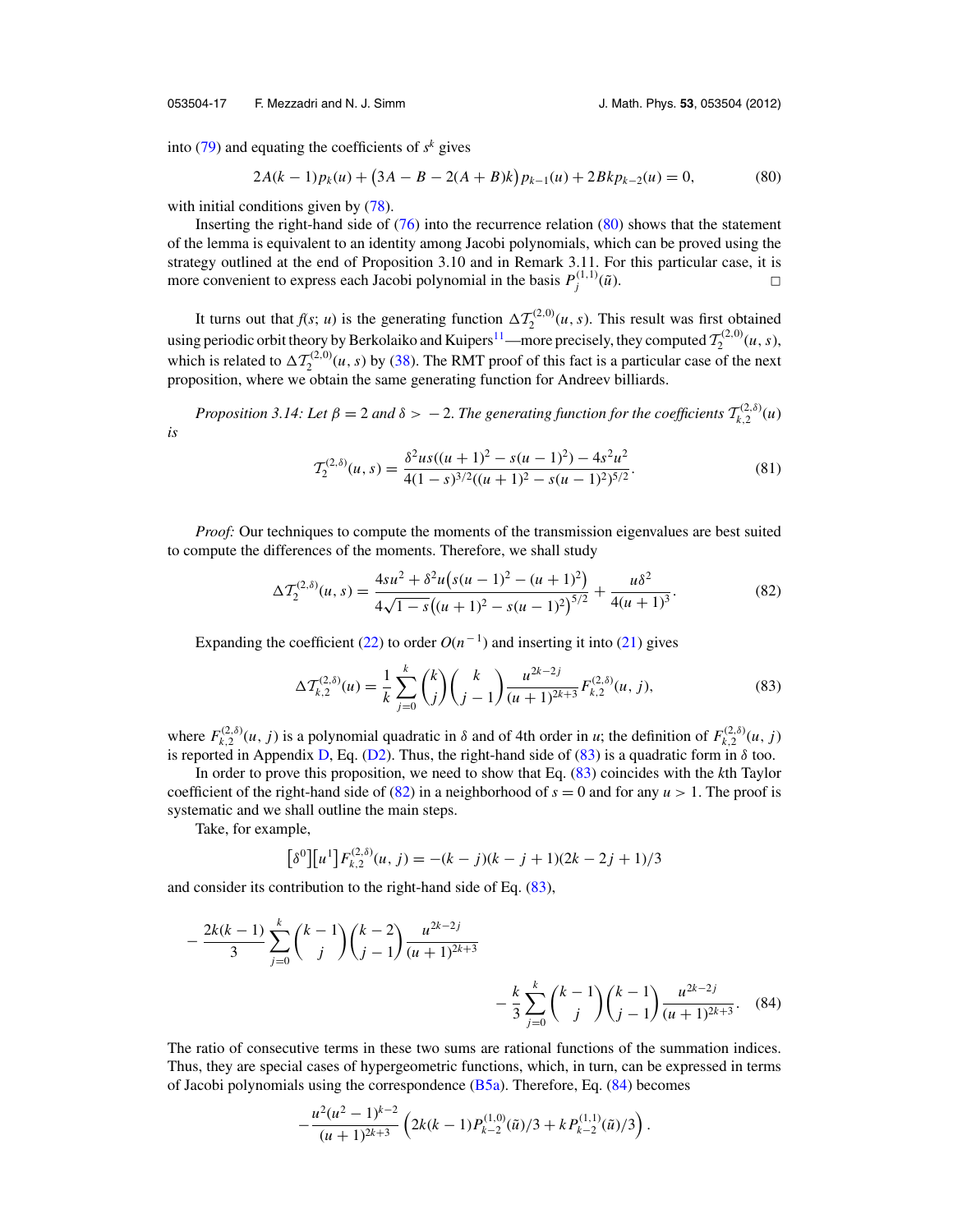<span id="page-19-0"></span>053504-18 F. Mezzadri and N. J. Simm J. Math. Phys. **53**, 053504 (2012)

Repeating this procedure for each monomial in *u* and  $\delta$  in  $F_{k,2}^{(2,\delta)}(u, j)$ , we see that [\(83\)](#page-18-0) becomes a sum of different Jacobi polynomials, leading to an explicit (though complicated) formula for each coefficient of  $\delta$ . For convenience we report these formulae in Appendix [D,](#page-39-0) Eqs. [\(D3\)](#page-40-0), [\(D4\)](#page-41-0), and  $(D5)$ .

Up to now we have proved that  $\Delta T_{k,2}^{(2,\delta)}(\mu)$  can be written as a particular combination of Jacobi polynomials. The rest of the proof proceeds as follows: (a) we shall express  $\left[s^k\right] \Delta \mathcal{T}_2^{(2,\delta)}(u,s)$  as a linear combination of Jacobi polynomials too; (b) by using the same procedure as in the proof of Proposition 3.10—points (1)–(4)—it follows that

$$
[s^{k}] \Delta \mathcal{T}_{2}^{(2,\delta)}(u,s) - \Delta \mathcal{T}_{k,2}^{(2,\delta)}(u) = 0.
$$

We shall only outline how to achieve (a), as we have already discussed how to prove (b).

First note that  $\Delta T_2^{(2, \delta)}(u, s)$  can be written in terms of  $\Delta T_2^{(2, 0)}(u, s)$ ,

$$
\Delta \mathcal{T}_2^{(2,\delta)}(u,s) = \Delta \mathcal{T}_2^{(2,0)}(u,s) \left(1 + \frac{\delta^2 (u-1)^2}{4u} - \frac{\delta^2 (u+1)^2}{4us}\right) + \frac{u \delta^2}{4(u+1)^3}.
$$

Thus, the Taylor coefficients of [\(82\)](#page-18-0) are

$$
[s^{k}] \Delta \mathcal{T}_{2}^{(2,\delta)}(u,s) = [s^{k}] \Delta \mathcal{T}_{2}^{(2,0)}(u,s) + \delta^{2} \left( \frac{(u-1)^{2}}{4u} [s^{k}] \Delta \mathcal{T}_{2}^{(2,0)}(u,s) - \frac{(u+1)^{2}}{4u} [s^{k+1}] \Delta \mathcal{T}_{2}^{(2,0)}(u,s) \right).
$$
\n(85)

Now, from Lemma 3.13 and Eq. [\(82\)](#page-18-0), we have  $f(u; s) = \Delta T_2^{(2,0)}(u, s)$ ; therefore,

$$
\frac{\left[s^k\right]6\Delta \mathcal{T}_2^{(2,0)}(u,s)(u+1)^{k+5}}{u^2k(k+1)(u-1)^{k-2}} = (1-u^2)\left(k^{-1}P_{k-1}^{(1,1)}(\tilde{u}) - 4P_{k-1}^{(0,0)}(\tilde{u})\right) - 4u P_{k-2}^{(1,1)}(\tilde{u}).
$$

Inserting this expression into the right-hand side of (85) gives  $[s^k] \Delta \mathcal{T}_2^{(2,\delta)}(u, s)$  in terms of Jacobi  $p$ olynomials.  $\Box$  $\Box$ 

#### **IV. ORTHOGONAL AND SYMPLECTIC SYMMETRIES**

Our aim in this section is to compute the first two corrections to the leading order terms [\(39b\)](#page-9-0) and [\(39a\)](#page-9-0) when  $\beta = 1$  and  $\beta = 4$ . The finite *n* formulae for the averages [\(9\)](#page-3-0) and [\(12\)](#page-4-0) that we obtained $53$  for ensembles with both orthogonal and symplectic symmetries have a similar structure. Thus, the techniques and calculations used to study their asymptotic behaviour are almost identical for both symmetry classes. Although we will state the results for  $\beta = 1$  and  $\beta = 4$ , most of the proofs will focus on  $\beta = 1$  ensembles, as they contain the essential details of the arguments.

#### **A. From finite-<sup>n</sup> to asymptotics—Preliminaries**

The finite-*n* moments of the transmission eigenvalues and proper delay times are

$$
M_{J_{a,b}}^{(1)}(k, n) = M_{J_{a,b}}^{(2)}(k, n - 1)
$$
\n
$$
- 2 \sum_{j=1}^{\lfloor k/2 \rfloor} \sum_{i=0}^{k-2j} {k \choose i} {k \choose i+2j} S_{i,j}^{a/2, b/2}(k, (n - 1)/2)
$$
\n
$$
+ I_{J_{a,b}}(k, n)
$$
\n(86a)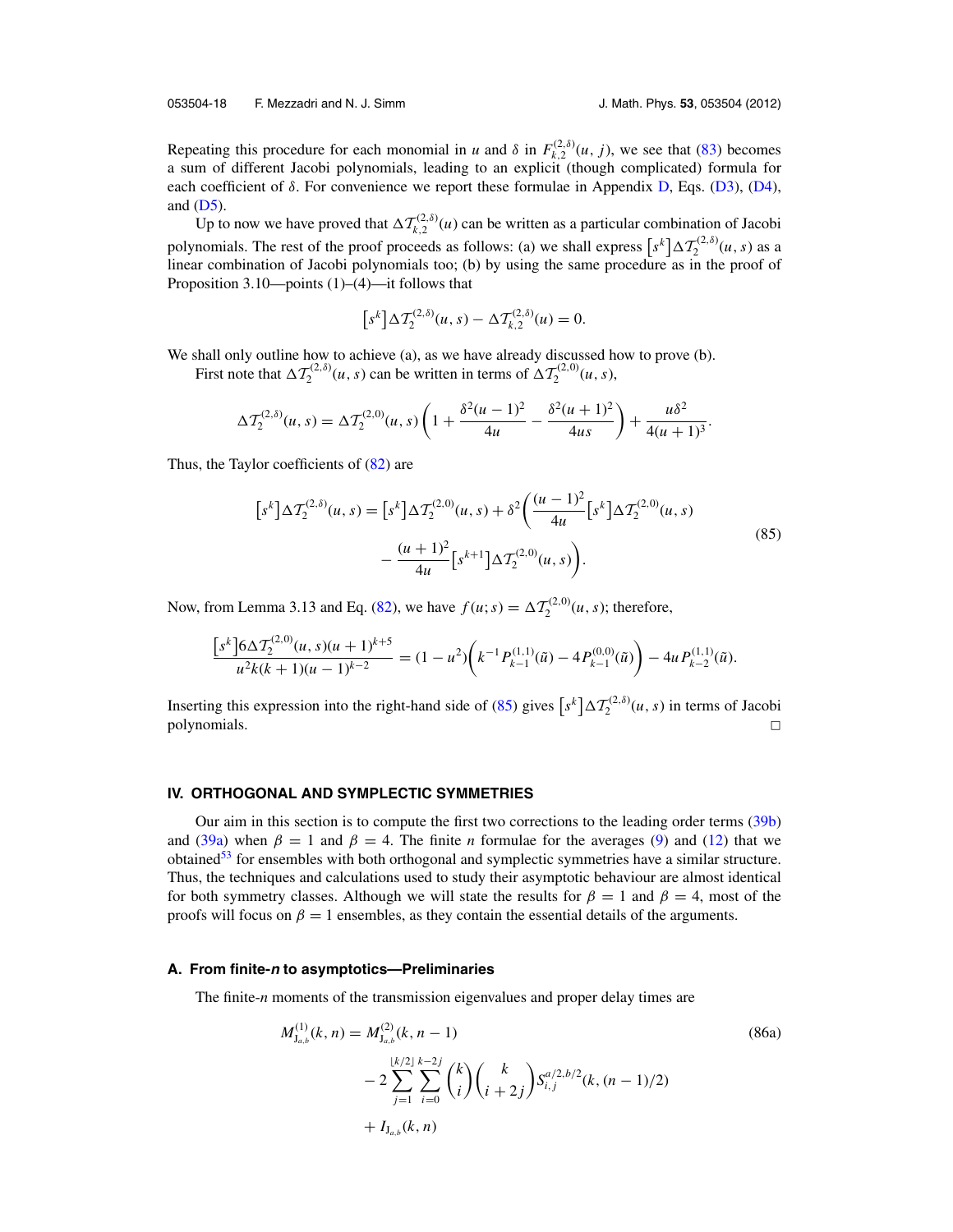<span id="page-20-0"></span>053504-19 F. Mezzadri and N. J. Simm J. Math. Phys. **53**, 053504 (2012)

and

$$
M_{L_b}^{(1)}(-k, n) = M_{L_b}^{(2)}(-k, n - 1)
$$
\n
$$
-2^{1-k} \sum_{j=1}^{n/2-1} \sum_{i=0}^{n-2j} {k+j-1 \choose k-1} {k+i+2j-1 \choose k-1} S_{i,j}^{b/2}(-k, (n-1)/2)
$$
\n
$$
+ I_{L_b}(-k, n).
$$
\n(86b)

We give the explicit expressions of  $S_{i,j}^{a/2,b/2}(k, n)$  and  $S_{i,j}^{b/2}(-k, n)$  in Eqs. [\(A3\)](#page-36-0) and [\(A1a\)](#page-36-0); the terms *I*<sub>J<sub>*a*,*b*</sub></sub>(*k*, *n*) and *I*<sub>L*b*</sub>(−*k*, *n*) are defined in [\(A4\)](#page-36-0) and [\(A1b\)](#page-36-0), respectively. The quantities  $M_{J_{a,b}}^{(2)}(k, n - 1)$ and  $M_{\text{L}_b}^{(2)}(-k, n-1)$  are the moments for  $\beta = 2$ , whose formulae are given in Eqs. [\(23\)](#page-7-0) and [\(25\)](#page-7-0).

*Remark 4.1*: Consider the asymptotic expansion of  $S_{i,j}^{a/2,b/2}(k,(n-1)/2)$  and  $I_{J_{a,b}}(k,n)$ . Inserting the leading order of  $(29)$  gives

$$
2S_{i,j}^{a/2,b/2}(k,(n-1)/2) \sim \frac{u^{2k-2j-2i}}{(1+u)^{2k}} + O(n^{-1}), \quad n \to \infty,
$$
 (87a)

$$
I_{J_{a,b}}(k,n) \sim \sum_{j=0}^{k} {2k \choose 2j} \frac{u^{2j}}{(1+u)^{2k}} + O(n^{-1}), \quad n \to \infty.
$$
 (87b)

The computation of the right-hand sides requires an analysis similar to that one used to obtain [\(44\)](#page-10-0) for  $\beta = 2$ . It follows immediately that  $S_{i,j}^{a/2,b/2}(k, n)$  and  $I_{J_{a,b}}(k, n)$  do not contribute at leading order. As a consequence, the leading order term in the expansion [\(19a\)](#page-6-0) is independent of β and δ. The same is true for the moments of the proper delay times [\(19b\)](#page-6-0). In other words, the contributions made by the orthogonal and symplectic symmetries of the ensembles affect only the higher order terms. This is a general property of the density of the eigenvalues in random matrix ensembles.

Higher order coefficients in the right-hand sides of [\(19a\)](#page-6-0) and [\(19b\)](#page-6-0) are computed by determining the contributions of higher order terms in the expansions of  $S_{i,j}^{a/2,b/2}(k,n)$ ,  $S_{i,j}^{b/2}(k,n)$ ,  $I_{J_{a,b}}(k,n)$  and  $I_{L_b}(-k, n)$ . Thus, for example, in order to compute a given contribution in the expansion of [\(86a\)](#page-19-0), we shall separately study the series

$$
\frac{1}{n} M_{J_{a,b}}^{(2)}(k, n-1) \sim \sum_{p=0}^{\infty} \mathcal{U}_{k,p}^{J_{a,b}}(u) n^{-p},
$$
\n(88a)

$$
\sum_{j=1}^{\lfloor k/2 \rfloor} \sum_{i=0}^{k-2j} {k \choose i} {k \choose i+2j} 2S_{i,j}^{a/2,b/2}(k, (n-1)/2) \sim \sum_{p=0}^{\infty} S_{k,p}^{J_{a,b}}(u) n^{-p},
$$
 (88b)

and

$$
I_{J_{a,b}}(k,n) \sim \sum_{p=0}^{\infty} \mathcal{I}_{k,p}^{J_{a,b}}(u)n^{-p}
$$
 (88c)

as  $n \to \infty$ . It follows that the coefficients in the expansion [\(19a\)](#page-6-0) can be represented as

$$
\mathcal{T}_{k,p}^{(1,\delta)}(u) = \mathcal{U}_{k,p}^{(1,\delta)}(u) - \mathcal{S}_{k,p}^{(1,\delta)}(u) + \mathcal{I}_{k,p}^{(1,\delta)}(u). \tag{89}
$$

For convenience, we have expressed the parameters *a* and *b* of the Jacobi ensemble in terms of  $\beta$ and  $\delta$  (see Eq. [\(7\)](#page-3-0)); thus, in (89) we have replaced the superscript  $J_{a,b}$  with ( $\beta$ ,  $\delta$ ). We shall adopt this notation in the rest of the paper. Similarly, for the proper delay times we shall use the notation ( $\beta$ ) instead of L<sub>b</sub> (see Eq. [\(15\)](#page-5-0)). The contributions to other quantities can be broken down in the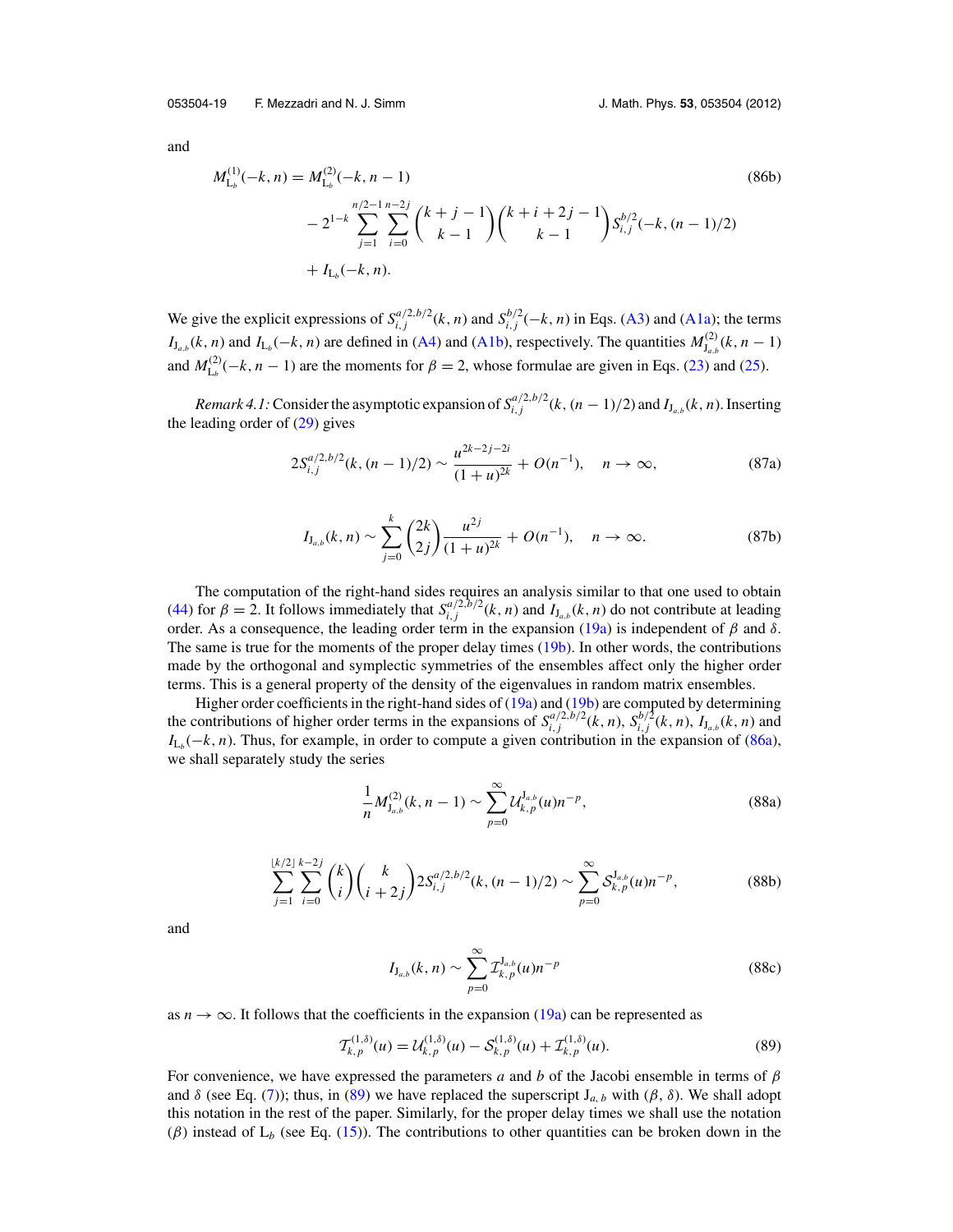<span id="page-21-0"></span>same way. Therefore, we shall write

$$
\Delta \mathcal{T}_{k,p}^{(1,\delta)}(u) = \Delta \mathcal{U}_{k,p}^{(1,\delta)}(u) - \Delta \mathcal{S}_{k,p}^{(1,\delta)}(u) + \Delta \mathcal{I}_{k,p}^{(1,\delta)}(u)
$$
(90a)

$$
\mathcal{D}_{k,p}^{(1)}(w) = \mathcal{U}_{-k,p}^{(1)}(w) - \mathcal{S}_{-k,p}^{(1)}(w) + \mathcal{I}_{-k,p}^{(1)}(w).
$$
\n(90b)

Without loss of generality, we shall refer to  $\mathcal{U}_{k,p}^{(1,\delta)}(u)$ ,  $\Delta \mathcal{U}_{k,p}^{(1,\delta)}(u)$  and  $\mathcal{U}_{-k,p}^{(1)}(w)$  as *unitary contributions*; similarly, we shall call  $\mathcal{S}_{k,p}^{(1,\delta)}(u)$ ,  $\Delta \mathcal{S}_{k,p}^{(1,\delta)}(u)$  and  $\mathcal{S}_{-k,p}^{(1)}(w)$  symplectic contributions.

#### **B. Next to leading order — Negative moments in the Laguerre ensembles**

*Proposition 4.2: Let*  $\beta \in \{1, 2, 4\}$ , *the next to leading order term in the expansion* [\(19a\)](#page-6-0) *is* 

$$
\mathcal{D}_{k,1}^{(\beta)}(w) = \frac{1}{2(w-1)^{2k}} \left(\frac{2}{\beta} - 1\right) \sum_{j=0}^{k} \left(\binom{2k}{2j} - \binom{k}{j}^2\right) w^j. \tag{91}
$$

*Proof:* When  $\beta = 2$  the right-hand side of (91) is zero, which is consistent with Proposition 3.7; we shall only discuss the proof for  $\beta = 1$ , as it is identical to that for  $\beta = 4$ .

Take the next to leading order term as  $n \to \infty$  of formulae [\(A1a\)](#page-36-0) and [\(A1b\)](#page-36-0). Then, by proceeding as outlined in Sec. [IV A,](#page-19-0) we arrive at

$$
\mathcal{U}_{-k,1}^{(1)}(w) = -\sum_{j=0}^{\infty} {k+j-1 \choose k-1} {k+j \choose k} w^{-k-j}, \tag{92a}
$$

$$
\mathcal{I}_{-k,1}^{(1)}(w) = \sum_{j=0}^{\infty} {2k + 2j - 1 \choose 2k - 1} w^{-k - j}.
$$
 (92b)

To obtain the next to leading order symplectic contribution, we need to work a little bit more. We obtain

$$
S_{-k,1}^{(1)}(w) = \sum_{j=1}^{\infty} \sum_{i=0}^{\infty} {k+i-1 \choose k-1} {k+2j+i-1 \choose k-1} w^{-k-i-j}
$$
(93)

$$
= \sum_{j=0}^{\infty} \sum_{i=0}^{j} {k+j-i-1 \choose k-1} {k+j+i+1 \choose k-1} w^{-k-j-1}
$$
(93')  

$$
= \frac{1}{2} \left( \sum_{j=0}^{\infty} {2k+2j+1 \choose 2k-1} w^{-k-j-1} - \sum_{j=0}^{\infty} {k+j \choose k-1}^2 w^{-k-j-1} \right).
$$

The inner sum in line (93') was evaluated using Chu-Vandermonde's summation (see Example C.3, Appendix [C\)](#page-37-0). Combining Eqs.  $(92a)$ ,  $(92b)$ , and  $(93)$  into  $(90b)$  yields

$$
\mathcal{D}_{k,1}^{(1)}(w) = \frac{1}{2} \left( \sum_{j=0}^{\infty} {2k + 2j - 1 \choose 2k - 1} w^{-k-j} - (w - 1) \sum_{j=0}^{\infty} {k + j \choose k}^2 w^{-k-j-1} \right).
$$
 (94)

The identity

$$
(w-1)^{-2k} \sum_{j=0}^{k} {2k \choose 2j} w^j = \sum_{j=0}^{\infty} {2k+2j-1 \choose 2k-1} w^{-k-j}, \qquad (95)
$$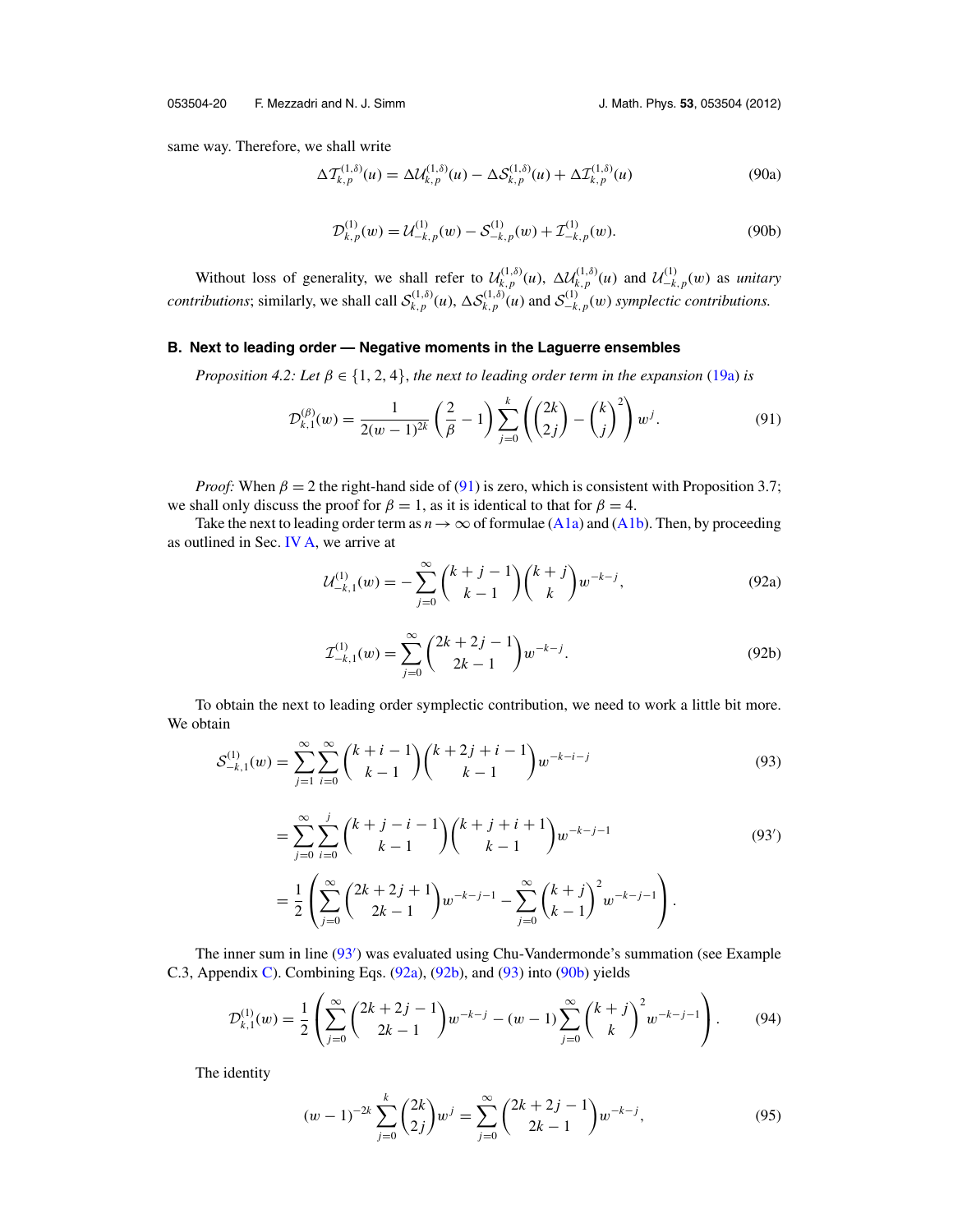<span id="page-22-0"></span>which is a simple consequence of the binomial theorem, takes care of the first series in [\(94\)](#page-21-0); the second sum is a hypergeometric function,

$$
\sum_{j=0}^{\infty} {k+j \choose k}^2 w^{-k-j-1} = w^{-k-1} {}_2F_1(k+1, k+1, 1, w^{-1})
$$
  
=  $(w-1)^{-k-1} P_k^{(0,0)}(\tilde{w}).$ 

The explicit representation of the Jacobi polynomials  $(B1)$  combined with  $(95)$  completes the  $\Box$  $\Box$ 

*Corollary 4.3: The generating function of the next to leading order corrections of the moments* [\(91\)](#page-21-0) *is*

$$
\mathcal{D}_1^{(\beta)}(w, s) = \frac{1}{2} \left( \frac{2}{\beta} - 1 \right) \left( \frac{(w - 1)^2 - (w + 1)s}{s^2 - 2s(w + 1) + (w - 1)^2} - \frac{(w - 1)\sqrt{s^2 - 2s(w + 1) + (w - 1)^2}}{s^2 - 2s(w + 1) + (w - 1)^2} \right).
$$
\n(96)

*Proof:* We now show that the moments [\(91\)](#page-21-0) are the Taylor coefficients of the function (96). Consider the identity

$$
\sum_{j=0}^{k} {2k \choose 2j} w^j = \frac{1}{2} \left( (1 - \sqrt{w})^{2k} + (1 + \sqrt{w})^{2k} \right). \tag{97}
$$

For *s* sufficiently small we can write

$$
\frac{1}{2} \sum_{k=1}^{\infty} \sum_{j=0}^{k} {2k \choose 2j} w^j s^k = \frac{1}{4} \left( \frac{s(1-\sqrt{w})^2}{1-s(1-\sqrt{w})^2} + \frac{s(1+\sqrt{w})^2}{1-s(1+\sqrt{w})^2} \right)
$$

$$
= \frac{1-s(w+1)}{2(s^2(w-1)^2 - 2s(w+1)+1)} - \frac{1}{2}.
$$
\n(98)

A direct inspection of the definition of the Jacobi polynomials  $(B1)$  gives the generating function

$$
\frac{1}{2} \sum_{k=1}^{\infty} \sum_{j=0}^{k} {k \choose j}^{2} w^{j} s^{k} = \frac{1}{2} \sum_{k=1}^{\infty} (w-1)^{k} P_{k}^{(0,0)}(\tilde{w}) s^{k}.
$$
\n(99)

Recall that  $\tilde{w} = (w + 1)/(w - 1)$ . Furthermore, the generating function of the Jacobi polynomials  $P_k^{(\alpha,\beta)}(w)$  when  $\alpha = \beta = 0$  is (see Ref. [1,](#page-41-0) Eq. (22.9.1))

$$
\sum_{k=1}^{\infty} P_k^{(0,0)}(w)s^k = \frac{1}{\sqrt{s^2 - 2ws + 1}} - 1.
$$
\n(100)

Combining Eqs. (99) and (100) leads to

$$
\frac{1}{2}\sum_{k=1}^{\infty}\sum_{j=0}^{k} {k \choose j}^{2}w^{j}s^{k} = \frac{1}{2\sqrt{s^{2}(w-1)^{2}-2(w+1)s+1}} - \frac{1}{2}.
$$
\n(101)

Finally, to complete the proof we introduce the scaling  $s \to (w-1)^{-2}$ *s* and subtract (101) from  $(98)$ .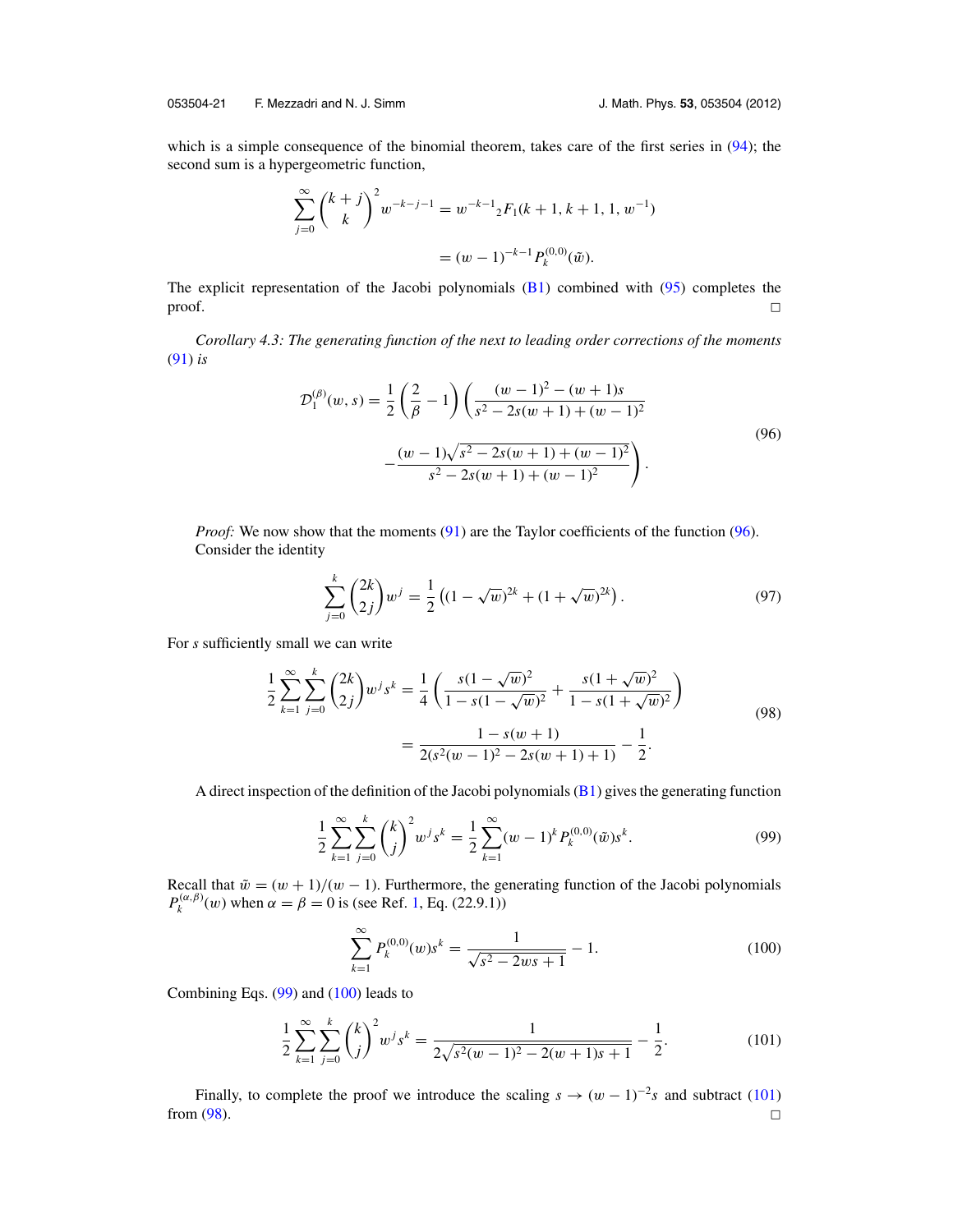#### <span id="page-23-0"></span>053504-22 F. Mezzadri and N. J. Simm J. Math. Phys. **53**, 053504 (2012)

*Remark 4.4:* When  $w = 2$  and  $\beta = 1$ , Eq. [\(96\)](#page-22-0) reduces to

$$
\mathcal{D}_1^{(1)}(2,s) = \frac{1 - 3s - \sqrt{1 - 6s + s^2}}{2(1 - 6s + s^2)},
$$

which was computed from periodic orbit theory. $\frac{11}{11}$  $\frac{11}{11}$  $\frac{11}{11}$ 

#### **C. Next to leading order—Transmission eigenvalues**

The following proposition extends formula [\(60b\)](#page-13-0) to the cases  $\beta = 1$  and  $\beta = 4$ . In Ref. [28](#page-42-0) (Eq. [\(9\)](#page-3-0)), they obtain the next to leading order correction of the eigenvalue density, though no proof was given. For the Wigner-Dyson symmetries,  $\delta = 0$ ; the corresponding result first appeared in Ref. [21](#page-41-0) and was derived via integration over matrix elements combined with a perturbative approach based on diagrammatic methods. We will present a derivation using a completely alternative method.

*Proposition 4.5: For*  $\beta \in \{1, 2, 4\}$  *and*  $\delta > -2$  *one has* 

$$
\Delta \mathcal{T}_{k,1}^{(\beta,\delta)}(u) = \left(\frac{2}{\beta} - 1\right) \frac{u}{(u+1)^2} \left(\frac{u-1}{u+1}\right)^{2k} + \frac{\delta}{\beta} \frac{1}{(u+1)^{2k+2}} \left(\sum_{j=0}^k {k \choose j}^2 u^{2j+1} - \sum_{j=0}^k {k \choose j} {k \choose j+1} u^{2j+2}\right).
$$
\n(102)

*Proof:* As previously we shall discuss only the symmetry  $\beta = 1$ . Let us set  $a = \delta + 1$ ,  $b = (u - 1)n$  in formula [\(86a\)](#page-19-0).

Following the general strategy outlined in Sec. [IV A,](#page-19-0) we see that the unitary contribution in  $(88a)$  is

$$
\Delta \mathcal{U}_{k,1}^{(1,\delta)}(u) = \frac{1}{k} \sum_{j=0}^{k} {k \choose j} {k \choose j-1} \frac{u^{2k-2j+1}}{(u+1)^{2k+2}} F_{k,1}^{(1,\delta)}(u, j),
$$

where

$$
F_{k,1}^{(1,\delta)}(u,j) = (1 + k - j)(k + \delta - j - 1) + uk(1 - \delta) + u^2 j(\delta - j).
$$

Simplifying, we find

$$
\Delta \mathcal{U}_{k,1}^{(1,\delta)}(u) = \frac{(\delta - 1)}{(u+1)^{2k+2}} \left( \sum_{j=0}^k \binom{k}{j}^2 u^{2j+1} - \sum_{j=0}^{k-1} \binom{k}{j} \binom{k}{j+1} u^{2j+2} \right),\tag{103}
$$

which is obtained using the same method which led from  $(62)$  to Eq.  $(64)$ , provided that we substitute  $a = \delta + 1$  and  $n \rightarrow n - 1$  in [\(22\)](#page-7-0).

The symplectic contribution at order  $p = 1$  is obtained by replacing [\(87a\)](#page-20-0) into [\(88b\)](#page-20-0). Using the Chu-Vandermonde summation of Lemma C.1, we obtain

$$
\mathcal{S}_{k,1}^{(1,\delta)}(u) = \sum_{j=1}^{k-1} \sum_{i=1}^{j} {k \choose j-i} {k \choose j+i} \frac{u^{2j}}{(1+u)^{2k}}
$$
  
= 
$$
\frac{1}{2} \sum_{j=1}^{k-1} {2k \choose 2j} - {k \choose j}^2 \frac{u^{2j}}{(1+u)^{2k}}.
$$
 (104)

Finally, we must examine the term  $I_{J_a}$  ( $k$ ,  $n$ ) in [\(86a\)](#page-19-0). Straightforward application of [\(87b\)](#page-20-0) gives

$$
\Delta \mathcal{I}_{k,1}^{(1,\delta)}(u) = 2u(u-1)^{2k}(u+1)^{-2k-2}.
$$
\n(105)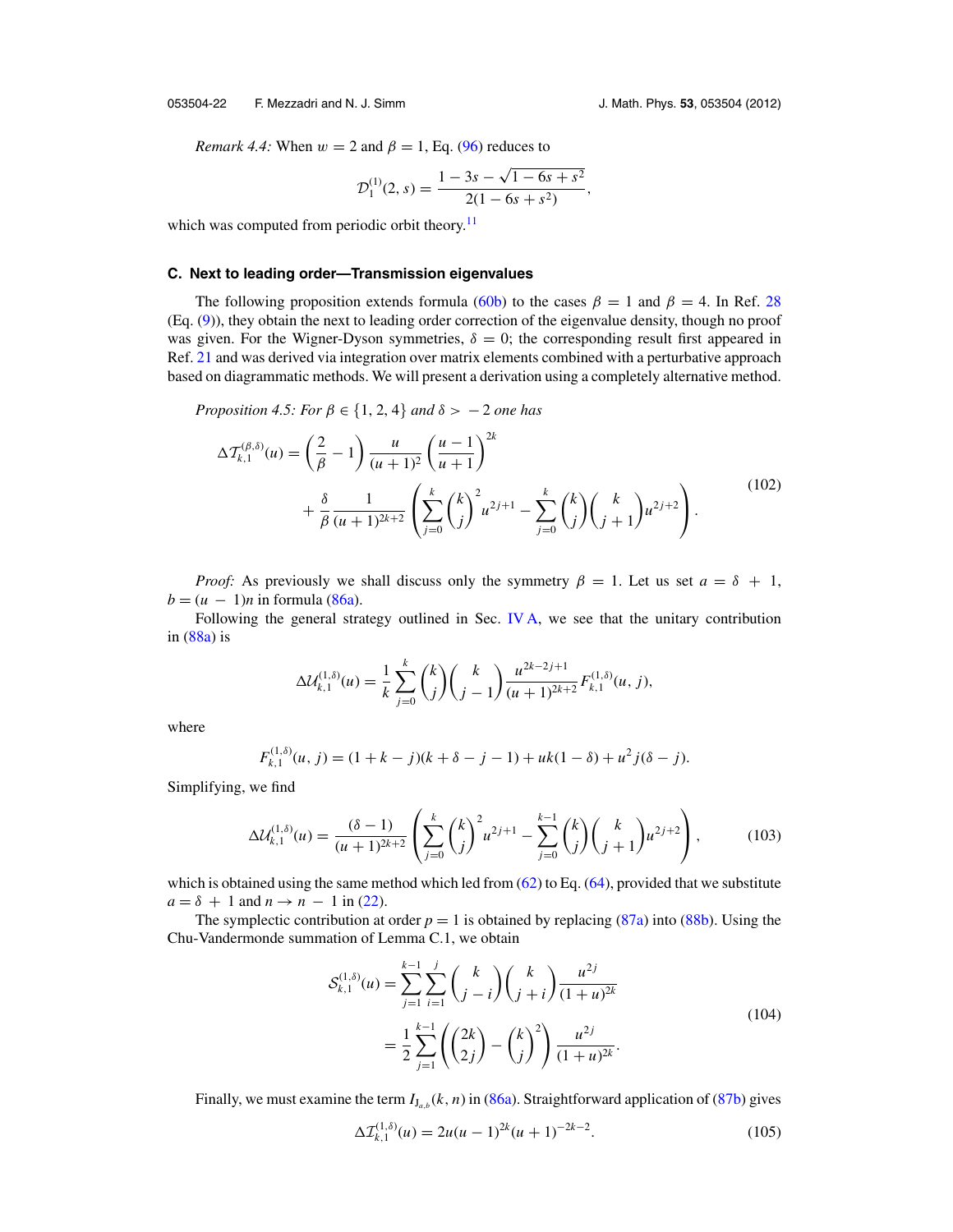053504-23 F. Mezzadri and N. J. Simm J. Math. Phys. **53**, 053504 (2012)

Inserting [\(104\)](#page-23-0), [\(103\)](#page-23-0), and [\(105\)](#page-23-0) into [\(90a\)](#page-21-0) shows that Eq. [\(102\)](#page-23-0) is equivalent to proving the combinatorial identity

$$
u(u-1)^{2k} = (u+1)^{2k+2} \Delta S_{k,1}^{(1,\delta)}(u)
$$
  
+ 
$$
\left(\sum_{j=0}^k {k \choose j}^2 u^{2j+1} - \sum_{j=0}^k {k \choose j} {k \choose j+1} u^{2j+2}\right),
$$
(106)

where  $\Delta S_{k,1}^{(\beta,\delta)}(u) := S_{k,1}^{(1,\delta)}(u) - S_{k+1,1}^{(1,\delta)}(u)$  is given in [\(104\)](#page-23-0).

Equation (106) can be proved simply by comparing the coefficients of the monomials  $u^{2j} (u^{2j+1})$ in the polynomials on both sides of the equation. It turns out that the right-hand side can be reduced to the left-hand side by repeated applications of Pascal's rule,

$$
\binom{k}{j} + \binom{k}{j+1} = \binom{k+1}{j+1}.
$$

Using the identity [\(65\)](#page-13-0), we can write the statement of Proposition 4.5 in terms of the leading order  $(51)$ . Thus, we have

*Corollary 4.6: The first correction for the differences of moments can be written in terms of formula* [\(51\)](#page-11-0) *as*

$$
\Delta \mathcal{T}_{k,1}^{(\beta,\delta)}(u) = \frac{u}{(u+1)^2} \left(\frac{u-1}{u+1}\right)^{2k} \left(\frac{2}{\beta} - 1 + \frac{\delta(u-1)}{\beta u} \mathcal{T}_{k+1,0}^{(\beta,\delta)}(-u)\right). \tag{107}
$$

From Corollary 4.6, we can compute the generating function of  $(107)$ .

*Corollary 4.7: The next to leading order generating function of the moments of the transmission eigenvalues is*

$$
\mathcal{T}_1^{(\beta,\delta)}(u,s) = \left(\frac{2}{\beta} - 1\right) \left(\frac{us}{(s-1)((u+1)^2 - s(u-1)^2)}\right) + \frac{\delta}{2\beta} \left(\frac{(u+1)}{\sqrt{1 - s}\sqrt{(u+1)^2 - s(u-1)^2}} + \frac{1}{s-1}\right).
$$
\n(108)

*Proof:* The generating function of the factor  $T_{k+1,0}^{(\beta,\delta)}(-u)$  in Eq. (107) is easily obtained from [\(47b\)](#page-10-0). Then, the substitution

$$
s \to s \left(\frac{u-1}{u+1}\right)^2
$$

and some algebra lead to

$$
\Delta \mathcal{T}_1^{(\beta,\delta)}(u,s) = \left(\frac{2}{\beta} - 1\right) \left(\frac{u}{(u+1)^2 - s(u-1)^2} - \frac{u}{(u+1)^2}\right) \n- \frac{\delta}{2\beta} \left(\frac{(u+1)\sqrt{1-s}}{s\sqrt{(u+1)^2 - s(u-1)^2}} + \frac{2u}{(u+1)^2} - \frac{1}{s}\right).
$$
\n(109)

Finally, formula (108) follows from [\(38\)](#page-9-0).  $\Box$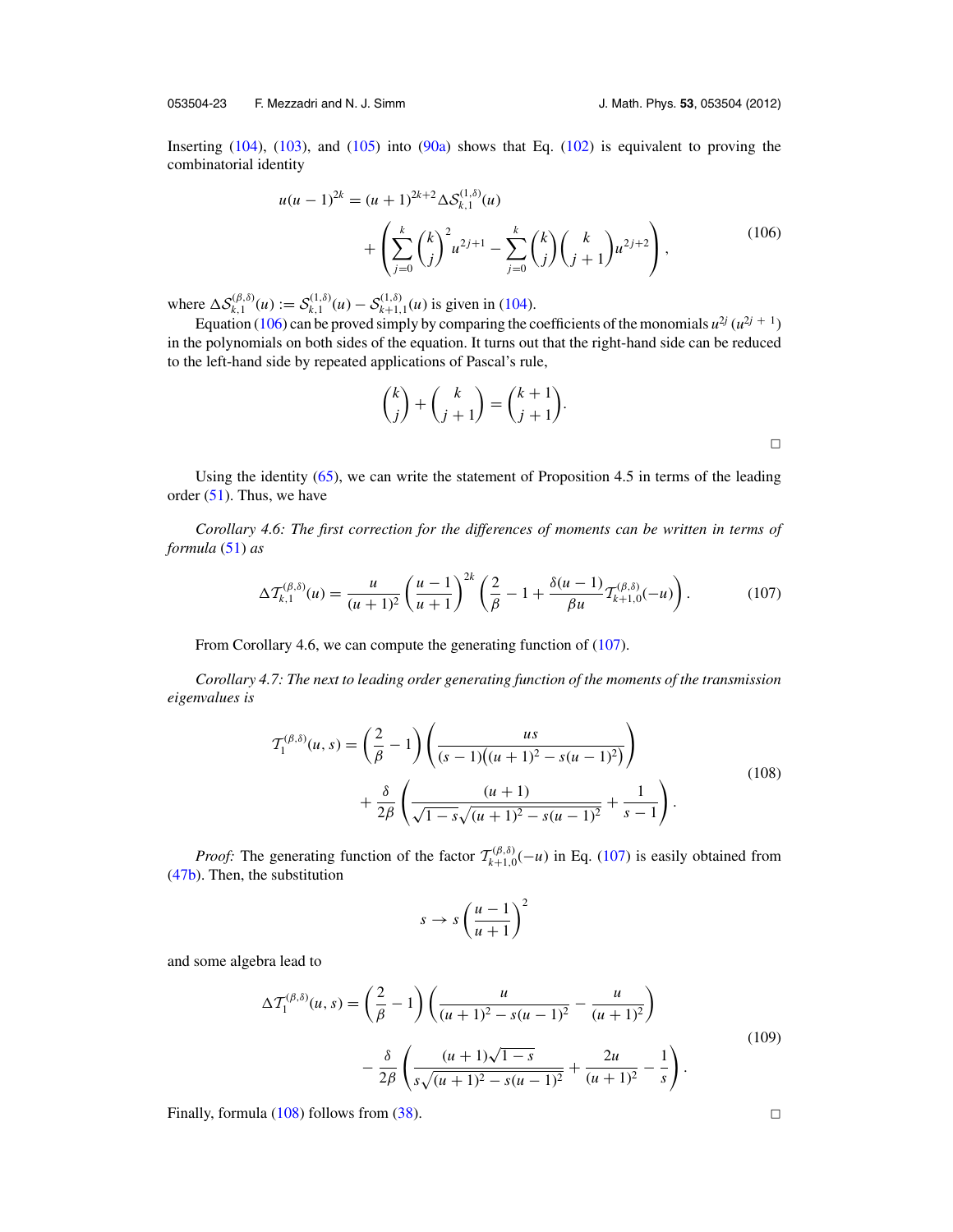#### <span id="page-25-0"></span>**D. Second corrections**

As we go higher in the order of the expansions [\(19a\)](#page-6-0) and [\(19b\)](#page-6-0), the formulae for the coefficients become very cumbersome. Thus, the results are better expressed only in terms of generating functions. For the sake of simplicity, we shall only discuss the symmetry classes with  $\beta = 1$ .

#### **1. Negative moments in the Laguerre orthogonal ensemble**

*Proposition 4.8: The generating function of the second corrections to the moments of the proper delay times is*

$$
\mathcal{D}_2^{(1)}(w, s) = s \frac{(w+1)s^2 - (2w^2 - 3w + 2)s + (w-1)^2(w+1)}{(s^2 - 2(w+1)s + (w-1)^2)^{5/2}}
$$
  
+ 
$$
s \frac{(w-1)s + 1 - w^2}{(s^2 - 2(w+1)s + (w-1)^2)^2}.
$$
 (110)

*Proof:* The proof is split into two parts: first we compute the third coefficients in the asymptotic expansion of formula [\(86b\)](#page-20-0); then we show that they coincide with the Taylor coefficients of the right-hand side of Eq. (110).

We start from the coefficients of the unitary contribution  $\mathcal{U}_{k,2}^{(1)}(w)$ . Inserting  $n \to n - 1$  and then  $b = 1 + (w - 1)n$  in [\(25\)](#page-7-0), we find

$$
\mathcal{U}_{k,2}^{(1)}(w) = \frac{w(k+1)}{(w-1)^{k+3}} \bigg( (w-1) \big( P_{k-1}^{(1,1)}(\tilde{w}) - (k/2) P_k^{(0,1)}(\tilde{w}) \big) - \frac{2+k}{12} P_{k-1}^{(1,2)}(\tilde{w}) + \frac{7(k+2)}{12} P_{k-1}^{(2,1)}(\tilde{w}) \bigg). \tag{111}
$$

The derivation of this formula is almost identical to the discussion of Eqs. [\(69\)](#page-15-0) and [\(70\)](#page-15-0) in the proof of Proposition 3.10.

The term involving the asymptotics of  $I_{L_b}(-k, n)$  is the easiest to compute; it is an application of the expansion  $(59)$  to  $(A1b)$ . Its contribution is

$$
\mathcal{I}_{k,2}^{(1)}(w) = -\frac{k}{2(w-1)^{2k+1}} \sum_{j=0}^{k} {2k+2 \choose 2j+1} w^j.
$$
 (112)

The coefficient of the symplectic contribution leads to the double sum

$$
\mathcal{S}_{k,2}^{(1)}(w) = \sum_{j=1}^{\infty} \sum_{i=0}^{\infty} {k+i-1 \choose k-1} {k+2j+i-1 \choose k-1} w^{-k-i-j-1} G_{k,2}^{(1)}(w,i,j),
$$
 (113)

where

$$
G_{k,2}^{(1)}(w,i,j) = (k+i+2j-1)(k+i+2j)/2 - j(j-1) - w(j^2+i(4j+i+1)/2).
$$

Now consider, for example, the contribution from the coefficient of w in  $G_{k,2}^{(1)}(w, i, j)$ . We have

$$
\sum_{j=1}^{\infty} \sum_{i=0}^{\infty} {k+i-1 \choose k-1} {k+2j+i-1 \choose k-1} w^{-k-i-j} (j^2+i(4j+i+1)/2)
$$
  
= 
$$
\sum_{j=1}^{\infty} \sum_{i=1}^{j} {k+j-i-1 \choose k-1} {k+j+i-1 \choose k-1} w^{-k-j} (i^2+(j-i)(4i+(j-i)+1)/2).
$$

The finite sum in this equation can be computed exactly in terms of binomial coefficients using Chu-Vandermonde's summation techniques discussed in Appendix  $C$ . The remaining infinite series is a combination of hypergeometric sums which may be evaluated in terms of Jacobi polynomials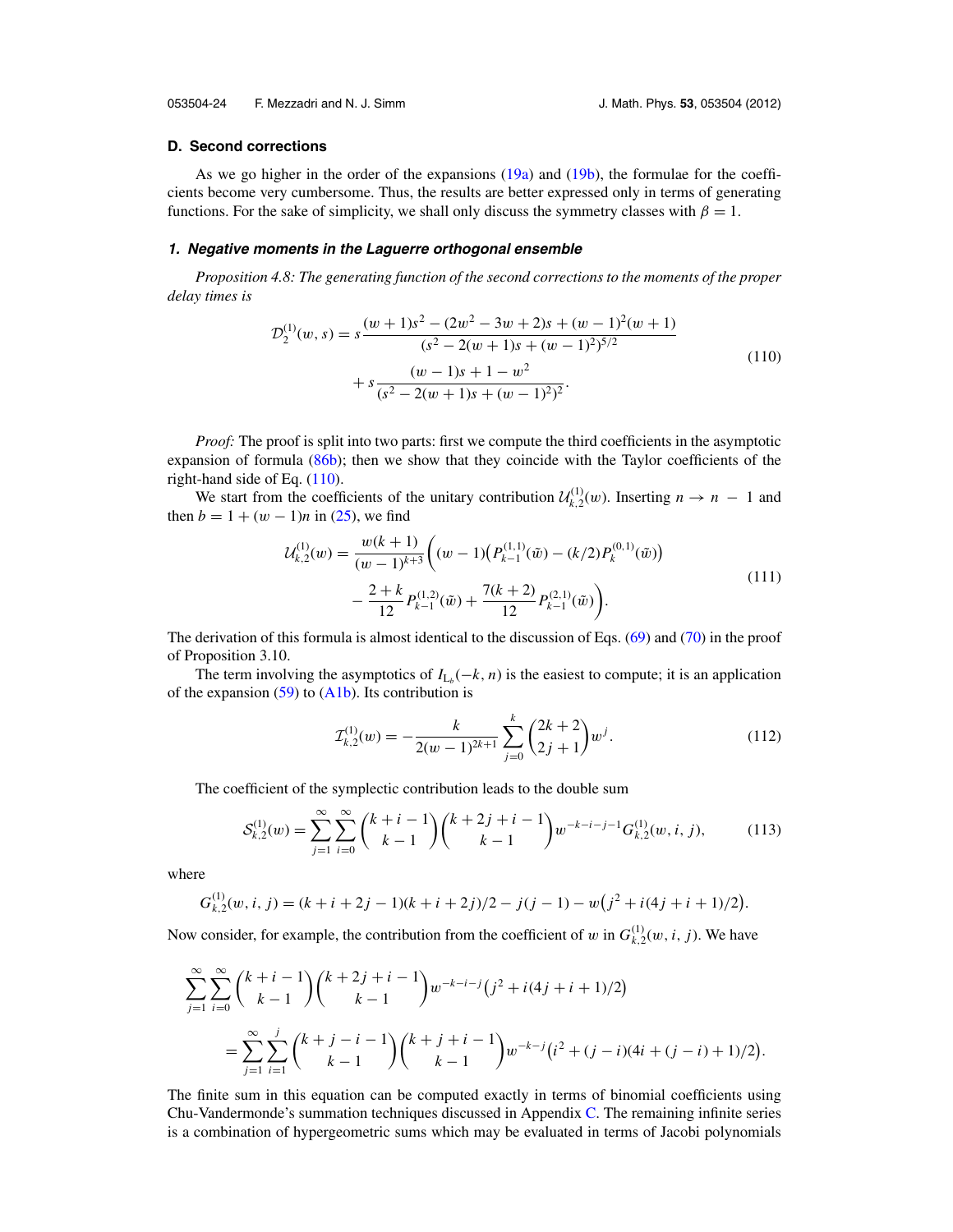053504-25 F. Mezzadri and N. J. Simm J. Math. Phys. **53**, 053504 (2012)

using the identity  $(B5b)$ . Repeating this procedure and inserting the contributions [\(111\)](#page-25-0), [\(112\)](#page-25-0), and  $S_{k,2}^{(1)}(w)$  into [\(90b\)](#page-21-0), we arrive at

$$
2(w-1)^{k+2} \mathcal{D}_{k,2}^{(1)}(w) = -k(w-1) P_{k-1}^{(1,0)}(\tilde{w}) - k(k+1) \left( P_k^{(1,0)}(\tilde{w}) + w P_k^{(0,1)}(\tilde{w}) \right) + (w/6)(w-1)^{-1} (k+1)(k+2) \left( 13 P_{k-1}^{(2,1)}(\tilde{w}) - P_{k-1}^{(1,2)}(\tilde{w}) \right) - \frac{k}{2(w-1)^{k-1}} \sum_{j=0}^k {2k+2 \choose 2j+1} w^j - kw P_{k-1}^{(0,2)}(\tilde{w}) - \left( 1 - 3w(k+1) \right) P_{k-1}^{(1,1)}(\tilde{w}).
$$
\n(114)

We need to show that the Taylor coefficients of the right-hand side of Eq. [\(110\)](#page-25-0) are given by  $\mathcal{D}_{k,2}^{(1)}(w)$  in (114).

First notice that

$$
-\sum_{k=0}^{\infty} \frac{k}{4(w-1)^{2k+1}} \sum_{j=0}^{k} {2k+2 \choose 2j+1} w^j s^k = s \frac{(w-1)s + 1 - w^2}{(s^2 - 2(w+1)s + (w-1)^2)^2},
$$
(115)

which follows from elementary manipulations involving the binomial theorem and geometric series. Then, a straightforward application of Corollary 3.12 gives

$$
[s^k] \frac{(w+1)s^3 - (2w^2 - 3w + 2)s^2 + (w-1)^2(w+1)s}{(s^2 - 2(w+1)s + (w-1)^2)^{5/2}}
$$
  
= 
$$
\frac{(w+1)}{w} \mathcal{D}_{k-1,2}^{(2)}(w) - \frac{(2w^2 - 3w + 2)}{w} \mathcal{D}_{k,2}^{(2)}(w) + \frac{(w-1)^2(w+1)}{w} \mathcal{D}_{k+1,2}^{(2)}(w).
$$
 (116)

Inserting the explicit formula [\(66\)](#page-14-0) for  $\mathcal{D}_{k,2}^{(2)}(w)$  into the right-hand side of Eq. (116) and applying the three term recurrence relation [\(B2\)](#page-37-0) to remove  $P_{k-3}^{(2,2)}(\tilde{w})$ , we obtain

$$
\frac{(w+1)P_{k-1}^{(2,2)}(\tilde{w})(k+3)}{4(w-1)^{k+2}} + \frac{(8w+7wk-3w^2-3)(k+1)P_{k-2}^{(2,2)}(\tilde{w})}{12(w-1)^{k+3}}.
$$

Combining this expression with (115) leads to

$$
[s^{k}] \mathcal{D}_{2}^{(1)}(w,s) = \frac{(w+1)P_{k-1}^{(2,2)}(\tilde{w})(k+3)}{4(w-1)^{k+2}} - \frac{k}{4(w-1)^{2k+1}} \sum_{j=0}^{k} {2k+2 \choose 2j+1} w^{j}
$$
  
+ 
$$
\frac{(8w+7wk-3w^{2}-3)(k+1)P_{k-2}^{(2,2)}(\tilde{w})}{12(w-1)^{k+3}}.
$$
 (117)

The demonstration that coefficients  $(114)$  are equivalent to the right-hand side of Eq.  $(117)$ involves cumbersome algebraic manipulations, but it is otherwise straightforward. It can be carried out systematically following the steps  $(1)$ – $(4)$  of the procedure outlined at the end of the proof of Proposition 3.10 and further discussed in Remark 3.11.  $\Box$ 

#### **2. Moments in the Jacobi orthogonal ensemble**

As for the second correction of the moments of the proper delay times the results for the transmission eigenvalues are better expressed only in terms of generating functions. For simplicity, we first discuss the moments of the transmission for the classical Dyson's ensemble, i.e., when  $\delta = 0$ .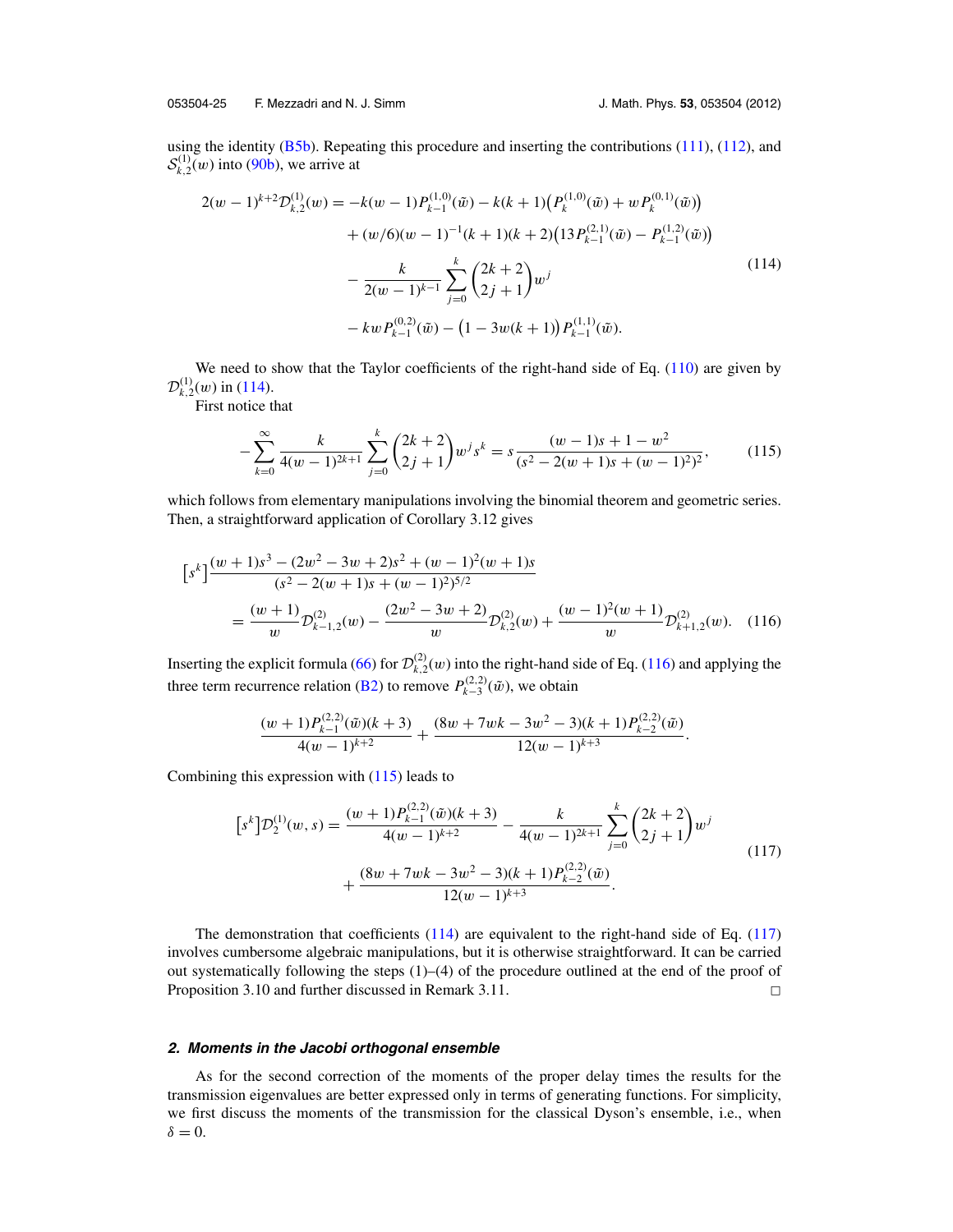<span id="page-27-0"></span>*Proposition 4.9: The second correction of the moments of the transmission eigenvalues for*  $β = 1$  *and*  $δ = 0$  *is* 

$$
T_2^{(1,0)}(u,s) = -\frac{us(s^2(u-1)^2 + 3us - (u+1)^2)}{((u+1)^2 - s(u-1)^2)^{5/2}(1-s)^{3/2}}.
$$
\n(118)

*Proof:* The proof follows the usual strategy: first, we compute the coefficient at  $p = 2$  of the expansion [\(19a\)](#page-6-0); then we show that they coincide with the Taylor coefficients of (118). Furthermore, rather than computing (118) directly, we will look at

$$
\Delta \mathcal{T}_2^{(1,0)}(u,s) = \frac{u\left(s^2(u-1)^2 + 3us - (u+1)^2\right)}{\left((u+1)^2 - s(u-1)^2\right)^{5/2}\sqrt{1-s}} + \frac{u}{(u+1)^3}.\tag{119}
$$

According to [\(90a\)](#page-21-0), to begin with we split  $\Delta T_{k,2}^{(1,0)}(u)$  into the contributions of  $\Delta U_{k,2}^{(1,0)}(u)$ ,  $\Delta S_{k,2}^{(1,0)}(u)$ , and  $\Delta T_{k,2}^{(1,0)}(u)$ . First we note that straightforward calculation analogous to the proof that  $\Delta T_{k,1}^{(2,0)}(\mu) = 0$  in Proposition 3.7 shows that  $\Delta T_{k,2}^{(1,0)}(\mu) = 0$ ; therefore, we need not worry about this term.

The contribution of the symplectic term involving the double summation in [\(88b\)](#page-20-0) can be written as

$$
S_{k,2}^{(1,0)}(u) = \frac{1}{(u+1)^{2k+1}} \sum_{j=1}^{\lfloor k/2 \rfloor} \sum_{i=0}^{k-2j} {k \choose i} {k \choose i+2j} u^{2k-2i-2j-1} F_{k,2}^{(1)}(u,i,j),
$$
(120)

where

$$
F_{k,2}^{(1)}(u,i,j) = (j + i^2 + 4ij + 2j^2 - 2ki + k^2 - 4kj) + 2ukj + u^2(j - i^2 - 2j^2 - 4ij).
$$

For example, taking the coefficient of  $u^2$  in  $F_{k,2}^{(1)}(u, i, j)$  leads to

$$
\frac{1}{(u+1)^{2k+1}} \sum_{j=1}^{\lfloor k/2 \rfloor} \sum_{i=0}^{k-2j} {k \choose i} {k \choose i+2j} u^{2k-2i-2j+1} (j-i^2-2j^2-4ij)
$$
\n
$$
= \frac{1}{(u+1)^{2k+1}} \sum_{j=1}^{k-1} \sum_{i=1}^{j} {k \choose j+i} {k \choose j-i} u^{2k-2j+1} (i-(j-i)^2-2i^2-4(j-i)i). \quad (121)
$$

The inner sums in this equation are of the form

$$
\sum_{i=1}^{j} {k \choose j+i} {k \choose j-i} i^{p}, \quad p = 0, 1, 2.
$$
 (122)

They are Chu-Vandermonde's summations discussed in Appendix [C](#page-37-0) and can be evaluated explicitly in terms of binomial coefficients. This allows us to write (121) as a sum of Jacobi polynomials. Finally, including the contributions of the linear and constant terms in *u* in  $F_{k,2}^{(1)}(u, i, j)$ , we arrive at

$$
\frac{(u+1)^{k+3}}{(u-1)^{k-2}u}S_{k,2}^{(1,0)}(u) = k(k-1)(1-u^2)P_{k-2}^{(0,1)}(\tilde{u}) + (k/2)(1-2k)P_{k-2}^{(1,1)}(\tilde{u})
$$
  
 
$$
+ (k/2)u^2P_{k-2}^{(1,1)}(\tilde{u}) + k^2uP_{k-2}^{(1,1)}(\tilde{u}),
$$
 (123)

where  $\tilde{u}$  is defined in [\(77\)](#page-17-0)

Now,  $(u + 1)^{2k+3} \Delta T_{k,2}^{(1,0)}(u)$  is a polynomial in *u* of degree  $2k + 1$ ; for convenience, we separate it into the sum of two polynomials containing only monomials of even and odd degree, respectively. We write

$$
(u+1)^{2k+3} \Delta \mathcal{T}_{k,2}^{(1,0)}(u) = \Delta \mathcal{T}_{k,2}^{(1,0),\mathrm{o}}(u) + \Delta \mathcal{T}_{k,2}^{(1,0),\mathrm{e}}(u). \tag{124}
$$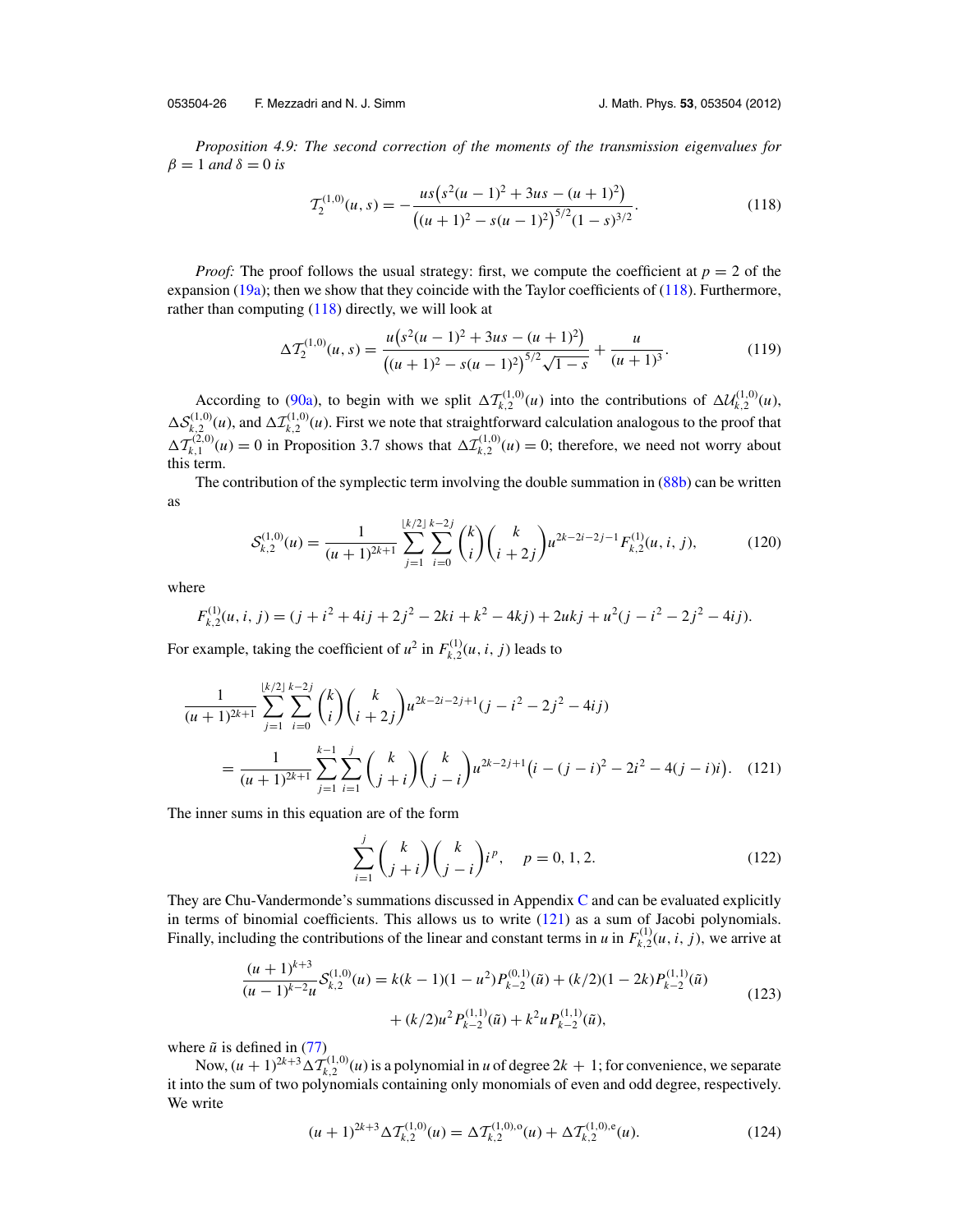<span id="page-28-0"></span>Let us focus first on the term containing only odd monomials. We have

$$
\Delta \mathcal{T}_{k,2}^{(1,0),\text{o}}(u) = \Delta \mathcal{U}_{k,2}^{(1,0),\text{o}}(u) - \Delta \mathcal{S}_{k,2}^{(1,0),\text{o}}(u). \tag{125}
$$

The contribution of the unitary term gives

$$
\Delta \mathcal{U}_{k,2}^{(1,0),\text{o}}(u) = -u(u^2 - 1)^k (k+1) \left( (k/6)(\tilde{u}^2 - 1) P_{k-2}^{(1,1)}(\tilde{u}) + (k+1) P_k^{(0,0)}(\tilde{u}) \right). \tag{126}
$$

This formula is obtained by inserting [\(59\)](#page-12-0) into [\(21\)](#page-7-0), by shifting  $n \rightarrow n - 1$ , and setting  $a = 1$  and  $b = (u - 1)n$ .

Since the numerator of  $\tilde{u}$  is quadratic in  $u$ , the monomials of odd degree in

$$
(u+1)^{2k+3}\Delta S_{k,2}^{(1,0)}(u)
$$

can be extracted from  $(123)$  by simple inspection; then, Eqs.  $(125)$  and  $(126)$  give

$$
\frac{\Delta T_{k,2}^{(1,0),0}(u)}{u(u^2 - 1)^{k-2}} = -(k/2)(1 - 2k + 2u^2 + 2ku^2 + u^4)P_{k-2}^{(1,1)}(\tilde{u}) \n+ (u^4 - 1)k(k - 1)P_{k-2}^{(0,1)}(\tilde{u}) - k(k + 1)(1 - u^2)^2 P_{k-1}^{(0,1)}(\tilde{u}) \n- (1/2)(u^2 - 1)(k + 1)(2k + 1 - u^2)P_{k-1}^{(1,1)}(\tilde{u}) \n- (u^2 - 1)^2(k + 1)\left((k/6)(\tilde{u}^2 - 1)P_{k-2}^{(1,1)}(\tilde{u}) + P_k^{(0,0)}(\tilde{u})\right).
$$
\n(127a)

The contribution of  $\Delta T_{k,2}^{(1,0),e}(u)$  can be computed in the same way. We obtain

$$
\frac{\Delta T_{k,2}^{(1,0),e}(u)}{u^2(u^2 - 1)^{k-2}} = (k - 1)((k/2)(\tilde{u} + 1)P_{k-3}^{(1,2)}(\tilde{u}) + u^2 P_{k-2}^{(0,2)}(\tilde{u}) - (k/3)P_{k-2}^{(1,0)}(\tilde{u})) \n+ (k/6)(5u^2 - 1)P_{k-2}^{(1,1)}(\tilde{u}) + (2k + 1)(u^2 - 1)P_{k-1}^{(0,1)}(\tilde{u}) \n+ (2k/3)(k - 1)u^2 P_{k-2}^{(0,1)}(\tilde{u}) - 2k(k - 1)(1 - u^2)P_{k-2}^{(0,1)}(\tilde{u}) \n- (k + 1)^2(1 - u^2)P_{k-1}^{(1,1)}(\tilde{u}) - k(k + 1)u^2 P_{k-2}^{(1,1)}(\tilde{u}) \n+ k(k - 1)P_{k-2}^{(1,1)}(\tilde{u}).
$$
\n(127b)

Inserting Eqs. (127a) and (127b) into [\(124\)](#page-27-0) gives the explicit expression of the second corrections of the moments. We now need to demonstrate that they coincide with the Taylor coefficients of the right-hand side of [\(119\)](#page-27-0).

By comparing [\(119\)](#page-27-0) with  $\Delta \mathcal{T}_2^{(2,0)}(u, s)$  in Eq. [\(82\)](#page-18-0), we write

$$
\Delta \mathcal{T}_2^{(1,0)}(u,s) = 3\Delta \mathcal{T}_2^{(2,0)}(u,s) - \frac{4(u+1)^2}{u} \Delta \mathcal{T}_2^{(2,0)}(u,s) + \frac{s(u+1)^2}{u} \Delta \mathcal{T}_2^{(2,0)}(u,s) - \frac{(u+1)^2}{us} \Delta \mathcal{T}_2^{(2,0)}(u,s).
$$
\n(128)

From Proposition 3.14, we know the Taylor coefficients of  $\Delta T_2^{(2,0)}(u, s)$ . Thus, we end up with the formulae

$$
\frac{\left[s^k\right]^0 \Delta T_2^{(1,0)}(u,s)}{u(u^2 - 1)^k} = (1/6)(k+2)P_k^{(1,1)}(\tilde{u}) - (2/3)(k+1)(k+2)P_k^{(0,0)}(\tilde{u})
$$

$$
- (k/6)P_{k-2}^{(1,1)}(\tilde{u}) + (2k/3)(k-1)P_{k-2}^{(0,0)}(\tilde{u})
$$

$$
- (k/2)(k+1)(\tilde{u} - 1)^2 u^2 P_{k-2}^{(1,1)}(\tilde{u})
$$
\n(129a)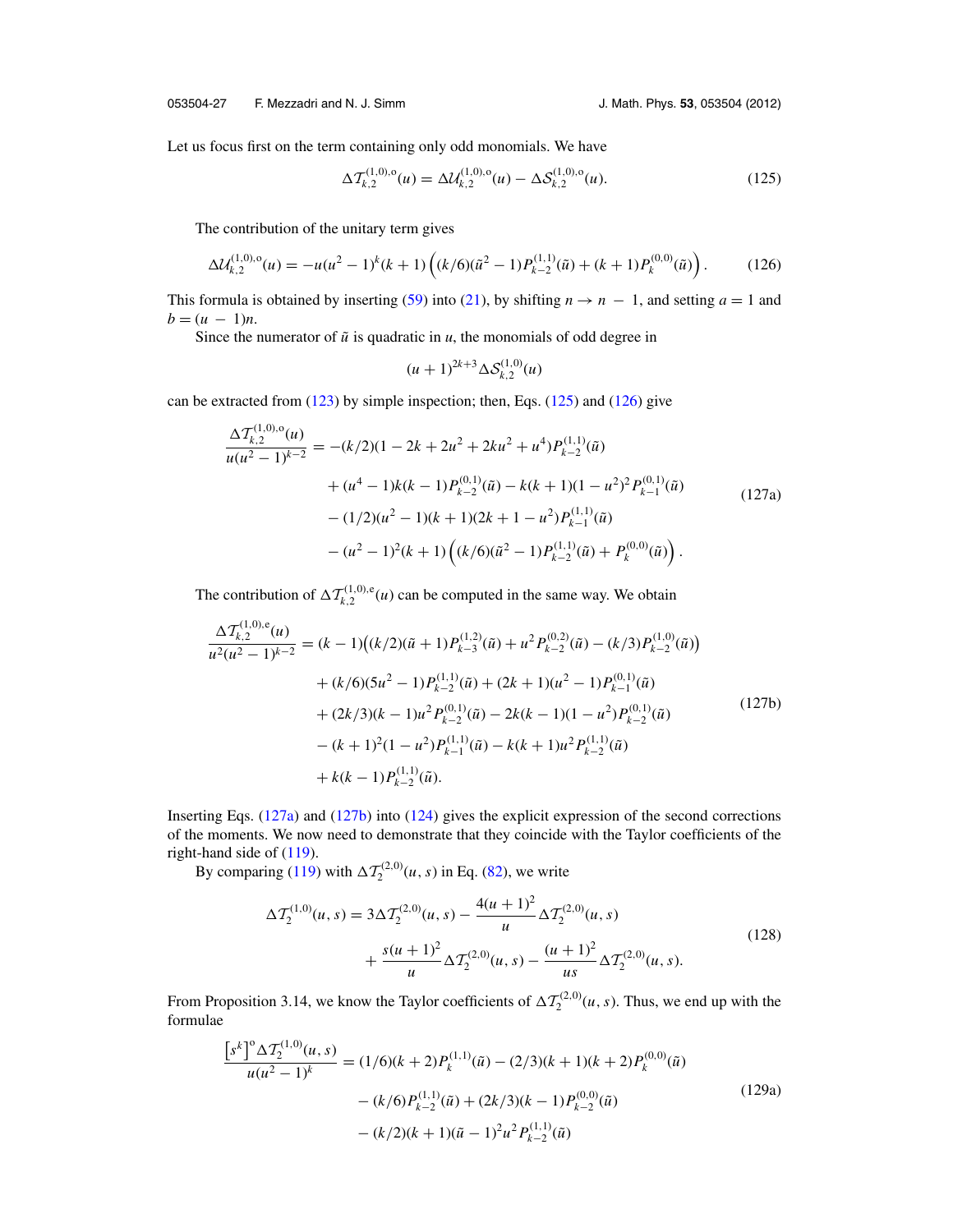<span id="page-29-0"></span>053504-28 F. Mezzadri and N. J. Simm J. Math. Phys. **53**, 053504 (2012)

for the component including only monomials of odd powers of *u* and

$$
\frac{\left[s^k\right]^e \Delta \mathcal{T}_2^{(1,0)}(u,s)}{u^2(u^2 - 1)^{k-1}} = (2/3)(k+2)(k+1)P_{k-1}^{(1,1)}(\tilde{u}) - (1/2)(k+1)P_{k-1}^{(1,1)}(\tilde{u})
$$
  
+ 2k(k+1)P\_{k-1}^{(0,0)}(\tilde{u}) - (2/3)(k-1)kP\_{k-3}^{(1,1)}(\tilde{u}) \t(129b)

for the monomials of even degree.

e

Finally, the equivalence of the pair of Eqs. [\(127\)](#page-28-0) to [\(129\)](#page-28-0) is proved systematically through steps  $(1)$ – $(4)$  discussed in the proof of Proposition 3.10.  $\Box$ 

*Remark 4.10:* Formula [\(118\)](#page-27-0) coincides with the generating function computed with semiclassical techniques by Berkolaiko and Kuipers.<sup>[11](#page-41-0)</sup>

The computation of the second correction for Andreev billiards ( $\delta \neq 0$ ) is almost identical to the proof of Proposition 4.9, but obviously the algebraic manipulations are much more involved. We did not carry out the proof in its entirety. The expression of such a generating function, however, can be inferred from general methods and by inspecting lower order terms.

*Conjecture 4.11:* The generating function of the second correction of the moments of the transmission eigenvalues for Andreev billiards with  $\beta = 1$  and  $\delta > -2$  is

$$
T_2^{(1,\delta)}(u,s) = -\frac{us(s^2(u-1)^2 + 3us - (u+1)^2)}{((u+1)^2 - s(u-1)^2)^{5/2}(1-s)^{3/2}} + \frac{3\delta us}{2(u+1)^3(s-1)}
$$
  
+  $\delta s \frac{((u+1)^2 - s(u-1)^2)^2 + 2u\delta((u+1)^2 - s(u-1)^2)}{2((u+1)^2 - s(u-1)^2)^{5/2}(1-s)^{3/2}}$   
+  $\delta s \frac{(u+1)^2(u^2 - 5u + 1) - s(u-1)^2(u^2 - 4u + 1)}{2(s-1)(u+1)((u+1)^2 - s(u-1)^2)^2}$   
-  $\delta \frac{3s^3u(u-1)^4}{2(s-1)(u+1)^3((u+1)^2 - s(u-1)^2)^2}$ .

#### **V. ASYMPTOTICS OF SELBERG-LIKE INTEGRALS**

In this section, we will be interested in asymptotics as  $n \to \infty$  of the integrals  $\lambda$ 

$$
\mathcal{M}_k^{(\beta)}(u, v) = \frac{1}{C} \int_0^1 \cdots \int_0^1 \left( \sum_{j=1}^n x_j^k \right) \prod_{j=1}^n x_j^{\beta/2(b+1)-1} (1 - x_j)^{\beta/2(a+1)-1}
$$
  
 
$$
\times \prod_{1 \le j < k \le n} |x_k - x_j|^{\beta} dx_1 \cdots dx_n, \quad k = 1, 2, \dots
$$
 (130)

with the assumption that  $\beta \in \{1, 2, 4\}$  and

$$
a = (v - 1)n
$$
 and  $b = (u - 1)n$ ,  $u, v \ge 1$ . (131)

The integrals (130) have been referred to *Selberg-like* by several authors.<sup>24, [42,](#page-42-0) [58](#page-42-0)</sup> Indeed, the normalization constant

$$
C_n(\beta, a, b) = \int_0^1 \cdots \int_0^1 \prod_{j=1}^n x_j^{\beta/2(b+1)-1} (1 - x_j)^{\beta/2(a+1)-1}
$$
  
 
$$
\times \prod_{1 \le j < k \le n} |x_k - x_j|^{\beta} dx_1 \cdots dx_n
$$
 (132)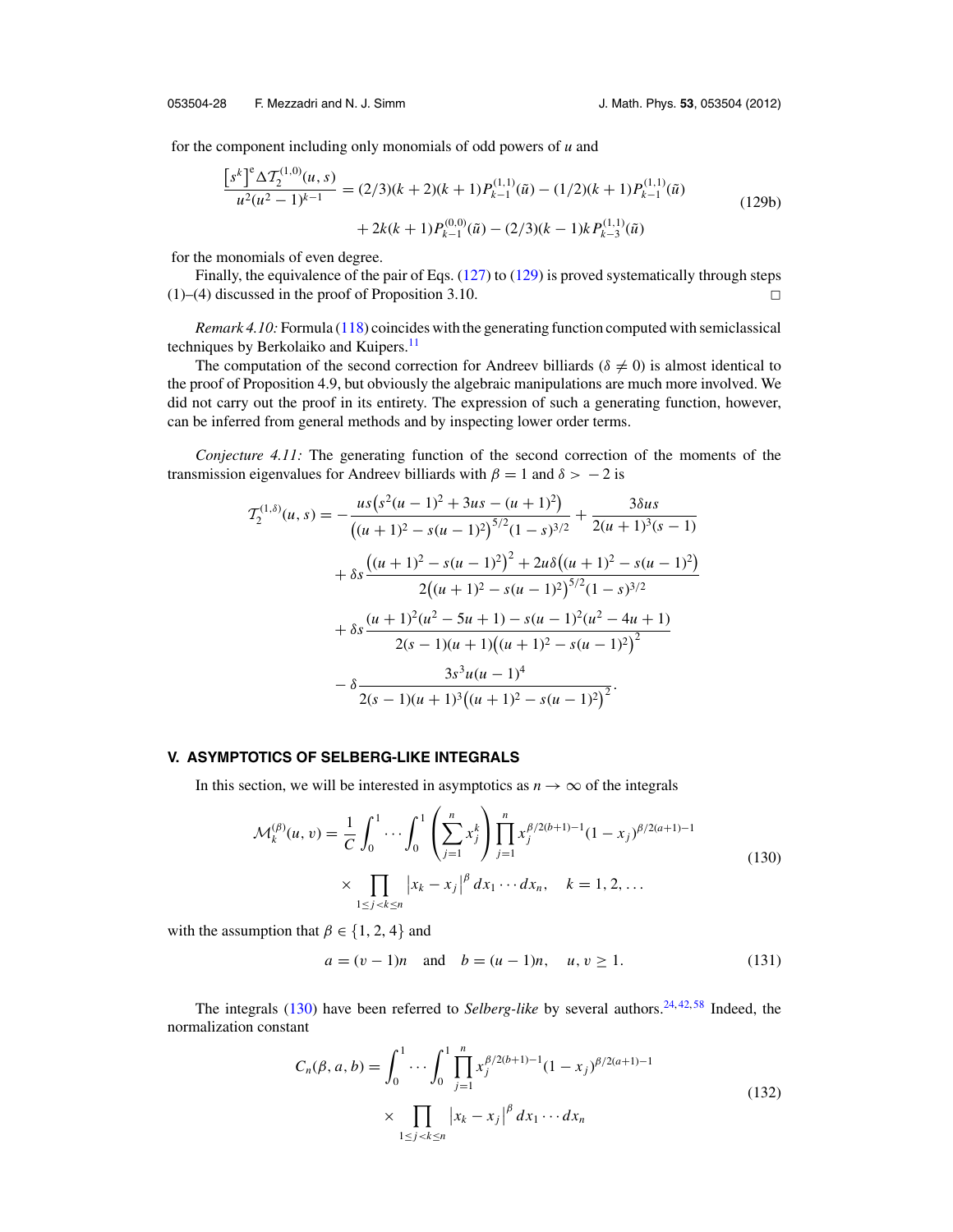<span id="page-30-0"></span>053504-29 F. Mezzadri and N. J. Simm J. Math. Phys. **53**, 053504 (2012)

was evaluated for any  $\beta > 0$  by Selberg in 1944 (Ref. [66\)](#page-42-0), who obtained the formula

$$
C_n(\beta, a, b) = \prod_{j=0}^{n-1} \frac{\Gamma(\beta/2(b+1+j))\Gamma(\beta/2(a+1+j))\Gamma(1+(j+1)\beta/2)}{\Gamma(\beta/2(a+b+1+n+j))\Gamma(1+\beta/2)}.
$$
 (133)

The integral [\(132\)](#page-29-0) has since been named *Selberg's integral*.

In the first part of this work,<sup>53</sup> we gave finite-*n* formulae for [\(130\)](#page-29-0) which imply the existence of an asymptotic expansion in powers of 1/*n*,

$$
\frac{1}{n}\mathcal{M}_k^{(\beta)}(u,v) \sim \sum_{p=0}^{\infty} \mathcal{M}_{k,p}^{(\beta)}(u,v)n^{-p}, \quad n \to \infty.
$$
 (134)

We now compute the first two coefficients in this expansion.

Expressions for the  $\beta$ -independent leading order term appeared in Refs. [24](#page-41-0) and [42](#page-42-0) with the assumption that  $\beta = 2$ ; a different formula is also available in the literature,<sup>[58](#page-42-0)</sup> whose proof was valid for any β. We introduce a different approach, which gives a simpler characterization of the leading order term and allows to compute the next to leading order coefficient.

#### **A. Leading order term**

As for the moments of the transmission eigenvalues, we introduce the differences

$$
\Delta \mathcal{M}_k^{(\beta)}(u, v) := \mathcal{M}_k^{(\beta)}(u, v) - \mathcal{M}_{k+1}^{(\beta)}(u, v); \tag{135a}
$$

similarly, for the coefficients of their asymptotic series, we write

$$
\Delta \mathcal{M}_{k,p}^{(\beta)}(u,v) := \mathcal{M}_{k,p}^{(\beta)}(u,v) - \mathcal{M}_{k+1,p}^{(\beta)}(u,v). \tag{135b}
$$

Furthermore, we shall set

$$
\mathcal{M}_0^{(\beta)}(u,v) = \Delta \mathcal{M}_0^{(\beta)}(u,v) = 0.
$$

*Proposition 5.1: Let*  $\beta \in \{1, 2, 4\}$ ,  $a = (v - 1)n$  and  $b = (u - 1)n$ . We have

$$
\mathcal{M}_{k,0}^{(\beta)}(u,v) = \frac{u}{u+v} - \sum_{j=1}^{k-1} \frac{1}{j} \sum_{i=0}^{j} \binom{j}{i} \binom{j}{i-1} \frac{v^i u^{j-i+1} (u+v-1)^{j-i+1}}{(u+v)^{2j+1}}.
$$
(136)

*Proof:* It is sufficient to consider  $\beta = 2$ , because, as for the moments of the transmission eigenvalues, a simple calculation discussed in Remark 4.1 shows that the terms in [\(86a\)](#page-19-0) that do not come from the unitary contributions contribute at subleading order.

The first term in (136) is the limit of Aomoto's integral, namely,

$$
\lim_{n \to \infty} n^{-1} M_{J_{a,b}}^{(\beta)}(1, n) = \lim_{n \to \infty} \frac{b+n}{a+b+2n} = \frac{u}{u+v}.
$$

Inserting the leading order term of the asymptotic expansion  $(29)$  into  $(22)$  gives

$$
U_{n,k,j}^{a,b} = \frac{\left((u+v)n - 2j + k + 1\right)\left((u+v-1)n\right)_{(k-j+1)}(vn - j + 1)_{(j)}(un)_{(k-j+1)}}{\left((u+v)n - j\right)_{(k+2)}\left((u+v)n - j + 1\right)_{(k)}(n+1)_{(-j)}}\n\times n\frac{v^j u^{k-j+1}(u+v-1)^{k-j+1}}{(u+v)^{2k+1}} + O(1), \quad n \to \infty,
$$
\n(137)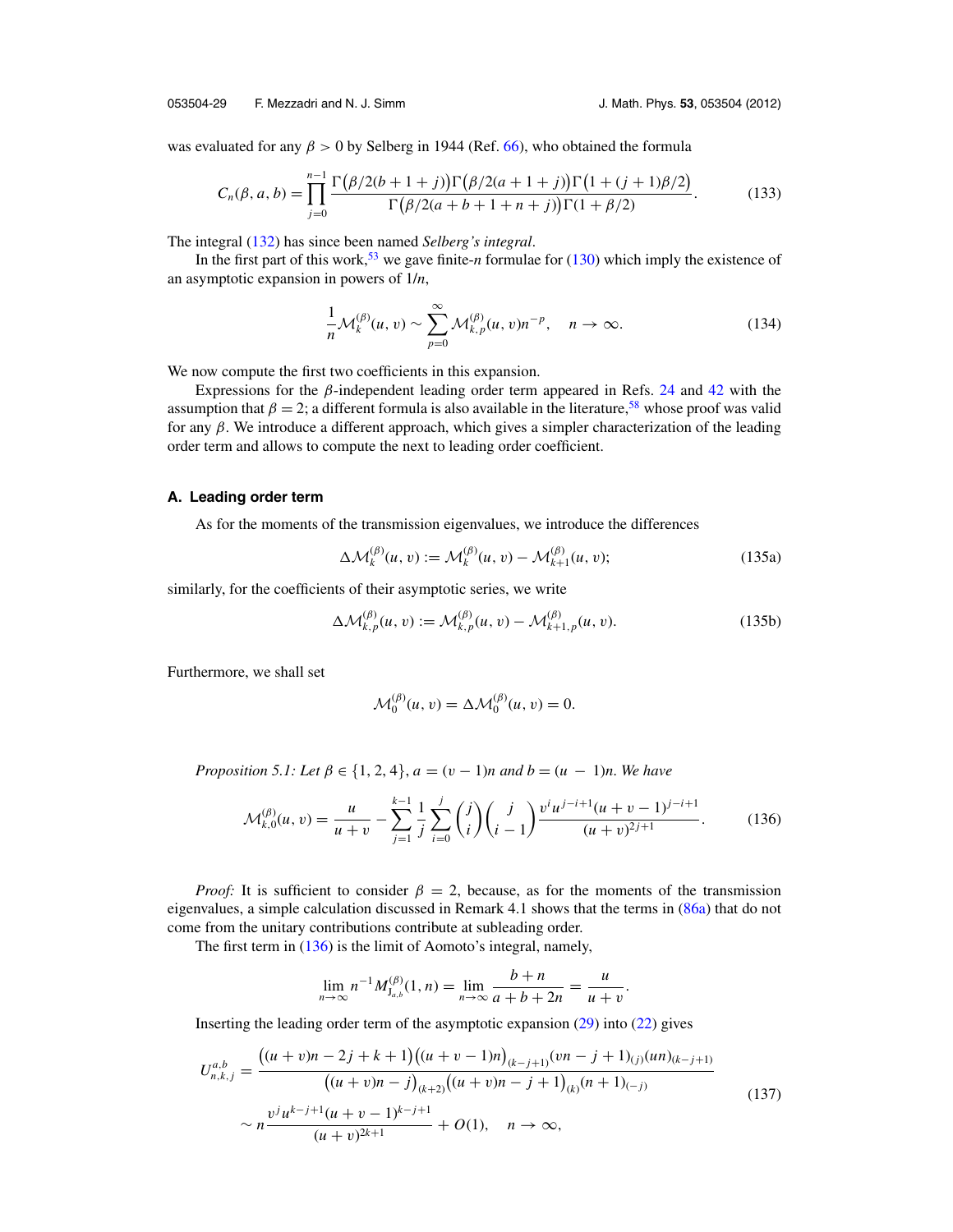$\overline{\phantom{0}}$ 

<span id="page-31-0"></span>where *a* and *b* depend on *u* and *v* through the scaling  $(131)$ . Substituting the right-hand side of  $(137)$ into [\(21\)](#page-7-0) leads to a formula for the differences,

$$
\Delta \mathcal{M}_{k,0}^{(\beta)}(u,v) = \frac{1}{k} \sum_{j=0}^{k} {k \choose j} {k \choose j-1} \frac{v^{j} u^{k-j+1} (u+v-1)^{k-j+1}}{(u+v)^{2k+1}}.
$$
 (138)

#### **B. Next to leading order term**

*Proposition 5.2: Let*  $\beta \in \{1, 2, 4\}$ ,  $a = (v - 1)n$  and  $b = (u - 1)n$ . The next to leading order *coefficient in the expansion* [\(134\)](#page-30-0) *is*

$$
\mathcal{M}_{k,1}^{(\beta)}(u,v) = \left(\frac{2}{\beta} - 1\right) \frac{v^k}{2(u+v)^{2k}} \sum_{j=0}^k \left(\binom{2k}{2j} - \binom{k}{j}^2\right) \left(\frac{u(u+v-1)}{v}\right)^j.
$$

*Proof:* We discuss only the case when  $\beta = 1$ , as when  $\beta = 2$  and  $\beta = 4$ , the proof is analogous. We can write down a relation analogous to that one in [\(89\)](#page-20-0), where now  $a = (v - 1)n$  grows with *n* instead of being independent of *n*. For the first subleading correction, it reads

$$
\mathcal{M}_{k,1}^{(1)}(u,v) = \mathcal{U}_{k,1}^{J_{a,b}}(u,v) - \mathcal{S}_{k,1}^{J_{a,b}}(u,v) + \mathcal{I}_{k,1}^{J_{a,b}}(u,v). \tag{139}
$$

Insert the leading order of [\(29\)](#page-7-0) into the symplectic contribution in [\(86a\)](#page-19-0); then, a calculation similar to the derivation of  $(104)$  in Proposition 4.5 shows that

$$
\mathcal{S}_{k,1}^{J_{a,b}}(u,v) = \sum_{j=1}^{\lfloor k/2 \rfloor} \sum_{i=0}^{k-2j} {k \choose i} {k \choose i+2j} \frac{v^{i+j}u^{k-i-j}(u+v-1)^{k-i-j}}{(u+v)^{2k}}
$$

$$
= \frac{v^k}{2(u+v)^{2k}} \sum_{j=0}^{k-1} {2k \choose 2j} - {k \choose j}^2} \left(\frac{u(u+v-1)}{v}\right)^j.
$$

In the same way, starting from formula  $(A4)$  we arrive at

$$
\mathcal{I}_{k,1}^{J_{a,b}}(u,v) = \frac{v^k}{(u+v)^{2k}} \sum_{j=0}^k {2k \choose 2j} \left( \frac{u(u+v-1)}{v} \right)^j.
$$

Therefore, it is sufficient to prove that

$$
\mathcal{U}_{k,1}^{J_{a,b}}(u,v) = -\frac{v^k}{(u+v)^{2k}} \sum_{j=0}^k {k \choose j}^2 \left(\frac{u(u+v-1)}{v}\right)^j = -\frac{v^k}{(u+v)^{2k}} (y-1)^k P_k^{(0,0)}(\tilde{y}),
$$

where we have introduced the new variables

$$
y = \frac{u}{v}(u+v-1)
$$
 and  $\tilde{y} = \frac{y+1}{y-1}$ . (140)

Taking the differences, we see that the statement of the proposition is equivalent to

$$
\Delta \mathcal{U}_{k,1}^{J_{a,b}}(u,v) = -\frac{v^k(y-1)^k}{(u+v)^{2k}} P_k^{(0,0)}(\tilde{y}) + \frac{v^{k+1}(y-1)^{k+1}}{(u+v)^{2k+2}} P_{k+1}^{(0,0)}(\tilde{y}).
$$
\n(141)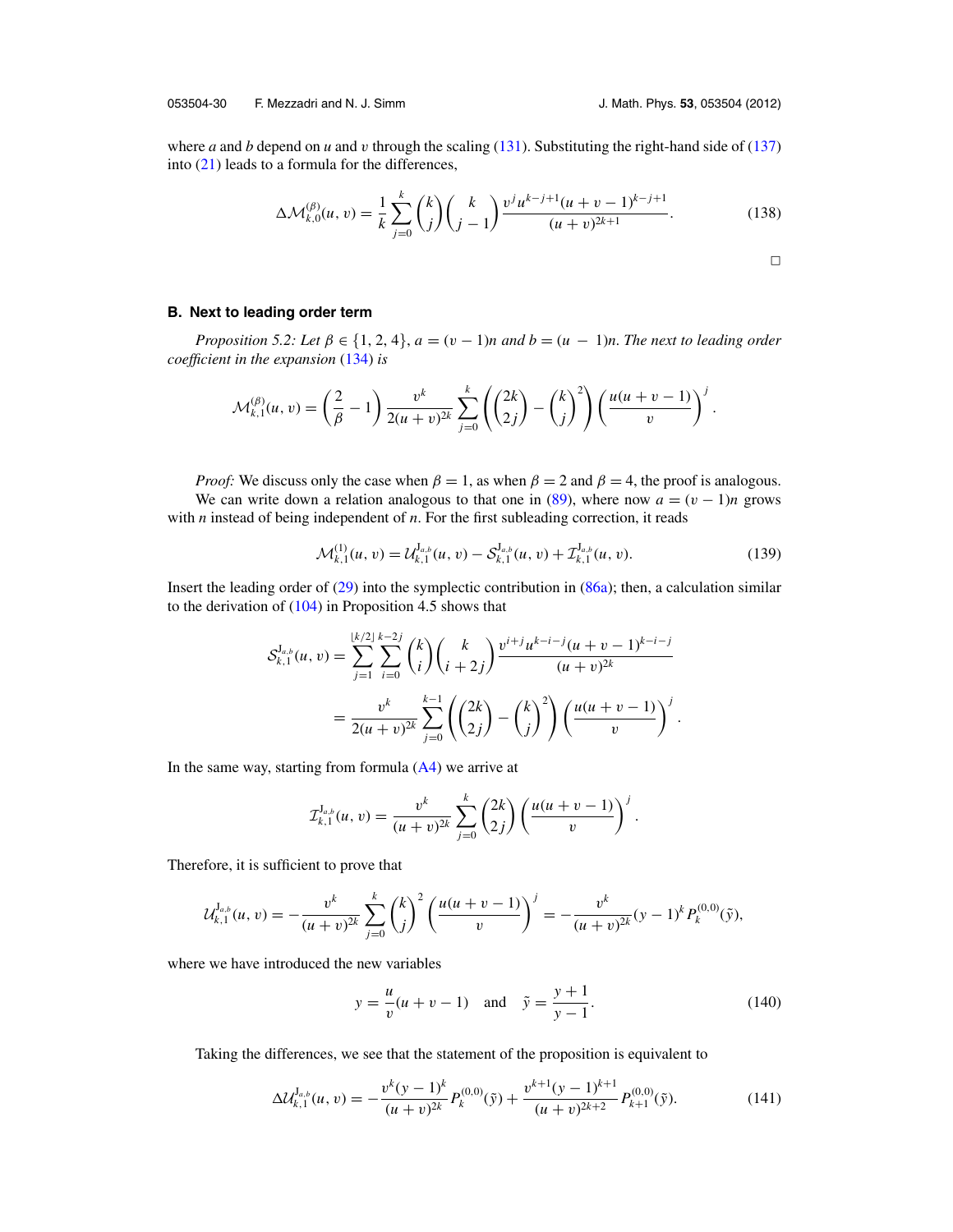<span id="page-32-0"></span>053504-31 F. Mezzadri and N. J. Simm J. Math. Phys. **53**, 053504 (2012)

Replace  $n \to n - 1$  in [\(21\)](#page-7-0) and insert the scaling [\(131\)](#page-29-0). Then, use [\(59\)](#page-12-0) to expand [\(141\)](#page-31-0) up to the next to leading order correction. We obtain

$$
\Delta \mathcal{U}_{k,1}^{J_{a,b}}(u,v) = \frac{1}{k} \sum_{j=1}^{k} {k \choose j} {k \choose j-1} \frac{u^{k-j+1}v^{j}(u+v-1)^{k-j+1}}{2(u+v)^{2k+1}} \times \left( \frac{(k-j+1)(k-j-2)}{(u+v-1)} - \frac{j(j+1)}{v} + \frac{(k-j+1)(k-j-2)}{u} \right)
$$
\n
$$
+ \frac{6k+4-2k^{2}+4kj}{(u+v)} - j(1+j)\right),
$$
\n(142)

which may be written in terms of Jacobi polynomials as

$$
\Delta \mathcal{U}_{k,1}^{J_{a,b}}(u,v) = \frac{(y-1)^{k-2}u(u+v-1)v^k}{(u+v)^{2k+1}} \left( \left( \frac{2k}{u+v} - \frac{1}{v} - 1 \right) (y-1) P_{k-1}^{(0,1)}(\tilde{y}) \right. \\ \left. + \frac{k(u-1)}{v} P_{k-2}^{(1,1)}(\tilde{y}) - \left( \frac{1}{u+v-1} + \frac{1}{u} \right) (y-1) P_{k-1}^{(1,0)}(\tilde{y}) \right. \\ \left. + \frac{(6k+4-2k^2)(y-1)}{2k(u+v)} P_{k-1}^{(1,1)}(\tilde{y}) \right).
$$
 (143)

By subtracting [\(141\)](#page-31-0) from (143), we obtain an expression involving Jacobi polynomials. In order to complete the proof, we need to show that it vanishes. As previously, we achieve it systematically, following the steps  $(1)$ – $(4)$  outlined at the end of the proof of Proposition 3.10.  $\Box$ 

#### **C. Leading order generating function**

Let us define the generating function

$$
H(u, v; s) = \sum_{k=0}^{\infty} \mathcal{M}_{k,0}^{(\beta)}(u, v) s^k.
$$
 (144)

We now present a new proof of the following.

**Theorem 5.3 (Novaes<sup>58</sup>):** *The generating function*  $H(u, v; s)$  *obeys the quadratic equation* 

$$
H = \frac{us}{u + v - (1 + u)s} - \frac{1 - s}{u + v - (1 + u)s} H^{2}.
$$
 (145)

*Proof:* By rearranging summation indices as  $j \rightarrow k - j$ , we can write formula [\(136\)](#page-30-0) in terms of a Narayana polynomial of degree *k* (see [\(31\)](#page-8-0)):

$$
\Delta \mathcal{M}_{k,0}^{(\beta)}(u,v) = \frac{v^{k+1}}{(u+v)^{2k+1}} \frac{1}{k} \sum_{j=0}^{k} {k \choose j} {k \choose j-1} \left( \frac{u(u+v-1)}{v} \right)^j
$$

$$
= \frac{v^{k+1}}{(u+v)^{2k+1}} N_k \left( \frac{u(u+v-1)}{v} \right).
$$

Thus, the generating function of  $\Delta M_{k,0}^{(\beta)}(u, v)$  can be easily related to the generating function of the Narayana polynomials, which we report in [\(32\)](#page-8-0). More explicitly

$$
\widetilde{H}(u, v; s) := \sum_{k=1}^{\infty} \Delta \mathcal{M}_{k,0}^{(\beta)}(u, v) s^k = \frac{v}{u+v} \rho \left( \frac{u(u+v-1)}{v}, \frac{sv}{(u+v)^2} \right). \tag{146}
$$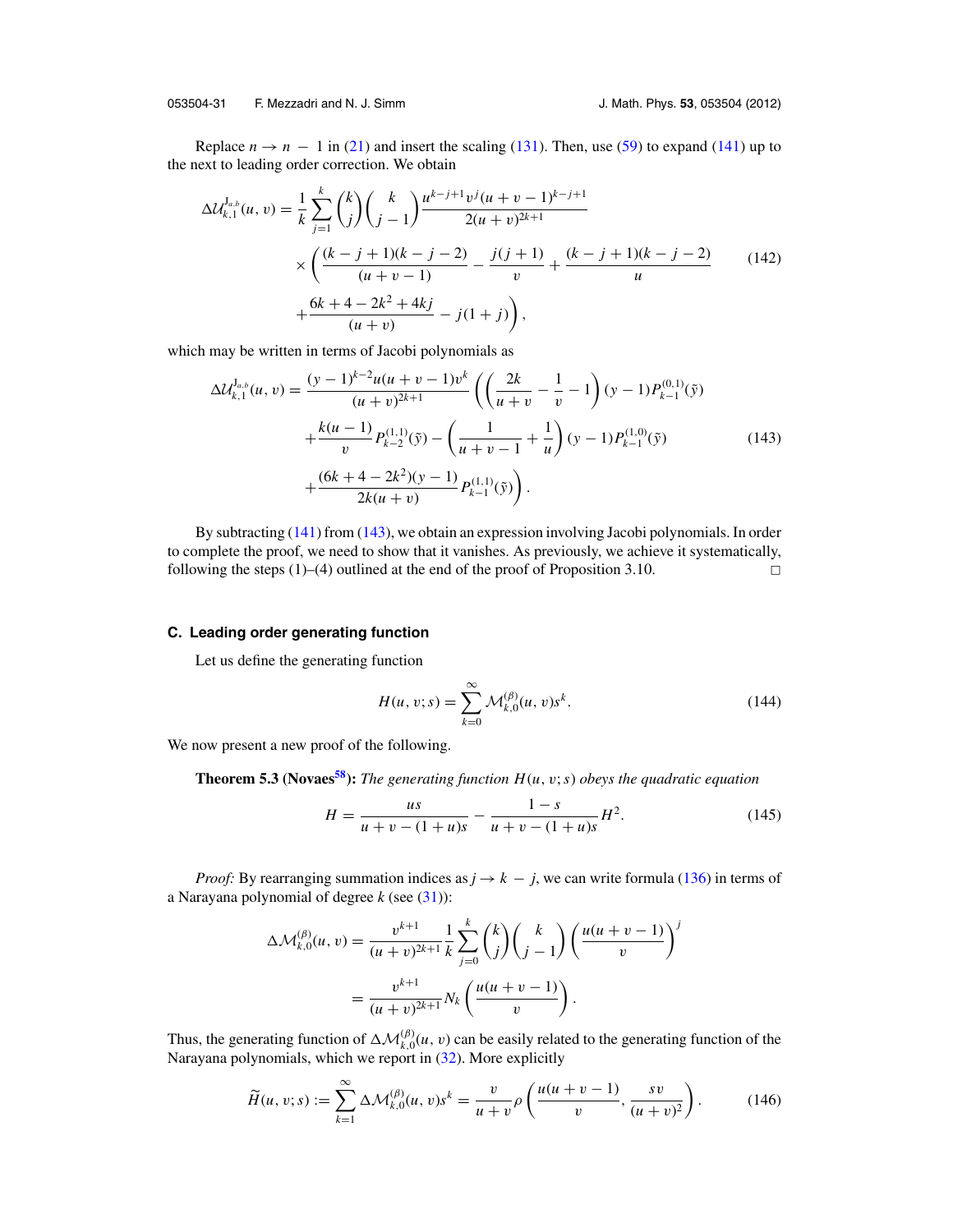<span id="page-33-0"></span>053504-32 F. Mezzadri and N. J. Simm J. Math. Phys. **53**, 053504 (2012)

The generating functions  $H$  and  $H$  are related by

$$
\widetilde{H} = (1 - s^{-1}) H + \mathcal{M}_{1,0}^{(\beta)}(u, v). \tag{147}
$$

It follows immediately that

$$
H = \frac{s}{s-1} \left( \frac{v}{u+v} \rho \left( \frac{u(u+v-1)}{v}, \frac{sv}{(u+v)^2} \right) - \frac{u}{u+v} \right). \tag{148}
$$

The generating function  $\rho(x, s)$  satisfies the quadratic equation (see, e.g., Ref. [29\)](#page-42-0),

$$
\rho = (x + \rho)(1 + \rho)s,
$$

which leads to

$$
(us + (s - 1)H)(s + (s - 1)H) = (u + v)(s - 1)H + us.
$$

Rearranging this expression gives  $(145)$ .

Formula [\(145\)](#page-32-0) is equivalent (in our notation) to Eq. (58) in Ref. [58](#page-42-0) obtained by a completely different approach.

#### **D. The limiting eigenvalue density of the Jacobi ensembles**

The leading order term of the density [\(56\)](#page-12-0) averaged over the Jacobi ensembles first appeared in the multivariate statistics literature<sup>4, [73](#page-43-0)</sup> and later in the context of chaotic quantum transport, first when  $a = 0$  and  $b = 0$  (Refs. [6](#page-41-0) and [7\)](#page-41-0) and then only when  $a = 0$  (Ref. [21\)](#page-41-0). More recently it has attracted attention in the free probability literature<sup>23,  $27$ </sup> with the same scaling as that adopted in this section. It was found that

$$
\rho_{\infty}(x) = \lim_{n \to \infty} n^{-1} \rho_n(x) = (u+v) \frac{\sqrt{(x-\lambda_-)(\lambda_+-x)}}{2\pi x(1-x)},
$$
\n(149)

with support

$$
\lambda_{\pm} = \left(\sqrt{\frac{u}{u+v}\left(1-\frac{1}{u+v}\right)} \pm \sqrt{\frac{1}{u+v}\left(1-\frac{u}{u+v}\right)}\right)^2. \tag{150}
$$

The density (149) is normalized to one; in Refs. [23](#page-41-0) and [27,](#page-42-0) a different normalization and notation is used. We now show that the leading order contributions of the Selberg-like integrals  $\mathcal{M}_k^{(\beta)}(u, v)$  are the moments of the limiting density.

Formula (149) makes it apparent why it is helpful to consider the differences between the moments, rather than the moments themselves: multiplication by

$$
x^k - x^{k+1} = (1 - x)x^k
$$

cancels the poles in the denominator of (149), making the resulting integration tractable.

Our method is similar in style to that used in Ref. [37](#page-42-0) for a similar problem involving the Laguerre ensembles.

**Theorem 5.4:** *The difference of the moments of the limiting density*  $\rho_{\infty}(x)$  *are* 

$$
\int_{\lambda_{-}}^{\lambda_{+}} x^{k} (1 - x) \rho_{\infty}(x) dx = \frac{1}{k} \sum_{j=0}^{k} {k \choose j} {k \choose j-1} \frac{v^{j} u^{k-j+1} (u + v - 1)^{k-j+1}}{(u + v)^{2k+1}}
$$
\n
$$
= \Delta \mathcal{M}_{k,0}^{(\beta)}(u, v).
$$
\n(151)

 $\Box$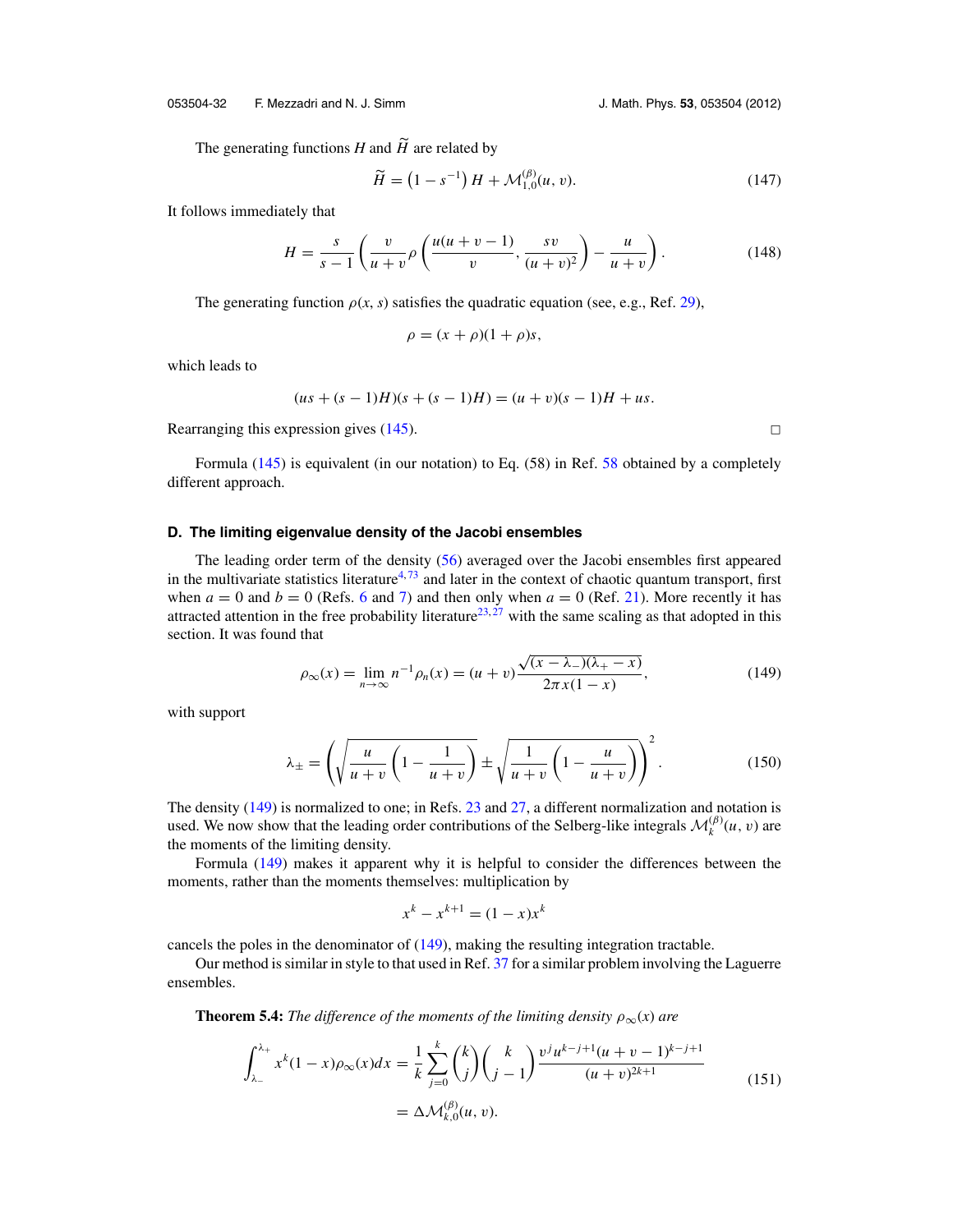*Proof:* Define

$$
I_k = \int_{\lambda_-}^{\lambda_+} x^k (1 - x) \rho_\infty(x) dx
$$
  
= 
$$
\frac{u + v}{2\pi} \int_{\lambda_-}^{\lambda_+} x^{k-1} \left( \sqrt{x(\lambda_- + \lambda_+) - \lambda_- \lambda_+ - x^2} \right) dx.
$$
 (152)

The substitution

$$
x = \frac{\lambda_- + \lambda_+}{2} + \frac{\lambda_+ - \lambda_-}{2} \cos(\theta)
$$

transforms the integral in the right-hand side of (152) into

$$
I_k = \frac{\alpha_2^2(u + v)}{4\pi} \int_{-\pi}^{\pi} (\alpha_1 + \alpha_2 \cos(\theta))^{k-1} \sin^2(\theta) d\theta,
$$

where  $\alpha_1 = \frac{\lambda_+ + \lambda_-}{2}$  and  $\alpha_2 = \frac{\lambda_+ - \lambda_-}{2}$ . Let  $p$  and  $q$  and  $z(\theta)$  be such that

$$
\alpha_1 = p^2 + q^2, \quad \alpha_2 = 2pq, \quad z(\theta) = (p + q e^{i\theta})^{k-1}.
$$
 (153)

Then, we have

$$
|z(\theta)|^2 = (\alpha_1 + \alpha_2 \cos(\theta))^{k-1}.
$$

Set

$$
\zeta = e^{i\theta} z(\theta)
$$
 and  $\eta = e^{-i\theta} z(\theta)$ .

Using

$$
\sin^2(\theta) = \frac{1 - \cos(2\theta)}{2} = \frac{1}{2}\Re(1 - e^{2i\theta}),
$$

we see that

$$
\frac{I_k}{u+v} = \frac{\alpha_2^2}{8\pi} \int_{-\pi}^{\pi} \Re(1 - e^{2i\theta}) |z(\theta)|^2 d\theta
$$
  
= 
$$
\frac{\alpha_2^2}{8\pi} \left( \int_{-\pi}^{\pi} |z(\theta)|^2 d\theta - \Re \left( \int_{-\pi}^{\pi} \zeta(\theta) \overline{\eta(\theta)} d\theta \right) \right).
$$

These integrals can be evaluated by calculating the Fourier modes of  $\zeta$ ,  $\eta$  and  $\zeta$  and applying Parseval's identity. The Fourier coefficients are

$$
z_j = p^{k-1-j} q^j {k-1 \choose j}, \quad \zeta_j = p^{k-j} q^{j-1} {k-1 \choose j-1}, \quad \eta_j = p^{k-j-2} q^{j+1} {k-1 \choose j+1}.
$$

Parseval's identity gives

$$
\frac{I_k}{u+v} = \frac{\alpha_2^2}{4} \sum_{j=0}^{k-1} p^{2k-2j-2} q^{2j} {k-1 \choose j}^2 - \frac{\alpha_2^2}{4} \sum_{j=0}^{k-1} p^{2k-2j-2} q^{2j} {k-1 \choose j-1} {k-1 \choose j+1}
$$
\n
$$
= \frac{\alpha_2^2}{4k} \sum_{j=0}^{k-1} p^{2k-2j-2} q^{2j} {k \choose j+1} {k \choose j}.
$$
\n(154)

Solving *p* and *q* in terms of  $\alpha_1$  and  $\alpha_2$  in Eq. (153) and using [\(150\)](#page-33-0) allows us to write

$$
p = \sqrt{\frac{u(u+v-1)}{(u+v)^2}}, \quad q = \sqrt{\frac{v}{(u+v)^2}}, \quad \alpha_2^2 = \frac{4uv(u+v-1)}{(u+v)^4}.
$$

Substituting these expressions into (154) and replacing *j*  $\rightarrow$  *j* − 1 gives Eq. [\(151\)](#page-33-0).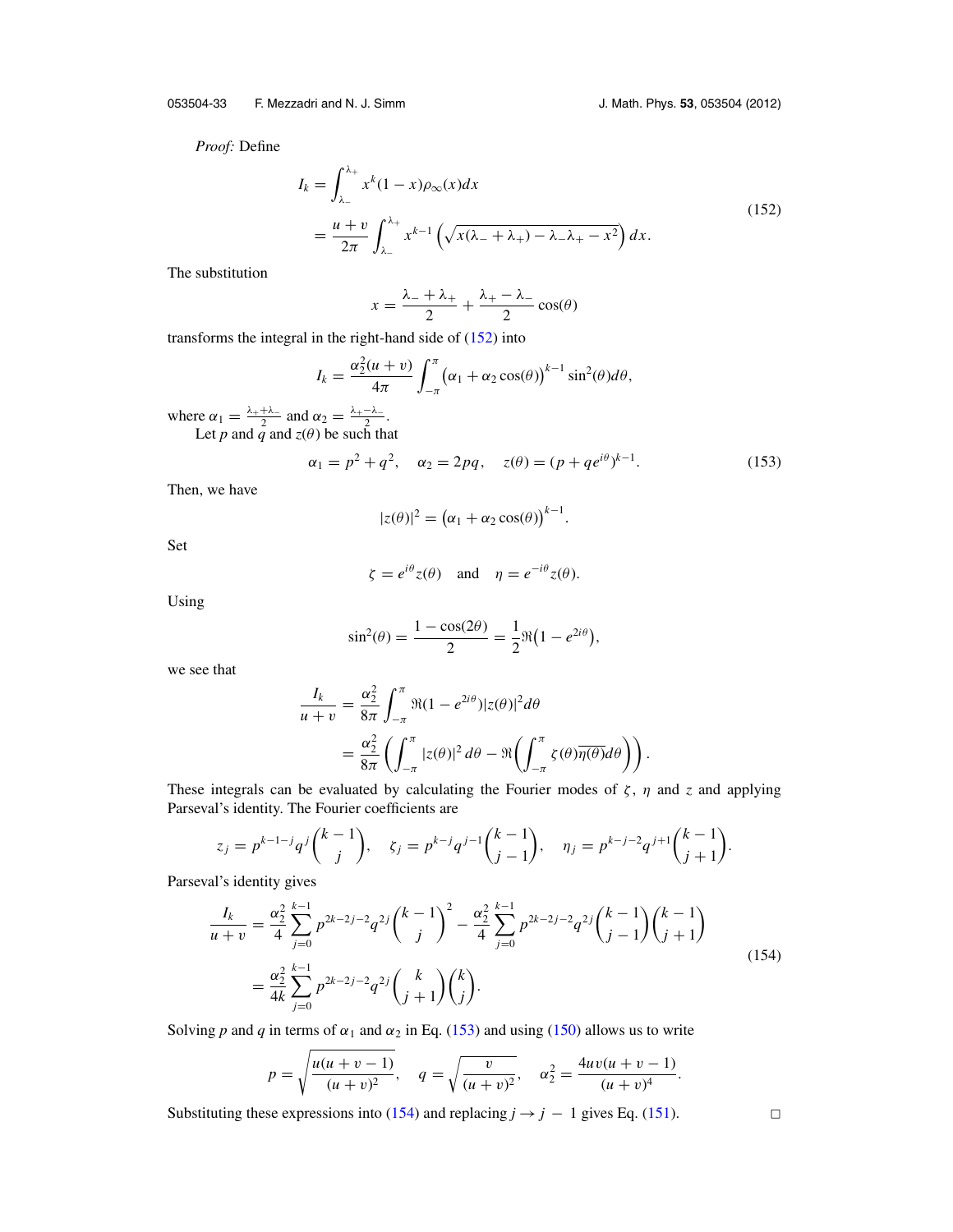#### <span id="page-35-0"></span>**VI. CONCLUSIONS AND OUTLOOK**

In this article, we have computed the first three terms of the asymptotic expansions in the limit as  $n \to \infty$  of the moments of the density of the transmission eigenvalues and delay times in chaotic ballistic cavities. The fundamental assumption is that the chaotic dynamics allows us to model the scattering matrix [\(1\)](#page-2-0) with the circular ensembles from RMT. Our formulae are available for all symmetry classes  $\beta \in \{1, 2, 4\}$ —with a few exceptions for the second corrections to the leading order terms, for which we did not perform the calculations for  $\beta = 4$ . For the moments of the transmission eigenvalues, we treat Andreev billiards too. Finally, we studied the asymptotics of the Selberg-like integrals as well.

Our results on the moments of the transmission eigenvalues and proper time delays for  $\beta = 1$  and  $\beta = 2$  symmetry classes agree with those computed using semiclassical techniques.<sup>9–12,[59](#page-42-0)</sup> It would be interesting to know if the results that we obtain for Andreev billiards beyond the leading order agree with semiclassics too.

In recent announcements Berkolaiko and Kuipers $12$  and independently Novaes<sup>[59](#page-42-0)</sup> show that semiclassical computations lead to the same asymptotic expansions of the moments of the transmission eigenvalues as RMT. Their results involve combinatorial expressions for the correlations of the scattering trajectories. At this stage, however, it is not clear how to extract explicit formulae from the combinatorics. Their formulae include unsolved combinatorial problems too. It is a challenging project to go even further and to obtain the full asymptotic expansions for the moments of the transmission eigenvalues and proper delay times using RMT techniques. Nevertheless, it would be interesting pursue this program, since combinatorics would not appear in the calculations and in the final formulae. Furthermore, the equivalence of the two approaches could answer unsolved combinatorial problems.

In principle such asymptotic series can be obtained because the asymptotic properties discussed in Sec. [II A](#page-7-0) hold at all orders in negative powers of *n*. The finite-*n* formulae that we computed in the first part of this project<sup>[53](#page-42-0)</sup> contain products of the form

$$
\prod_{j=1}^{p} \frac{\Gamma(a_j z + c_j)}{\Gamma(b_j z + d_j)}.
$$
\n(155)

One could insert the asymptotic series [\(29\)](#page-7-0) into (155) and repeat the systematic procedures developed in this article to find further corrections. In practice, however, when we go beyond the second correction it is not clear how to organise the resulting asymptotic terms in a way that would lead to results in closed form, as those obtained in this paper.

We believe that, as for the asymptotic of the ratio [\(29\)](#page-7-0), it may be possible to establish recursion relations for the terms in the asymptotic series of (155). This would lead to recursion relations for the full expansions of the moments of the proper delay times and of the transmission eigenvalues.

#### **ACKNOWLEDGMENTS**

We would like to express our gratitude to Gregory Berkolaiko, Peter Forrester, Jonathan Keating, Jack Kuipers, and Dmitry Savin for stimulating and helpful discussions. This research is partially supported by the Engineering and Physical Sciences Research Consul (UK) (EPSRC (GB)) Grant No. EP/G019843/1 and the Leverhulme Trust, Research Fellowship No. RF/4/RFG/2009/0092.

#### **APPENDIX A: EXACT RESULTS FOR**  $\beta$  **= 1 AND**  $\beta$  **= 4 MATRIX ENSEMBLES**

In this appendix, we report formulae for finite-*n* that we derived in the first part of this work<sup>53</sup> and that are the starting points for our asymptotic analysis.

Equations [\(86a\)](#page-19-0) and [\(86b\)](#page-20-0)for  $\beta = 1$  were expressed in terms of certain coefficients which are defined below. We also give the corresponding results for  $\beta = 4$ . The expressions for  $\beta = 2$  are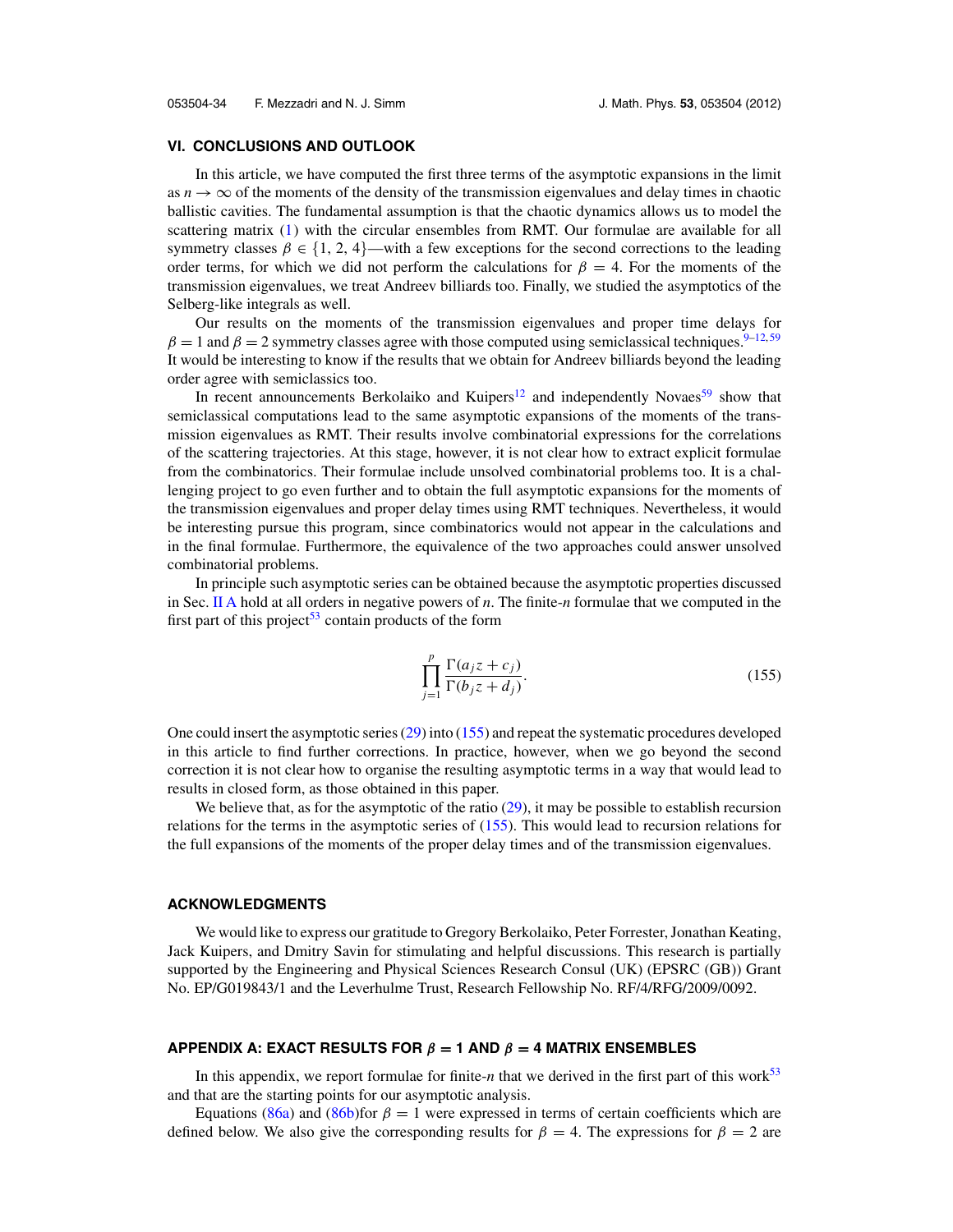<span id="page-36-0"></span>053504-35 F. Mezzadri and N. J. Simm J. Math. Phys. **53**, 053504 (2012)

presented at Eqs. [\(21\)](#page-7-0) and [\(25\)](#page-7-0). Recall that

$$
(x)_{(n)} = \frac{\Gamma(x+n)}{\Gamma(x)}
$$

is the Pochhammer symbol.

In the following, we assume that the channel number satisfies  $n > k\beta/2$ . This allows for some simplifications; furthermore, a small *n* is not required for an asymptotic analysis.

#### **1. Moments of the proper delay times**

We need the following expressions for the Laguerre ensemble:

$$
S_{i,j}^b(-k,n) = \frac{(2b+2n)_{(-k-i-2j+1)}(2n-i-2j+1)_{(i)}}{2^{-k-2j+2}(n+1)_{(-j)}(b+n)_{(1-j)}},
$$
\n(A1a)

$$
I_{\mathcal{L}_{b}}(-k,n) = 2^{-k} \sum_{j=0}^{n/2-1} {2k + 2j - 1 \choose 2j} \frac{\left(\frac{1}{2}(b+n)\right)_{(-k-j)}}{\left(\frac{1}{2}(1+n)\right)_{(-j)}} + \phi_{-k,n}^{\mathcal{L}},\tag{A1b}
$$

where  $\phi_{-k,n}^L$  is an exponentially decaying term which has no contribution to the asymptotic expansions [\(19b\)](#page-6-0) for any asymptotic order *p*. Its explicit expression can be found in Ref. [53,](#page-42-0) Sec. 6.3, Eq. (6.29). The exact moments for  $\beta = 1$  are then given by Eq. [\(86b\)](#page-20-0); for  $\beta = 4$ , we have

$$
M_{\mathsf{L}_{b}}^{(4)}(-k,n) = 2^{k-1} M_{\mathsf{L}_{2b}}^{(2)}(-k,2n)
$$
  
 
$$
- \sum_{j=1}^{n} \sum_{i=0}^{2n-2j} {k+j-1 \choose k-1} {k+i+2j-1 \choose k-1} S_{i,j}^{b}(-k,n).
$$
 (A2)

#### **2. Moments of the transmission eigenvalues**

The formulae we need for the Jacobi ensemble are

$$
S_{i,j}^{a,b}(k,n) = \frac{2^{4j-3}(2a+2n-i-2j+1)_{(i)}(2b+2n)_{(k-i-2j+1)}(2a+2b+2n)_{(k-i-2j+1)}}{(2n-2j+1)_{(-i)}(n+1)_{(-j)}(a+n+1)_{(-j)}(b+n)_{(1-j)}(a+b+n)_{(1-j)}} \times \frac{(2a+2b+4n-4j+1)(2a+2b+4n-2i-4j+k+1)}{(2a+2b+4n-i-2j+1)_{(1+k)}(2a+2b+4n-i-4j+1)_{(1+k)}} \tag{A3}
$$

and

$$
I_{J_{a,b}}(k,n) = 4^k \sum_{j=0}^k {2k \choose 2j} \frac{(a+b+2n-4j-1+2k)(\frac{1}{2}(a+b+n))_{(k-j)}(\frac{1}{2}(b+n))_{(k-j)}}{(a+b+2n-2j-1)_{(2k+1)}(\frac{1}{2}(a+n+1))_{(-j)}(\frac{1}{2}(1+n))_{(-j)}}.
$$
 (A4)

The exact moments for  $\beta = 1$  are given in [\(19a\)](#page-6-0); for  $\beta = 4$ , we have

$$
M_{J_{a,b}}^{(4)}(k,n) = \frac{1}{2} M_{J_{2a,2b}}^{(2)}(k,n) - \sum_{j=1}^{\lfloor k/2 \rfloor} \sum_{i=0}^{k-2j} {k \choose i} {k \choose i+2j} S_{i,j}^{a,b}(k,n).
$$
 (A5)

#### **APPENDIX B: JACOBI POLYNOMIALS AND HYPERGEOMETRIC FUNCTIONS**

This appendix contains definitions and identities of Jacobi polynomials and Gauss hypergeometric functions that are needed throughout the paper. They can be found in standard references, in particular in the books by Abramowitz and Stegun,<sup>[1](#page-41-0)</sup> Chap. 15, and Szego<sup> $70$ </sup> Chap. 4. However, because of their extensive use in many proofs, for the convenience of the reader we list them here.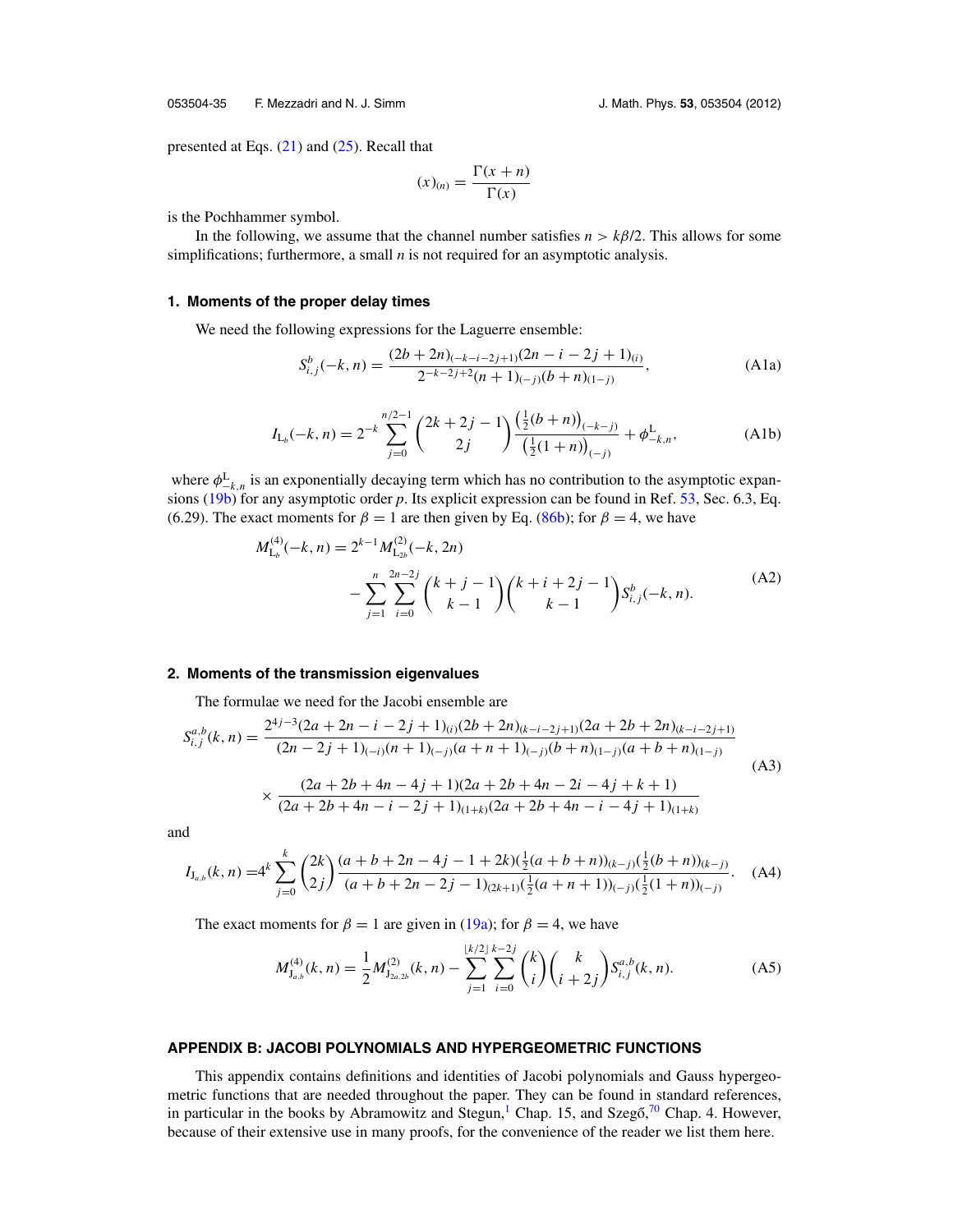<span id="page-37-0"></span>The Jacobi polynomials may be defined explicitly by the formula

$$
P_n^{(\alpha,\beta)}(x) := \sum_{j=0}^n \binom{n+\alpha}{n-j} \binom{n+\beta}{j} \left(\frac{x-1}{2}\right)^j \left(\frac{x+1}{2}\right)^{n-j}.
$$
 (B1)

If  $\alpha > -1$  and  $\beta > -1$ , they are orthogonal on [-1, 1] with respect to the measure

$$
d\mu = (1 - x)^{\alpha} (1 + x)^{\beta} dx
$$

and satisfy the three-term recurrence equation

$$
2n(n + \alpha + \beta)(2n + \alpha + \beta - 2)P_n^{(\alpha,\beta)}(x)
$$
  
=  $(2n + \alpha + \beta - 1)((2n + \alpha + \beta)(2n + \alpha + \beta - 2)x + \alpha^2 - \beta^2)P_{n-1}^{(\alpha,\beta)}(x)$   
 $- 2(n + \alpha - 1)(n + \beta - 1)(2n + \alpha + \beta)P_{n-2}^{(\alpha,\beta)}(x), \quad n = 2, 3, ...,$  (B2)

with initial conditions

$$
P_0^{(\alpha,\beta)}(x) = 1
$$
 and  $P_1^{(\alpha,\beta)}(x) = \frac{1}{2}(\alpha + \beta + 2)x + \frac{1}{2}(\alpha - \beta).$ 

They have connection coefficients of the form ( $p \in \mathbb{Z}$ )

$$
P_n^{(\alpha,\beta)}(x) = \sum_{j=0}^p C_{j,p,n}^{\alpha,\beta} P_{n-j}^{(\alpha,\beta+p)}(x),
$$
  
\n
$$
P_n^{(\alpha,\beta)}(x) = \sum_{j=0}^p (-1)^j C_{j,p,n}^{\beta,\alpha} P_{n-j}^{(\alpha+p,\beta)}(x),
$$
\n(B3)

where

$$
\mathcal{C}_{j,p,n}^{\alpha,\beta} = {p \choose j} \frac{(\alpha + \beta + n + 1)_{(p-j)}(\alpha + \beta + 2n - 2j + 1 + p)}{(\alpha + \beta + 2n - j + 1)_{(1+p)}(\alpha + n + 1)_{(-j)}}.
$$

The Gauss hypergeometric function is defined in the unit circle by the series

$$
{}_2F_1(a, b; c; z) := \sum_{j=0}^{\infty} \frac{(a)_j(b)_j}{(c)_j} \frac{z^j}{j!};
$$
 (B4)

it can be analytically continued in the rest of the complex plane. For special values of *a* and *b*, this series truncates and becomes a polynomial. In particular, for  $\alpha, \beta \in \mathbb{Z}$  it is related to the Jacobi polynomials by the identities

$$
{}_2F_1(-n, -n+\beta; \alpha+1; x) = \frac{\Gamma(\alpha+1)\Gamma(n-\beta+1)}{\Gamma(n+\alpha-\beta+1)}(x-1)^{n-\beta} P_{n-\beta}^{(\beta,\alpha)}\left(\frac{x+1}{x-1}\right), \quad \text{(B5a)}
$$

$$
{}_2F_1(n,n+\beta;\alpha+1;x^{-1}) = \left(\frac{x}{x-1}\right)^{\beta+n} \frac{\Gamma(\alpha+1)\Gamma(n-\alpha)}{\Gamma(n)} P_{n-\alpha-1}^{(\alpha,\beta)}\left(\frac{x+1}{x-1}\right). \tag{B5b}
$$

#### **APPENDIX C: GENERALIZATIONS OF CHU-VANDERMONDE'S SUMMATIONS**

Many proofs in Sec. [IV](#page-19-0) require computing sums of the form

$$
\sum_{i=1}^{j} {k \choose j-i} {k \choose j+i} i^{p},
$$
\n(C1a)

$$
\sum_{i=1}^{j} {k+j-i-1 \choose k-1} {k+j+i-1 \choose k-1} i^{p},
$$
 (C1b)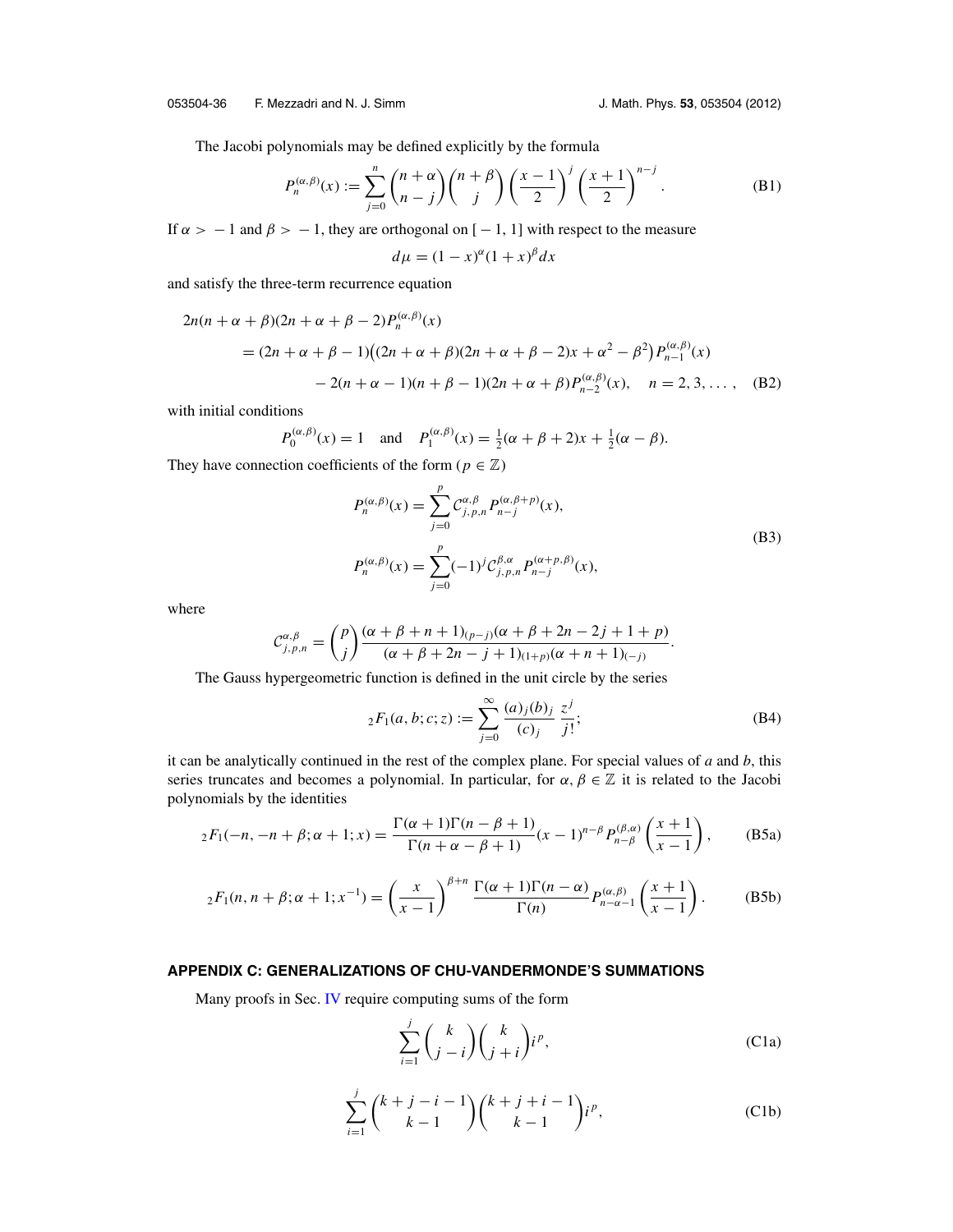<span id="page-38-0"></span>where *p* is an integer. These may be interpreted as generalizations of the classical Chu-Vandermonde convolution identities

$$
\sum_{i=-m}^{l} {r \choose m+i} {s \choose l-i} = {r+s \choose m+l},
$$
\n(C2a)

$$
\sum_{i=-m}^{l} {m+i \choose r} {l-i \choose s} = {m+l+1 \choose r+s+1}.
$$
 (C2b)

We now present two lemmas which show how the asymptotics of the double sums in Eqs. [\(86a\)](#page-19-0) and  $(86b)$  are related to sums  $(C1a)$  and  $(C1b)$ , respectively. We then give two examples describing the basic strategy used to evaluate  $(C1a)$  and  $(C1b)$ .

*Lemma C.1: Set*  $\theta = \lfloor k/2 \rfloor$ *. For any finite set of coefficients*  $\{C_{i,j}\}$  *we have the identity* 

$$
\sum_{j=1}^{\theta} \sum_{i=0}^{k-2j} {k \choose i} {k \choose i+2j} C_{i,j} = \sum_{j=1}^{k-1} \sum_{i=1}^{j} {k \choose j-i} {k \choose i+j} C_{k-i-j,i}.
$$
 (C3)

*Proof:* Let  $S_k$  denote the left-hand side of Eq. (C3). Shifting the summation index in the inner sum as  $i \rightarrow k - i - j$  gives

$$
S_k = \sum_{j=1}^{\theta} \sum_{i=j}^{k-j} {k \choose k-i-j} {k \choose k-i+j} C_{k-i-j,j}
$$
  
= 
$$
\sum_{i=1}^{k-1} \sum_{j=1}^{\theta-|\theta-i|+1} {k \choose i+j} {k \choose i-j} C_{k-i-j,j},
$$
 (C4)

where in the last passage we interchanged the order of summation. By decomposing the outer sum according to whether  $\theta - i \leq 0$  or  $\theta - i > 0$ , Eq. (C4) becomes

$$
S_k = \sum_{i=1}^{\theta} \sum_{j=1}^{i+1} {k \choose i+j} {k \choose i-j} C_{k-i-j,j}
$$
  
+ 
$$
\sum_{i=\theta+1}^{k-1} \sum_{j=1}^{2\theta-i+1} {k \choose i+j} {k \choose i-j} C_{k-i-j,j}.
$$

Now note that the upper limits in both inner sums can be replaced by *i*: in the first one because if *j*  $= i + 1$ , then

$$
\binom{k}{i-j} = \binom{k}{-1} = 0;
$$

in the second inner sum  $i \ge \theta + 1$ , thus  $2\theta - i + 1 \le i$ . Since *j* lies in the range

$$
2\theta - i + 1 < j \leq i
$$

then

$$
j + i > 2\theta + 1 > k \quad \text{and} \quad \binom{k}{i+j} = 0,
$$

yielding no contribution to the sum. Finally, relabelling  $(i, j) \rightarrow (j, i)$  gives the right-hand side of Eq. (C3).  $\Box$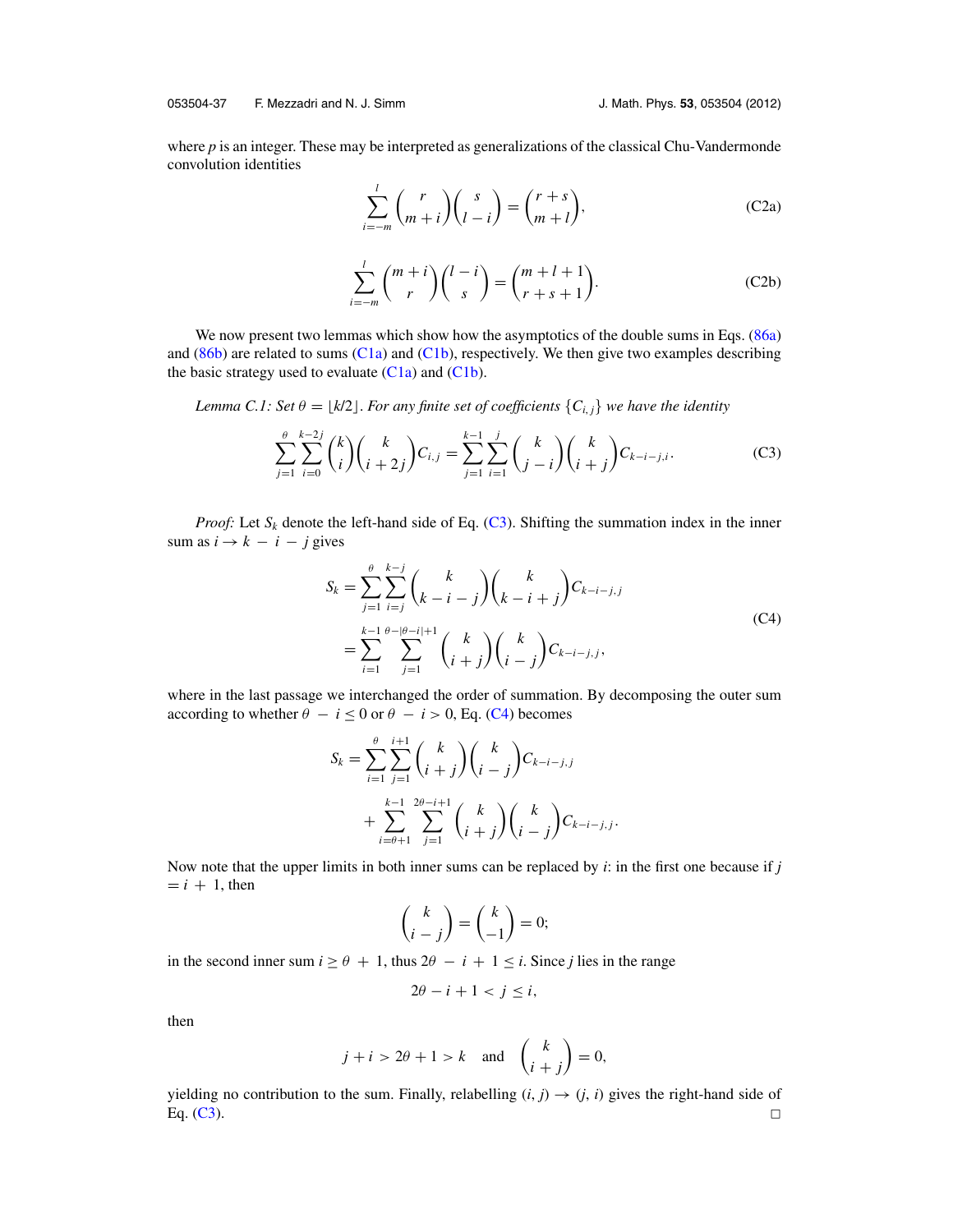<span id="page-39-0"></span>*Lemma C.2: Suppose that* {*Ci*, *<sup>j</sup>*} *is any set of coefficients such that the double series*

$$
\Theta = \sum_{j=1}^{\infty} \sum_{i=0}^{\infty} {k+i-1 \choose k-1} {k+2j+i-1 \choose k-1} w^{-k-j-i} C_{i,j}
$$
(C5)

*is absolutely convergent. Then*

$$
\Theta = \sum_{j=1}^{\infty} \sum_{i=1}^{j} {k+j-i-1 \choose k-1} {k+j+i-1 \choose k-1} w^{-k-j} C_{j-i,i}.
$$
 (C6)

*Proof:* First, shift the summation index  $i \rightarrow i - j$  in (C5); then, (C6) is obtained by interchanging the order of summation and relabelling the indices.  $\Box$ 

Lemmas C.1 and C.2 are important because the inner sums on the right-hand side of [\(C3\)](#page-38-0) and in (C6) can be explicitly computed whenever  $C_{i,j}$  is a polynomial in *i* and *j*. This technique is better illustrated with two examples.

*Example C.3:* Set  $p = 0$  in [\(C1b\)](#page-37-0). From [\(C2b\)](#page-38-0), we have

$$
\sum_{i=-j}^{j} {k+j-i-1 \choose k-1} {k+j+i-1 \choose k-1} = {2k+2j-1 \choose 2k-1},
$$

which implies

$$
\sum_{i=1}^{j} {k+j-i-1 \choose k-1} {k+j+i-1 \choose k-1} = \frac{1}{2} \left( {2k+2j-1 \choose 2k-1} - {k+j-1 \choose k-1}^2 \right).
$$

This formula was used to obtain (among others) Eq. [\(93\)](#page-21-0) in Proposition 4.2.

*Example C.4:* Now take  $p = 2$  in the sum [\(C1a\)](#page-37-0). We have

$$
\sum_{i=-j}^{j} {k \choose j-i} {k \choose j+i} i^2 = k \sum_{i=-j}^{j} {k \choose j-i} {k-1 \choose j+i-1} i - j \sum_{i=-j}^{j} {k \choose j-i} {k \choose j+i} i
$$
  
=  $-k^2 \sum_{i=-j}^{j} {k-1 \choose j-i-1} {k-1 \choose j+i-1} + kj \sum_{i=-j}^{j} {k-1 \choose j-i-1} {k \choose j+i} - j^2 \sum_{i=-j}^{j} {k \choose j-i} {k \choose j+i} + kj \sum_{i=-j}^{j} {k \choose j-i} {k-1 \choose j+i-1}.$ 

Evaluating each sum using the identity  $(C2a)$  and simplifying give

$$
\sum_{i=1}^{j} {k \choose j-i} {k \choose j+i} i^2 = \frac{k}{4} {2k-2 \choose 2j-1}.
$$

To obtain this formula we used the symmetry of the summands in [\(C1a\)](#page-37-0) under the substitution  $i \rightarrow -i$ .

Completely analogous considerations allow the computation of these sums for higher values of *p*.

#### **APPENDIX D: AN EXPLICIT EXAMPLE**

Many proofs in this article are based on a systematic approach outlined in Proposition 3.10 and further discussed in Remark 3.11. The algebra involved is rather cumbersome, but can be easily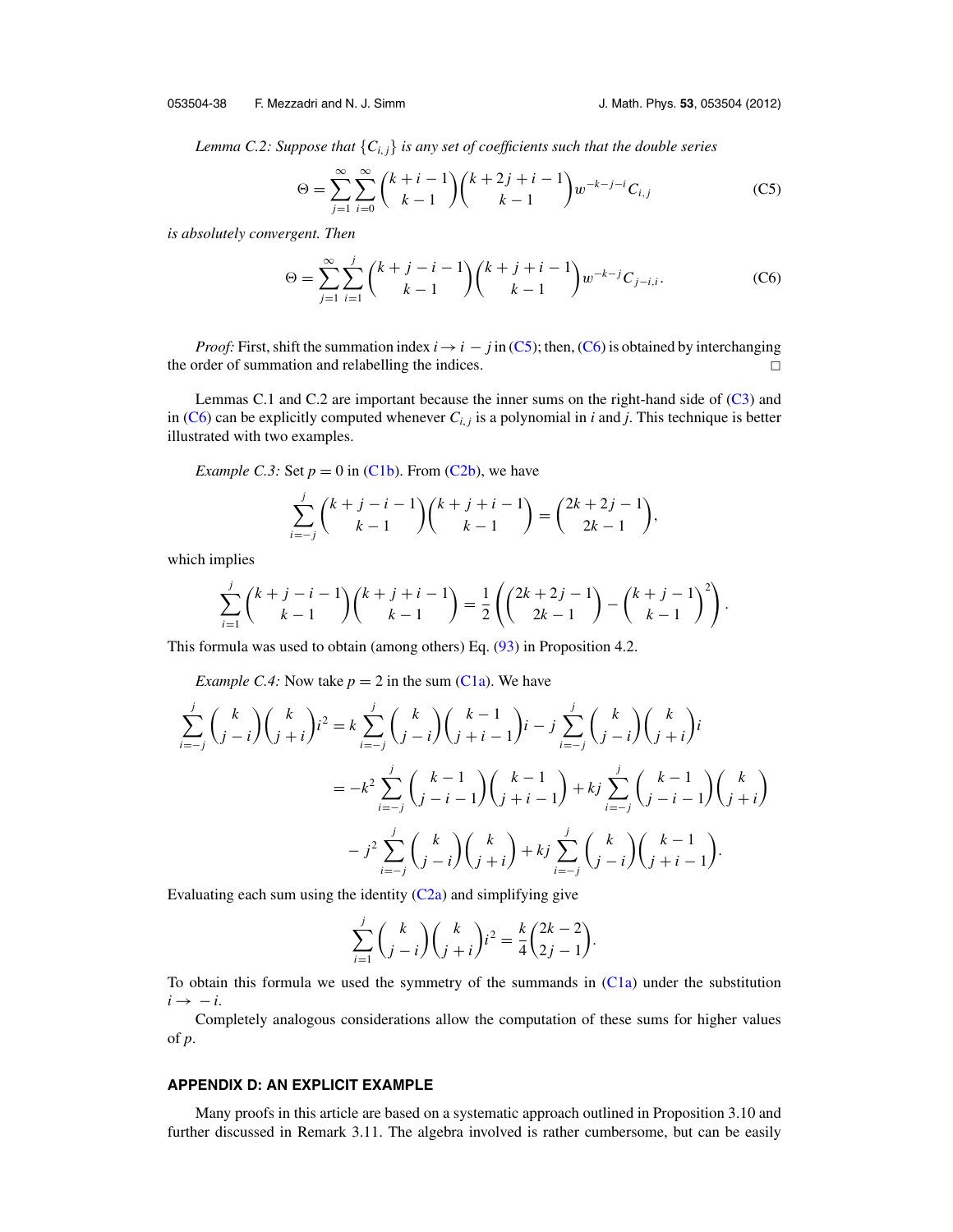<span id="page-40-0"></span>done with a symbolic algebra computer package like those contained in MAPLE or MATHEMATICA. In order to give the reader a flavour of what such formulae look like, in this appendix we report the explicit expressions that occur in the computation of the second correction of the differences of the moments of the transmission eigenvalues  $\Delta T_{k,2}^{(2,\delta)}(u)$ .

In the proof of Proposition 3.14, we showed that

$$
\Delta \mathcal{T}_{k,2}^{(2,\delta)}(u) = \frac{1}{k} \sum_{j=0}^{k} {k \choose j} {k \choose j-1} \frac{u^{2k-2j}}{(u+1)^{2k+3}} F_{k,2}^{(2,\delta)}(u, j). \tag{D1}
$$

The coefficient  $F_{k,2}^{(2,\delta)}(u, j)$  is polynomial of 2nd order in  $\delta$  and of 4th in *u*. It is given explicitly by

$$
F_{k,2}^{(2,\delta)}(u,j) = A_j + \frac{\delta}{2}B_j + \frac{\delta^2}{4}C_j,
$$
 (D2)

where

$$
A_j = (j - k)(j - 1 - k)(3j^2 - 6jk - j + k + 3k^2 - 1)/6
$$
  
+  $(j - 1 - k)(2j - 1 - 2k)(j - k)u/3$   
-  $j (j - 1 - k)(-jk + k + 1 + j^2 - j)u^2$   
-  $j (2j - 1)(j - 1)u^3/3 + j (j - 1) (3j^2 - 5j + 1)u^4/6,$   

$$
\frac{2B_j}{(u - 1)} = (j - k)(j - 1 - k)(2j - 1 - 2k)
$$
  
-  $j (2j - 1)(j - 1)u^3 + (1 + 2j)(j - k)(j - 1 - k)u$   
-  $j (j - 1) (2j - 2k - 3)u^2$ 

and

$$
C_j = 1/2(j-k)(j-1-k) + u(k+1)(j-1-k)
$$
  
+ 
$$
u^2(j(k-j+1) + k(k+1)/2) - j(k+1)u^3 + j(j-1)u^4/2.
$$

One of the main steps in the demonstration of Proposition 3.14 was to turn formula  $(D1)$  into a linear combination of Jacobi polynomials. Below we give the final expression.

Define the transform of a sequence  $\xi = (\xi_l)_{l=0}^{\infty}$  (which may also depend on parameters *u* and *k*) by the formula

$$
\mathcal{N}[\xi] := \frac{1}{k} \sum_{j=0}^{k} {k \choose j} {k \choose j-1} \frac{u^{2k-2j}}{(u+1)^{2k+3}} \xi_j.
$$

The second correction  $\Delta T_{k,2}^{(2,\delta)}(u)$  can be written in terms of the sequences  $A = (A_l)_{l=0}^{\infty}, B = (B_l)_{l=0}^{\infty}$ and  $C = (C_l)_{l=0}^{\infty}$  as

$$
\Delta \mathcal{T}_{k,2}^{(2,\delta)}(u) = \mathcal{N}[A] + \frac{\delta}{2} \mathcal{N}[B] + \frac{\delta^2}{4} \mathcal{N}[C].
$$

By the definition of Jacobi polynomials  $(B1)$  and minor algebraic manipulations, we arrive at

$$
(u+1)^{k+6}\mathcal{N}[A] = k(1-5k+3k^2)P_{k-2}^{(1,1)}(\tilde{u})(u-1)^{k-2}(u^2+1)u^2/6
$$
  
+k(k-1)(2-6k)P\_{k-3}^{(2,1)}(\tilde{u})(u-1)^{k-3}u^2/6+(k-1)^2kP\_{k-3}^{(1,1)}(\tilde{u})(u-1)^{k-1}u^2(u+1)^2/2  
-2k(k-1)P\_{k-2}^{(1,0)}(\tilde{u})(u-1)^{k-2}u^3(u+1)/3+kP\_{k-1}^{(0,0)}(\tilde{u})(u-1)^{k-1}u^2(u+1)^2  
-2k^2P\_{k-2}^{(1,1)}(\tilde{u})(u-1)^{k-2}u^3(u+1)/3+2k(k-1)P\_{k-3}^{(1,2)}(\tilde{u})(u-1)^{k-3}u^5(1-u(3k-1)/2). (D3)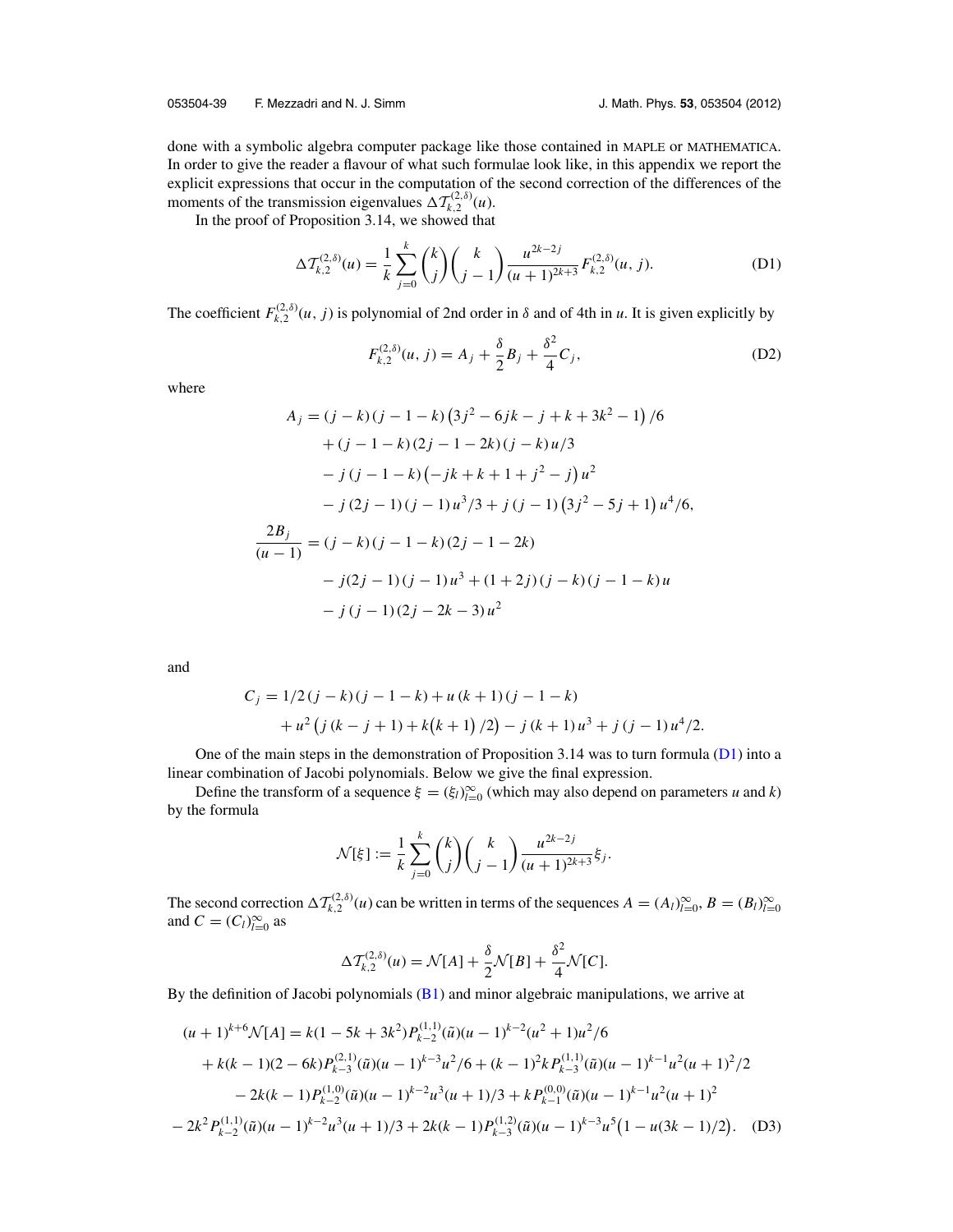<span id="page-41-0"></span>The coefficient of  $\frac{\delta}{2}$  is

$$
(u+1)^{k+6}\mathcal{N}[B] = -k(k-1)P_{k-2}^{(1,0)}(\tilde{u})(u-1)^{k-1}(u+1)u^2
$$
  
+  $kP_{k-2}^{(1,1)}(\tilde{u})(u-1)^{k-1}(u+1)u^2 + k(k-1)P_{k-3}^{(1,2)}(\tilde{u})(u-1)^{k-2}u^4 = 0.$  (D4)

This identity is obtained using formula  $(B3)$  and the three-term recurrence relation  $(B2)$ . The coefficient of  $\frac{\delta^2}{4}$  is given by

$$
(u+1)^{k+5}\mathcal{N}[C] = k P_{k-2}^{(1,1)}(\tilde{u})(u-1)^{k-2}u^2(1+u^2)/2
$$
  
 
$$
- (1+k)u P_{k-1}^{(1,0)}(\tilde{u})(u-1)^{k-1}(u+1)/2 + ku^2 P_{k-1}^{(0,0)}(\tilde{u})(u-1)^{k-1}(u+1)
$$
  
 
$$
- (k+1)u^3 P_{k-1}^{(0,1)}(\tilde{u})(u-1)^{k-1}(u+1) + (k+1)u^2 P_{k-1}^{(1,1)}(\tilde{u})(u-1)^{k-1}(u+1)/2.
$$
 (D5)

- <sup>2</sup> I. Adagideli and C. W. J. Beenakker, "Ehrenfest-time-dependent excitation gap in a chaotic Andreev billiard," [Phys. Rev.](http://dx.doi.org/10.1103/PhysRevLett.89.237002) [Lett.](http://dx.doi.org/10.1103/PhysRevLett.89.237002) **89**(23), 237002 (2002).
- <sup>3</sup> A. Altland and M. R. Zirnbauer, "Random matrix theory of a chaotic Andreev quantum dot," [Phys. Rev. Lett.](http://dx.doi.org/10.1103/PhysRevLett.76.3420) **76**(18), 3420 (1996); "Nonstandard symmetry classes in mesoscopic normal-superconducting hybrid structures," [Phys. Rev. B](http://dx.doi.org/10.1103/PhysRevB.55.1142) **55**(2), 1142 (1997).
- <sup>4</sup> Z. D. Bai, Y. Q. Yin, and P. R. Krishnaiah, "On the limiting empirical distribution function of the eigenvalues of a multivariate *F* matrix," Teor. Veroyatn. Ee Primen. **32**(3), 537 (1987); English translation in [Theor. Probab. Appl.](http://dx.doi.org/10.1137/1132067) **32** (3), 490 (1987).
- $5$  T. H. Baker, P. [J.](http://dx.doi.org/10.1088/0305-4470/31/29/002) Forrester, and P. A. Pearce, "Random matrix ensembles with an effective extensive external charge," J. [Phys. A](http://dx.doi.org/10.1088/0305-4470/31/29/002) **31**(29), 6087 (1998).
- <sup>6</sup> H. U. Baranger and P. A. Mello, "Mesoscopic transport through chaotic cavities: A random S-matrix theory approach," [Phys. Rev. Lett.](http://dx.doi.org/10.1103/PhysRevLett.73.142) **73**(1), 142 (1994).
- 7C. W. J. Beenakker, "Universality in the random-matrix theory of quantum transport," [Phys. Rev. Lett.](http://dx.doi.org/10.1103/PhysRevLett.70.1155) **70**(8), 1155 (1993).
- 8C. W. J. Beenakker, "Random-matrix theory of quantum transport," [Rev. Mod. Phys.](http://dx.doi.org/10.1103/RevModPhys.69.731) **69**(3), 731 (1997).
- <sup>9</sup> G. Berkolaiko, J. Harrison, and M. Novaes, "Full counting statistics of chaotic cavities from classical action correlations," [J. Phys. A: Math. Theor.](http://dx.doi.org/10.1088/1751-8113/41/36/365102) **41**(36), 365102 (2008).
- <sup>10</sup> G. Berkolaiko and J. Kuipers, "Moments of the Wigner delay times," [J. Phys. A: Math. Theor.](http://dx.doi.org/10.1088/1751-8113/43/3/035101) **43**(3), 035101 (2010).
- <sup>11</sup> G. Berkolaiko and J. Kuipers, "Transport moments beyond the leading order," [New J. Phys.](http://dx.doi.org/10.1088/1367-2630/13/6/063020) **13**(6), 063020 (2011).
- $12$  G. Berkolaiko and J. Kuipers, "Universality in chaotic quantum transport: The concordance between random matrix and semiclassical theories," e-print [arXiv:1111:4906.](http://arxiv.org/abs/1111:4906)
- <sup>13</sup> M. V. Berry, "Semiclassical theory of spectral rigidity," [Proc. R. Soc. London, Ser. A](http://dx.doi.org/10.1098/rspa.1985.0078) **400**(1819), 229 (1985).
- <sup>14</sup> M. V. Berry and M. Tabor, "Level clustering in the regular spectrum," [Proc. R. Soc. London, Ser. A](http://dx.doi.org/10.1098/rspa.1977.0140) **356**(1686), 375 (1977).
- $15$  R. Blumel and U. Smilansky, "Classical irregular scattering and its quantum-mechanical implications," [Phys. Rev. Lett.](http://dx.doi.org/10.1103/PhysRevLett.60.477) **60**(6), 477 (1988).
- <sup>16</sup> R. Blümel and U. Smilansky, "Random-matrix description of chaotic scattering: Semiclassical approach," [Phys. Rev. Lett.](http://dx.doi.org/10.1103/PhysRevLett.64.241) **64**(3), 241 (1990).
- <sup>17</sup> O. Bohigas, M. J. Giannoni, and C. Schmit, "Characterization of chaotic quantum spectra and universality of level fluctuation laws," [Phys. Rev. Lett.](http://dx.doi.org/10.1103/PhysRevLett.52.1) **52**(1), 1 (1984).
- <sup>18</sup> J. Bonin, L. Shapiro, and R. Simion, "Some *q*-analogues of the Schroder numbers arising from combinatorial statistics on ¨ lattice paths," [J. Stat. Plan. Infer.](http://dx.doi.org/10.1016/0378-3758(93)90032-2) **34**(1), 35 (1993).
- <sup>19</sup> G. Borot and A. Guionnet, "Asymptotic expansion of  $\beta$  matrix models in the one-cut regime," e-print [arXiv:1107.1167.](http://arxiv.org/abs/1107.1167)
- $^{20}$  P. Braun, S. Heusler, S. Müller, and F. Haake, "Semiclassical prediction for shot noise in chaotic cavities," [J. Phys. A](http://dx.doi.org/10.1088/0305-4470/39/11/L01) **39**(11), L159 (2006).
- <sup>21</sup> P. W. Brouwer and C. W. J. Beenakker, "Diagrammatic method of integration over the unitary group, with applications to quantum transport in mesoscopic systems," [J. Math. Phys.](http://dx.doi.org/10.1063/1.531667) **37**(10), 4904 (1996).
- $22 \hat{P}$ . W. Brouwer, K. M. Frahm, and C. W. J. Beenakker, "Quantum mechanical time-delay matrix in chaotic scattering," [Phys. Rev. Lett.](http://dx.doi.org/10.1103/PhysRevLett.78.4737) **78**(25), 4737 (1997).
- <sup>23</sup> M. Capitaine and M. Casalis, "Asymptotic freeness by generalized moments for Gaussian and Wishart matrices: Application to beta random matrices," [Indiana Univ. Math. J.](http://dx.doi.org/10.1512/iumj.2004.53.2325) **53**(2), 397 (2004).
- <sup>24</sup> C. Carré, M. Deneufchatel, J.-G. Luque, and P. Vivo, "Asymptotics of Selberg-like integrals: The unitary case and Newton's interpolation formula," [J. Math.Phys.](http://dx.doi.org/10.1063/1.3514535) **51**(12), 123516 (2010).
- 25W. Y. C. Chen, S. H. F. Yan, and L. L. M. Yang, "Identities from weighted Motzkin paths," [Adv. Appl. Math.](http://dx.doi.org/10.1016/j.aam.2004.11.007) **41**(3), 329 (2008).
- 26C. Coker, "Enumerating a class of lattice paths," [Discrete Math.](http://dx.doi.org/10.1016/S0012-365X(03)00037-2) **271**(1), 13–28 (2003).

<sup>&</sup>lt;sup>1</sup> M. Abramowitz and I. A. Stegun, *Handbook of Mathematical Functions* (Dover, New York, 1972).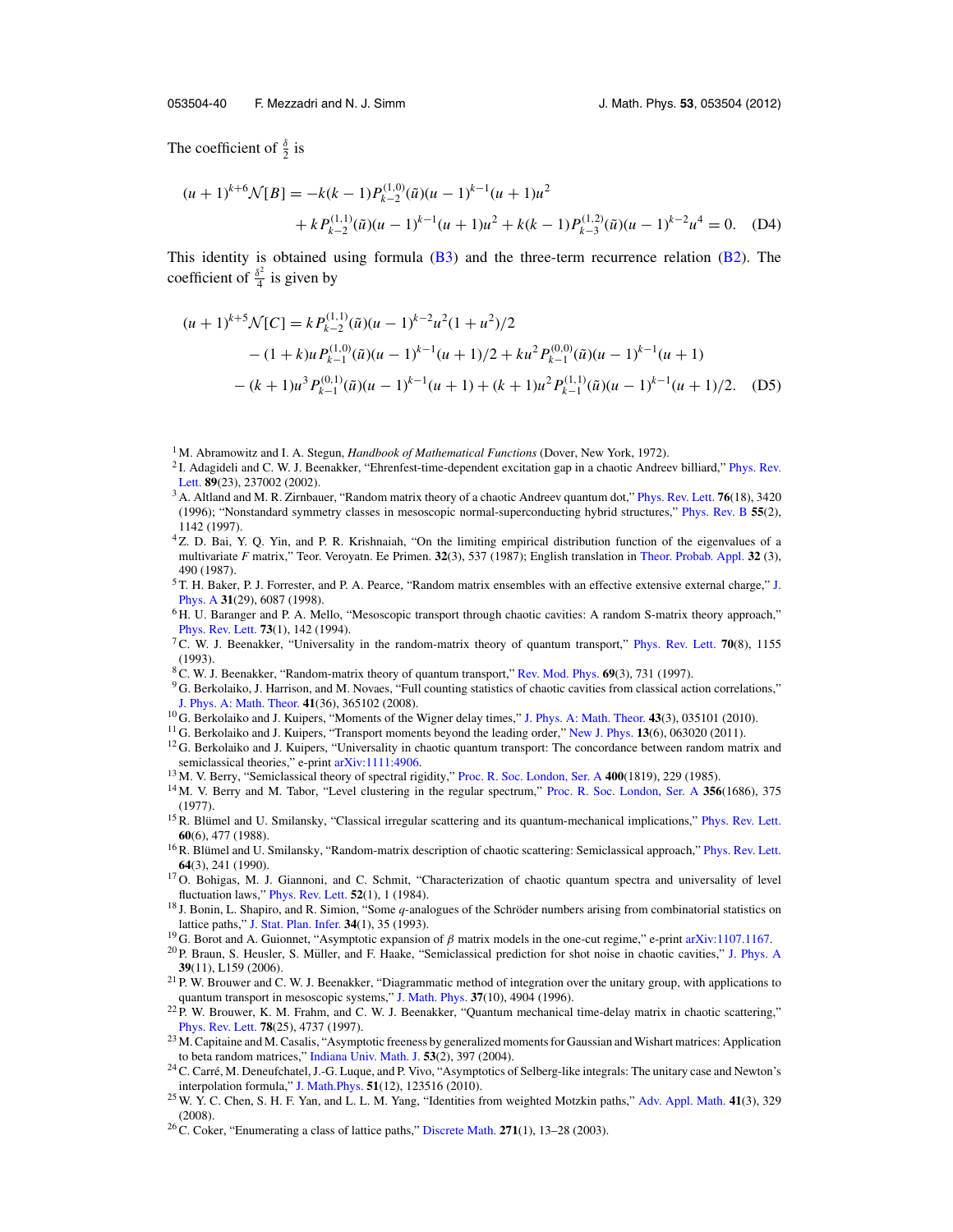- <span id="page-42-0"></span> $27$ B. Collins, "Product of random projections: Jacobi ensembles and universality problems arising from free probability," [Probab. Theory Relat. Fields](http://dx.doi.org/10.1007/s00440-005-0428-5) **133**(3), 315 (2005).
- $28$  J. P. Dahlhaus, B. Béri, and C. W. J. Beenakker, "Random-matrix thory of thermal conduction in superconducting quantum dots," [Phys. Rev. B](http://dx.doi.org/10.1103/PhysRevB.82.014536) **82**(1), 014536 (2010).
- <sup>29</sup> E. Deutsch, "Dyck path enumeration," [Discrete Math.](http://dx.doi.org/10.1016/S0012-365X(98)00371-9) **204**(1), 167 (1999).
- <sup>30</sup> E. Dueñez, "Random matrix ensembles associated to compact symmetric spaces," Ph.D. dissertation (Princeton University, 2001).
- <sup>31</sup> E. Dueñez, "Random matrix ensembles associated to compact symmetric spaces," [Commun. Math. Phys.](http://dx.doi.org/10.1007/s00220-003-0994-2) 244(1), 29 (2004).
- <sup>32</sup> I. Dumitriu, "Eigenvalue Statistics for β-Ensembles," Ph.D. dissertation (Massachusetts Institute of Technology, 2003).
- <sup>33</sup> I. Dumitriu and A. Edelman, "Global spectrum fluctuations for the β-Hermite and β-Laguerre ensembles via matrix models," [J. Math. Phys.](http://dx.doi.org/10.1063/1.2200144) **47**(6), 063302 (2006).
- <sup>34</sup> P. J. Forrester, "Quantum conductance problems and the Jacobi ensemble," [J. Phys. A](http://dx.doi.org/10.1088/0305-4470/39/22/004) **39**(22), 6861 (2006).
- <sup>35</sup> P. J. Forrester, *Log-Gases and Random Matrices* (Princeton University, Priceton, NJ, 2010).
- <sup>36</sup> P. J. Forrester and S. Ole Warnaar, "The importance of the Selberg integral," [Bull. Am. Math. Soc.](http://dx.doi.org/10.1090/S0273-0979-08-01221-4) **45**(4), 289 (2008).
- <sup>37</sup> U. Haagerup and S. Thorbjørnsen, "Random matrices with complex gaussian entries," [Expo. Math.](http://dx.doi.org/10.1016/S0723-0869(03)80036-1) **21**(4), 293 (2003).
- <sup>38</sup> S. Heusler, S. Müller, P. Braun, and F. Haake, "Semiclassical theory of chaotic conductors," [Phys. Rev. Lett.](http://dx.doi.org/10.1103/PhysRevLett.96.066804) 96, 066804 (2006).
- $39$  R. A. Jalabert, J.-L. Pichard, and C. W. J. Beenakker, "Universal quantum signatures of chaos in ballistic transport," [Europhys. Lett.](http://dx.doi.org/10.1209/0295-5075/27/4/001) **27**(4), 255 (1994).
- <sup>40</sup> K. Johansson, "On fluctuations of eigenvalues on random Hermitian matrices," [Duke Math. J.](http://dx.doi.org/10.1215/S0012-7094-98-09108-6) **91**(1), 151 (1998).
- 41B. A. Khoruzhenko, D. V. Savin, and H.-J. Sommers, "Systematic approach to statistics of conductance and shot-noise in chaotic cavities," [Phys. Rev. B.](http://dx.doi.org/10.1103/PhysRevB.80.125301) **80**(12), 125301 (2009).
- <sup>42</sup> C. Krattenthaler, "Asymptotic analysis of a Selberg-type integral via hypergeometrics," e-print [arXiv:1004.3941.](http://arxiv.org/abs/1004.3941)
- <sup>43</sup> T. Kriecherbauer and M. Shcherbina, "Fluctuations of eigenvalues of matrix models and their applications," e-print [arXiv:1003.6121.](http://arxiv.org/abs/1003.6121)
- <sup>44</sup> J. Kuipers, T. Engl, G. Berkolaiko, C. Petitjean, D. Waltner, and K. Richter, "Density of states of chaotic Andreev billiards," [Phys. Rev. B](http://dx.doi.org/10.1103/PhysRevB.83.195316) **83**(19), 195316 (2011).
- <sup>45</sup> J. Kuipers and M. Sieber, "Semiclassical expansion of parametric correlation functions of the quantum time delay," [Nonlinearity](http://dx.doi.org/10.1088/0951-7715/20/4/006) **20**(4), 909 (2007).
- <sup>46</sup> J. Kuipers and M. Sieber, "Semiclassical relation between open trajectories and periodic orbits for the Wigner time delay," [Phys. Rev. E](http://dx.doi.org/10.1103/PhysRevE.77.046219) **77**(4), 046219 (2008).
- <sup>47</sup> J. Kuipers, D. Waltner, C. Petitjean, G. Berkolaiko, and K. Richter, "Semiclassical gaps in the density of states of chaotic Andreev billiards," [Phys. Rev. Lett.](http://dx.doi.org/10.1103/PhysRevLett.104.027001) **104**(2), 027001 (2010).
- <sup>48</sup> G. Livan and P. Vivo, "Moments of Wishart-Laguerre and Jacobi ensembles of random matrices: application to the quantum transport problem in chaotic cavities," [Acta Phys. Pol. B](http://dx.doi.org/10.5506/APhysPolB.42.1081) **42**(5), 1081 (2011).
- <sup>49</sup> V. A. Marcenko and L. A. Pastur, "Distribution of eigenvalues for some sets of random matrices," Mat. Sb. ˇ **72**(114), 507 (1967); English translation in [Math. USSR-Sb.](http://dx.doi.org/10.1070/SM1967v001n04ABEH001994) **1**(4), 457 (1967).
- <sup>50</sup> M. L. Mehta, *Random Matrices* (Elsevier Inc., San Diego, CA, 2004).
- <sup>51</sup> J. A. Melsen, P. W. Brouwer, K. M. Frahm, and C. W. J. Beenakker, "Induced superconductivity distinguishes chaotic from integrable billiards," [EPL](http://dx.doi.org/10.1209/epl/i1996-00522-9) **35**(1), 7 (1996).
- <sup>52</sup> J. A. Melsen, P. W. Brouwer, K. M. Frahm, and C. W. J. Beenakker, "Superconductor-proximity effect in chaotic and integrable billiards," [Phys. Scr.](http://dx.doi.org/10.1088/0031-8949/1997/T69/045) **T69**, 223 (1997).
- <sup>53</sup> F. Mezzadri and N. [J.](http://dx.doi.org/10.1063/1.3644378) Simm, "Moments of the transmission eigenvalues, proper delay times and random matrix theory," J. [Math. Phys.](http://dx.doi.org/10.1063/1.3644378) **52**, 103511 (2011).
- 54 S. Müller, S. Heusler, P. Braun, F. Haake, and A. Altland, "Semiclassical foundation of universality in quantum chaos," [Phys. Rev. Lett.](http://dx.doi.org/10.1103/PhysRevLett.93.014103) **93**(1), 014103 (2004).
- <sup>55</sup> S. Müller, S. Heusler, P. Braun, F. Haake, and A. Altland, "Periodic-orbit theory of universality in quantum chaos," [Phys.](http://dx.doi.org/10.1103/PhysRevE.72.046207) [Rev. E](http://dx.doi.org/10.1103/PhysRevE.72.046207) **72**(4), 046207 (2005).
- <sup>56</sup> M. Novaes, "Full counting statistics of chaotic cavities with many open channels," [Phys. Rev. B](http://dx.doi.org/10.1103/PhysRevB.75.073304) **75**(7), 073304 (2007).
- <sup>57</sup> M. Novaes, "Statistics of quantum transport in chaotic cavities with broken time-reversal symmetry," [Phys. Rev. B](http://dx.doi.org/10.1103/PhysRevB.78.035337) **78**(3), 035337 (2008).
- <sup>58</sup> M. Novaes, "Asymptotics of Selberg-like integrals by lattice path counting," [Ann. Phys.](http://dx.doi.org/10.1016/j.aop.2010.09.007) **326**(4), 828 (2011).
- <sup>59</sup> M. Novaes, "Semiclassical approach to universality in quantum chaotic transport," e-print [arXiv:1111:5179.](http://arxiv.org/abs/1111:5179)
- <sup>60</sup> F. Oravecz and D. Petz, "On the eigenvalue distribution of some symmetric random matrices," Acta Sci. Math. (Szeged) **63**(3–4), 383 (1997).
- <sup>61</sup> K. Richter and M. Sieber, "Semiclassical theory of chaotic quantum transport," [Phys. Rev. Lett.](http://dx.doi.org/10.1103/PhysRevLett.89.206801) **89**(20), 206801 (2002).  $62$  D. V. Savin, Y. V. Fyodorov, and H.-J. Sommers, "Reducing nonideal to ideal coupling in random matrix description of
- chaotic scattering: Application to the time-delay problem," [Phys. Rev. E](http://dx.doi.org/10.1103/PhysRevE.63.035202) **63**(3), 035202 (2001). <sup>63</sup> D. V. Savin and H.-J. Sommers, "Delay times and reflection in chaotic cavities with absorption," [Phys. Rev. E](http://dx.doi.org/10.1103/PhysRevE.68.036211) **68**(3), 036211 (2003).
- <sup>64</sup> D. V. Savin and H.-J. Sommers, "Shot noise in chaotic cavities with an arbitrary number of open channels," [Phys. Rev. B](http://dx.doi.org/10.1103/PhysRevB.73.081307) **73**(8), 081307 (2006).
- <sup>65</sup> D. V. Savin, H.-J. Sommers, and W. Wieczorek "Nonlinear statistics of quantum transport in chaotic cavities," [Phys. Rev.](http://dx.doi.org/10.1103/PhysRevB.77.125332) [B](http://dx.doi.org/10.1103/PhysRevB.77.125332) **77**(12), 125332 (2008).
- <sup>66</sup> A. Selberg, "Remarks on a multiple integral," Norsk Mat. Tidsskr. **26**, 71 (1944).
- <sup>67</sup> M. Sieber and K. Richter, "Correlations between periodic orbits and their rôle in spectral statistics," [Phys. Scr.](http://dx.doi.org/10.1238/Physica.Topical.090a00128) **T90**(128), 128 (2001).